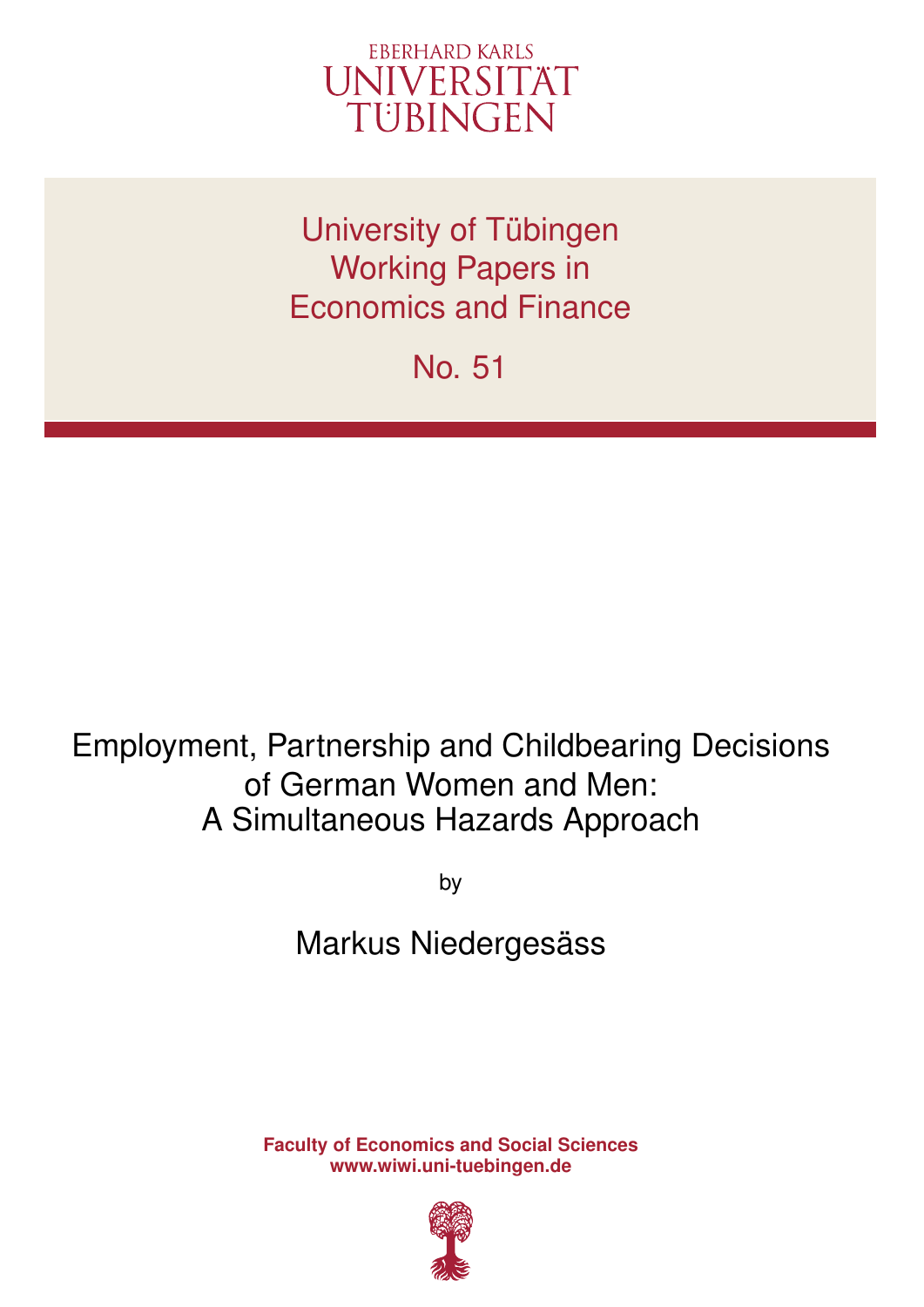## Employment, partnership and childbearing decisions of German women and men: A Simultaneous hazards approach  $1$

Markus Niedergesäss (University of Tübingen)

This version: 25th January 2013

Abstract. This paper investigates the interrelated dynamics of employment, cohabitation and fertility for German women and men. Using a simultaneous hazards approach due to Lillard (1993), I estimate a five-equation model with unobserved heterogeneity. One of the contributions of this paper is to include the current employment and nonemployment hazard rates and the union formation and union dissolution hazard rates as regressors. My results suggest that being employed or nonemployed only has small effects on other transitions, but that employed women with a high hazard of becoming nonemployed are less likely to have children, while nonemployed men having a low hazard of finding a job are more likely to have children. Children reduce the hazard of taking up a job for women and reduce the hazard of becoming nonemployed for women and men. Children also increase the stability of unions. Having a partner strongly increases the likelihood for having children. Interestingly, unions with a high risk of splitting up are more likely to have children. Economically, this can be interpreted as an attempt to invest in partner-specific capital in order to reduce the likelihood of splitting up.

JEL-Classification: C33, C41, J64, J130, J230

Keywords: Employment, Fertility, Marriage, Family planning, Labor demand, Simultaneous hazards

#### Correspondence:

Markus Niedergesäss, Department of Economics, University of Tübingen, Mohlstr. 36, 72074 Tübingen, Germany, Phone: +49-7071-2977662, markus.niedergesaess@uni-tuebingen.de

<sup>1</sup>l am grateful to Martin Biewen, Bernhard Boockmann, Joachim Grammig and seminar participants in Tübingen and Hohenheim for extensive discussion and comments. The data in this study was made available by the Research Data Center of the German Federal Employment Agency. Special thanks go to the persons responsible for the project "Qualifications, Competencies and Working Life" at the department "Education and Employment over the Life Course" of the Institute of Employment Research (IAB), in particular to Britta Matthes and Manfred Antoni, for their excellent support and answers with respect the data set.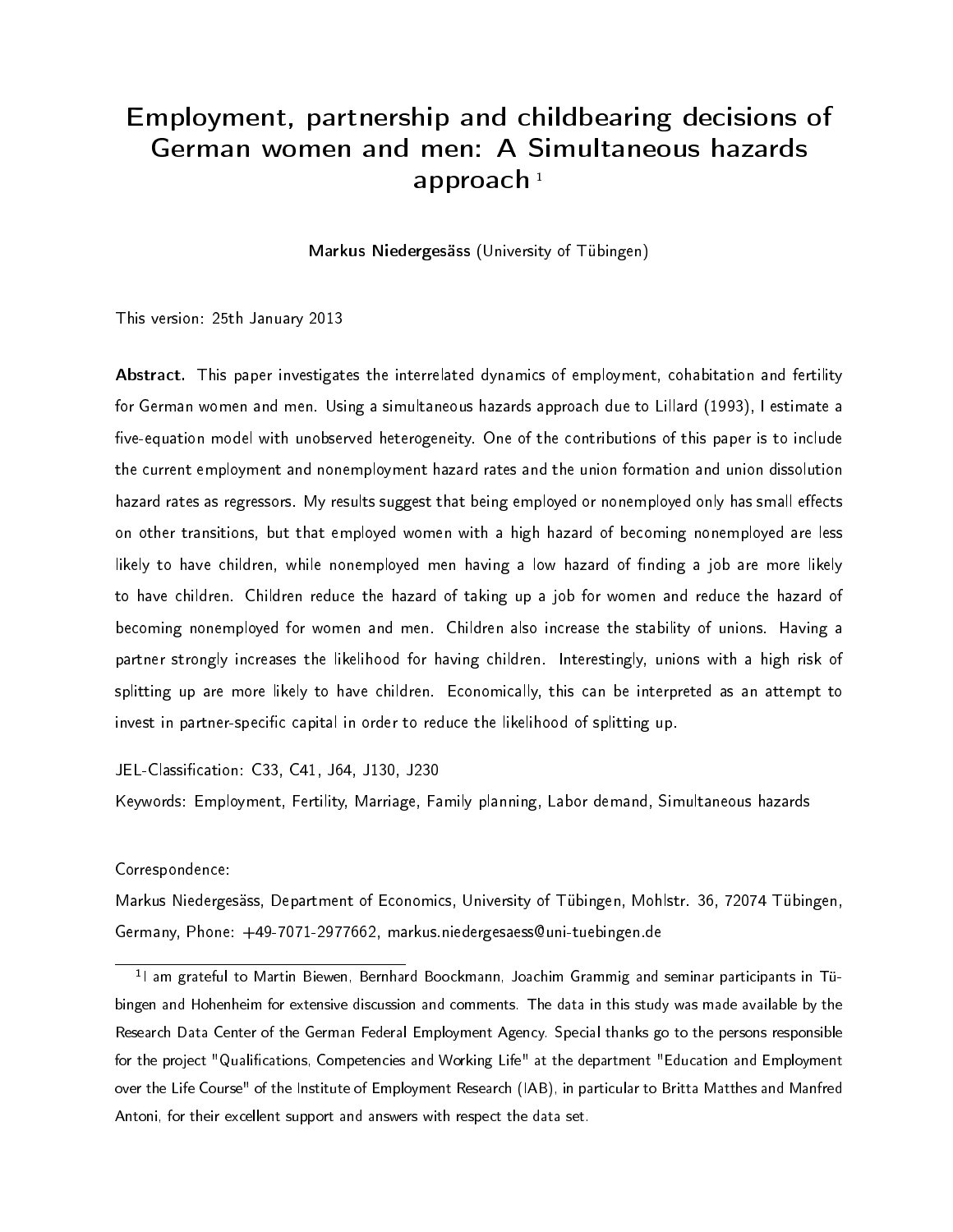## 1 Introduction

During the last decades Germany has seen tremendous changes in employment and family outcomes. Fertility rates have dropped from 2.031 in 1970 to 1.381 per women in 2008 $^{\rm 2}$  . Women have become older at first and all subsequent births and more often do not have children at all. Socioeconomic reasons often named for this are the increased female participation in higher education and the increase in female labor force participation which has risen from 46% in 1970 to 69% in 2008<sup>3</sup>. Nonetheless, the overall labor market situation has changed for women and men. Germany has undergone strong fluctuations in unemployment, and jobs have become more flexible but also less stable. This holds true especially for young workers for whom an unclear employment situation often has strong effects on family planning. However, it is not only employment that has changed. There also new forms of cohabitation. Marriage has become less important, while more and more couples cohabit without being married. Finally, marriages have become less stable which is reflected by an increasing number of divorces and which has resulted in a strong increase in the number of single-parents and patchwork-families.

The developments described above depend on processes which are generally assumed to be interrelated. For example, fertility decisions are influenced by a women's employment status, which in turn depends on whether or not there are children. The economic literature deals with many aspects of the different interrelations between employment, partnership and fertility outcomes. Authors like Lillard and Waite (1991, 1993) and Steele et al. (2005) take account of the interrelations between cohabitation and fertility. A very general finding of these papers is that children increase the stability of marriages, although stability depends on children's age. Also the interrelations between labor force participation and fertility are of interest, in particular, between fertility and female labor force participation. Typical examples are Angrist and Evans (1998), Hyslop (1999), and Michaud and Tatsiramos (2011). These studies mostly indicate that children, in particular pre-school children, reduce participation rates of women. However, labor market outcomes do also affect family outcomes. Del Bono et al. (2012), for example, show that a job loss yields a postponement of childbirth for Austrian women, while Eliason (2012) indicates that a job loss results in an increase of divorce rates for Swedish men. Nonetheless, only Aassve et

<sup>&</sup>lt;sup>2</sup>See Human Fertility Database. Max Planck Institute for Demographic Research (Germany) and Vienna Institute of Demography (Austria). Available at www.humanfertility.org (data downloaded on 23rd November, 2012)

<sup>3</sup>See Statistisches Bundesamt. Available at www.destatis.de (data downloaded on 23rd November, 2012)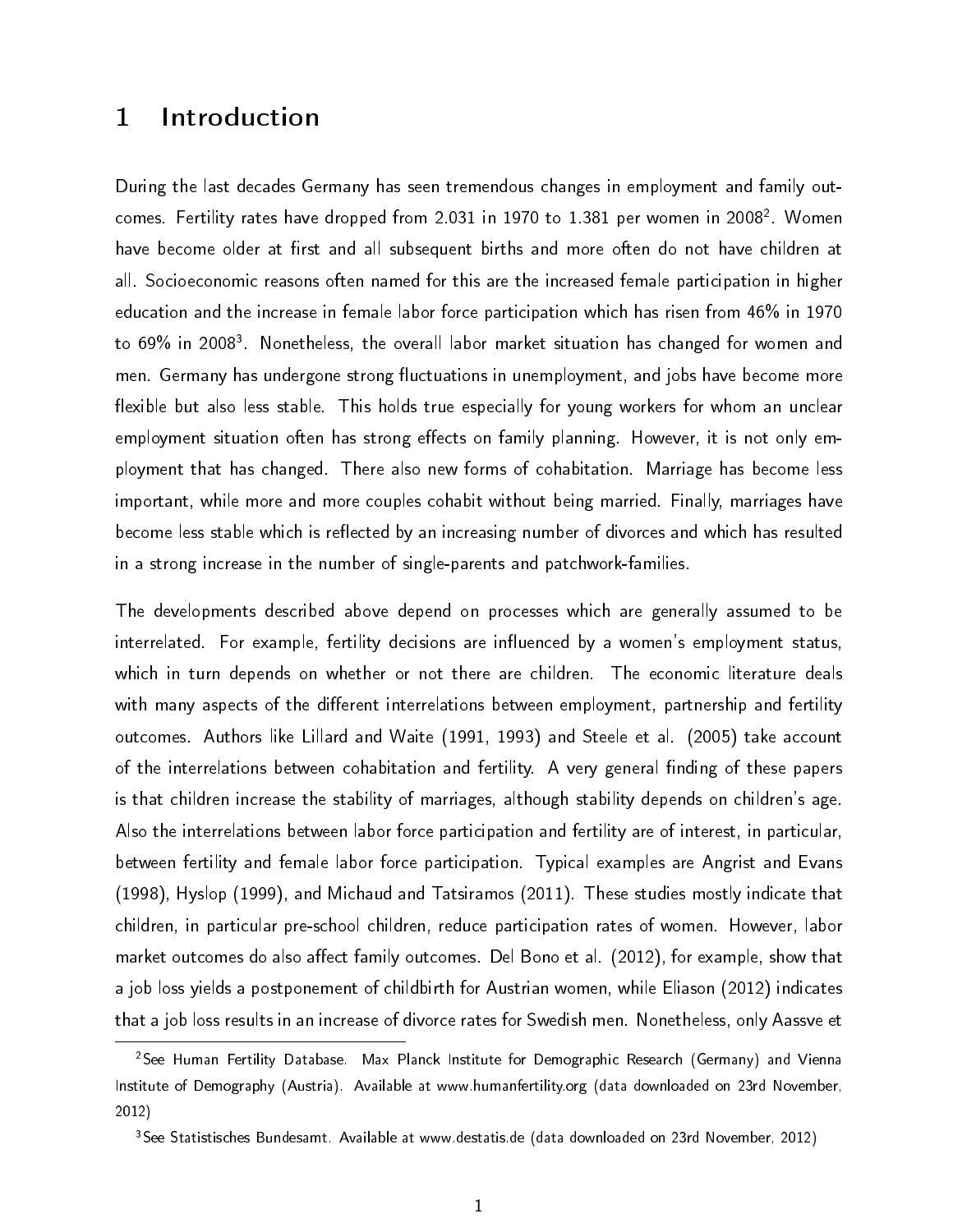al. (2006) consider the three processes of employment, cohabitation or marriage, and childbirth jointly. Joint estimation however is important to identify also indirect effects and to take account of unobserved heterogeneity. For instance, a job loss may influence fertility decisions directly but also via its effects on union stability.

A further aspect, which so far has only attracted little attention is how transition risks, i.e. the risk of becoming unemployed or of exiting a union, influence other outcomes. From an economic perspective, using simultaneous hazards also as regressors provides important insights, because they take account of how expectations on one outcome may affect other outcomes. Individuals may, for example, delay or cancel cohabitation and childbirth decisions, if they work in an unstable employment and are uncertain about their future employment state. Furthermore, couples with a high risk of splitting up may postpone childbirth decisions until they have found better-suiting partners. However, children may also be used as a way to rescue their relationship. So far as I am aware, only Lillard (1993) and Lillard and Waite (1993) consider how the transition risk of one process affects the outcome of an other process. More precisely, they both use the dissolution hazard as a regressor for the fertility process indicate that unions with a high risk to split up less likely have children.

This paper adds to the literature by using hazard regression techniques in order to estimate a fiveequation model which includes employment, non-employment, union formation, union dissolution, and conception. Using a hazard approach comes with the advantage that effects can often be identified more precisely. For example, children obviously reduce female labor force participation. However, for employed women children may also increase the attachment with the current job due to increased expenses. Such effects, however, cannot be identified, if the state of being employed is modeled by a simple logit or probit model. In addition to Aassve et al. (2006) I also include the current hazards of losing and finding a job as regressors for the union formation and union dissolution hazards and the conception hazard. Furthermore, also the union formation and union dissolution hazards are used as regressors for the conception hazard. In general, risks are seldom used as regressors, and if so mostly a two-step procedure not taking into account a possible dependence of unobserved heterogeneity (see for example Del Bono, 2001 who uses employment and income risks as regressors for the fertility hazard). From an econometric perspective, Lillard (1993) and Lillard and Waite (1993) provide the only exemptions who use a simultaneous hazards approach in which also the hazard of one process directly affects the hazard of a second process. In this study the framework is of a higher complexity, since five processes are used and several hazards may have an influence on one process. Using a triangular form and a small set of exogenous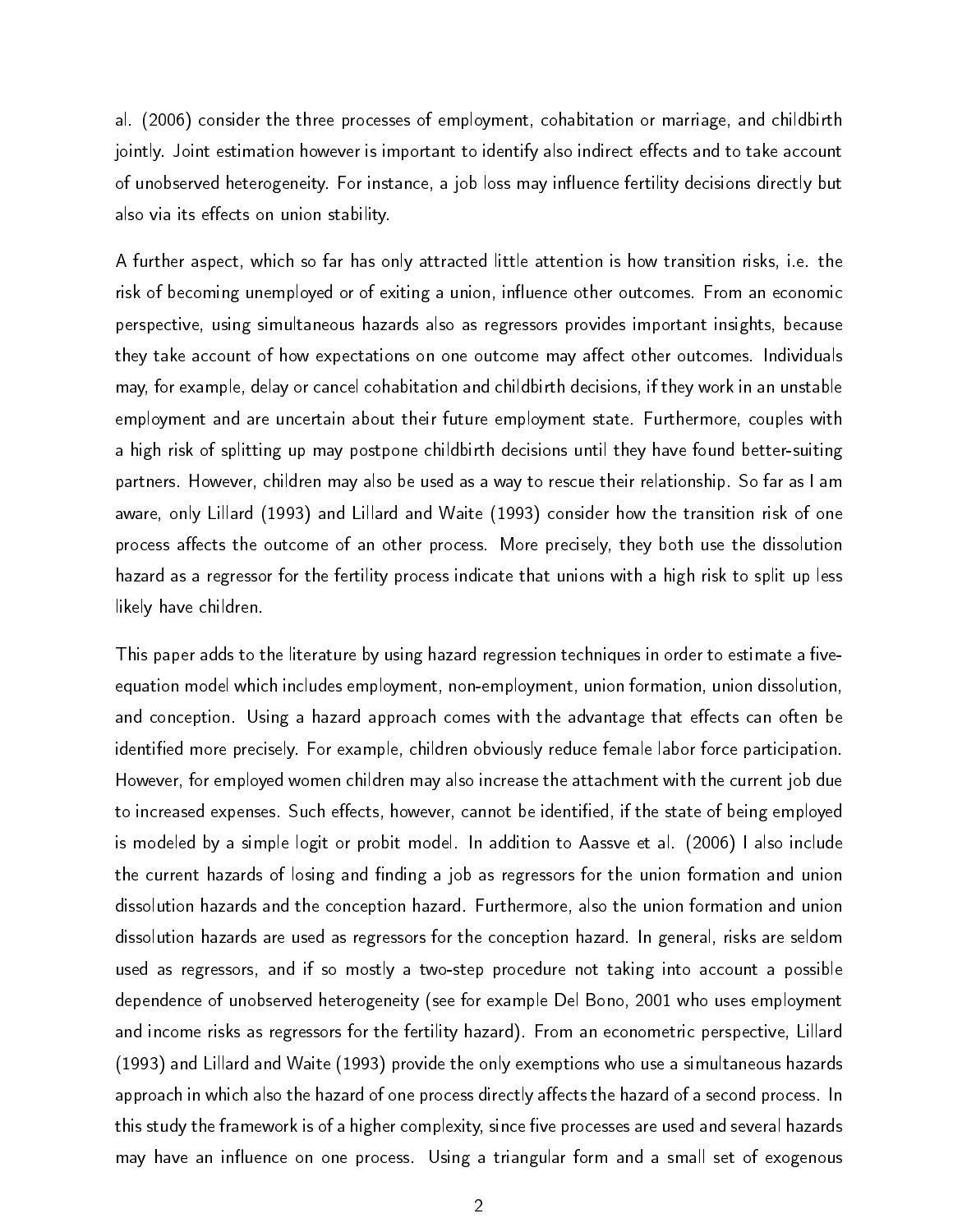regressors which also include the process-specific variables accounting for state dependence, is sufficient to identify the effects.

This study investigates effects for the 1960-69-cohort of German women and men using data from the study "Working and Learning in a changing world" (ALWA). The data set provides retrospective information on all five processes and information is of a very high precision as it is given on a monthly basis and there is no attrition in the sample. Furthermore, the observational period is very long, because individuals are observed from primary school onwards. The data-set is therefore well-suited for this type of analysis. My results suggest that employed women with a high hazard of becoming nonemployed are less likely to have children, while nonemployed men with a low hazard of finding a job are more likely to have children. The state of employment, however, has no effect on other hazards, although employed men are less likely to split up their relationships. Furthermore, results point out that being in a union strongly increases the likelihood of having children. In contrast to economic theory and empirical findings for the United States (see Lillard, 1993 and Lillard and Waite, 1993), unions with a high risk of splitting up are more likely to have children. A possible explanation for the result found, is that unions with a high risk of splitting up tend to use children as an investment in partnership-specific capital which in turn is used to increase the stability of the current union. Such investments may have become more widespread, because separation costs have fallen and investments in partnership-specific capital have shifted from marriage to children.

By adding a binary indicator for current pregnancy, my paper also provides new insights on interrelations between fertility and female labor force participation. In contrast to Aassve et al. (2006) and large parts of the literature, my results suggest that children reduce the likelihood of becoming nonemployed, and that only a current pregnancy strongly increases the likelihood of a transition to nonemployment. My results therefore imply that also for women children increase the attachment with their current employment. With regard to the transition of becoming employed, the results show that children and current pregnancy reduce the likelihood of becoming employed. For men, children have no effect on the transition of becoming employed, while they also decrease the hazard of becoming nonemployed.

The reminder of this paper is structured as follows. The next two sections provide an overview of the related literature and the institutional framework during the observational period. The fourth section presents the data set and explains the sample selection. The fifth section then deals with the econometric framework. The sixth section presents and discusses empirical results. Finally,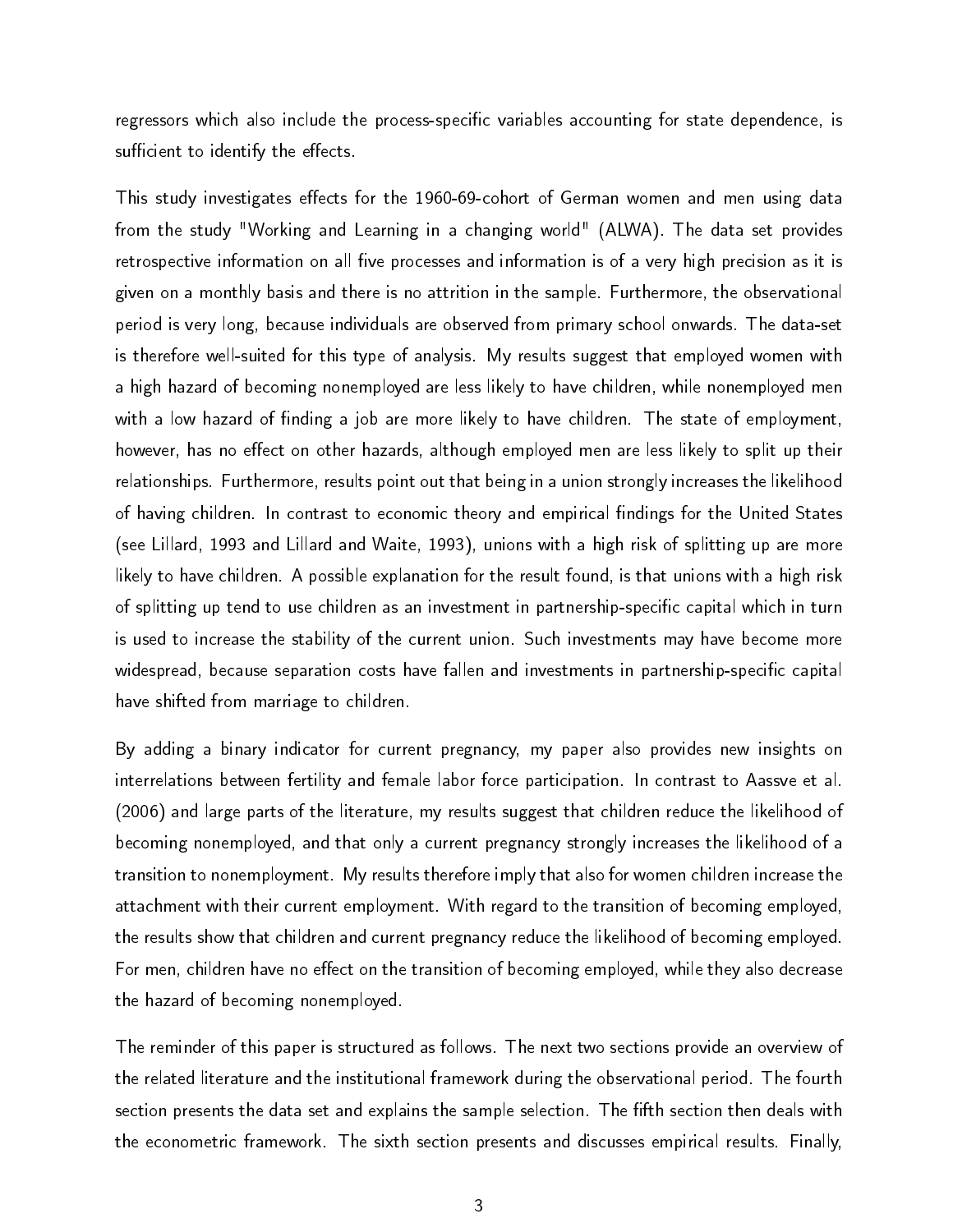section seven concludes.

## 2 Related literature

For a long time, there has been a strong interest in the interrelation of employment and family outcomes. Fundamental theoretical contributions on this topic are Becker (1976, 1981), Cigno (1991), and Apps and Rees (2001). Nonetheless, they all focus on interrelations of fertility and female labor force participation. With regard to the effects children have on (female) labor force participation, Angrist and Evans (1998) and Hyslop (1999) are prominent empirical examples. While the first study uses twins as an instrument in order to estimate the effect family size has on labor force participation, the latter study uses a Maximum Simulated Likelihood approach taking into account state dependence and serial correlation of unobserved heterogeneity terms. More recent studies often use simultaneous estimation approaches (see Francesconi, 2002, or Michaud and Tatsiramos, 2011) or quasi-experimental designs (see Fröhlich and Melly, 2012). All studies named here suggest that children decrease female labor force participation, but usually no effects can be found for men.

The effects of employment on fertility and cohabitation are also of great interest. Ahn and Mira (2001) show that Spanish men delay childbearing and also marriage decisions, if they are nonemployed or only have a fixed-term work contract. Gutiérrez-Domènech (2008) shows that Spanish women delay childbearing decisions, if they are employed. However, effects are mixed with regard to marriage. While older cohorts delay marriage, if they are employed, younger cohorts tend marry ar an earlier stage. The author also points out that male unemployment results in a postponement of marriage and thereby has negative effects on fertility outcomes. Del Bono (2001) finds that British women delay childbearing decisions as a consequence of unemployment experiences. She also shows that the effect is stronger for women expecting high future wages and that women who expect more favorable job opportunities in the future bring childbearing decisions forward. More recently, Del Bono et al.  $(2012)$ , using firm closures as quasi-experiments, show that unemployment experiences of Austrian women result in a delay of childbearing decisions. Eliason (2012) finds that unemployment experiences also increase the risk of separation. Using data for Sweden, he shows that for men the excess divorce rate is by 13% higher if there was a unemployment experience, while effects are similar but not significant for women. For the case of Germany, Kreyenfeld (2000) provides some insight. She shows that unemployment experiences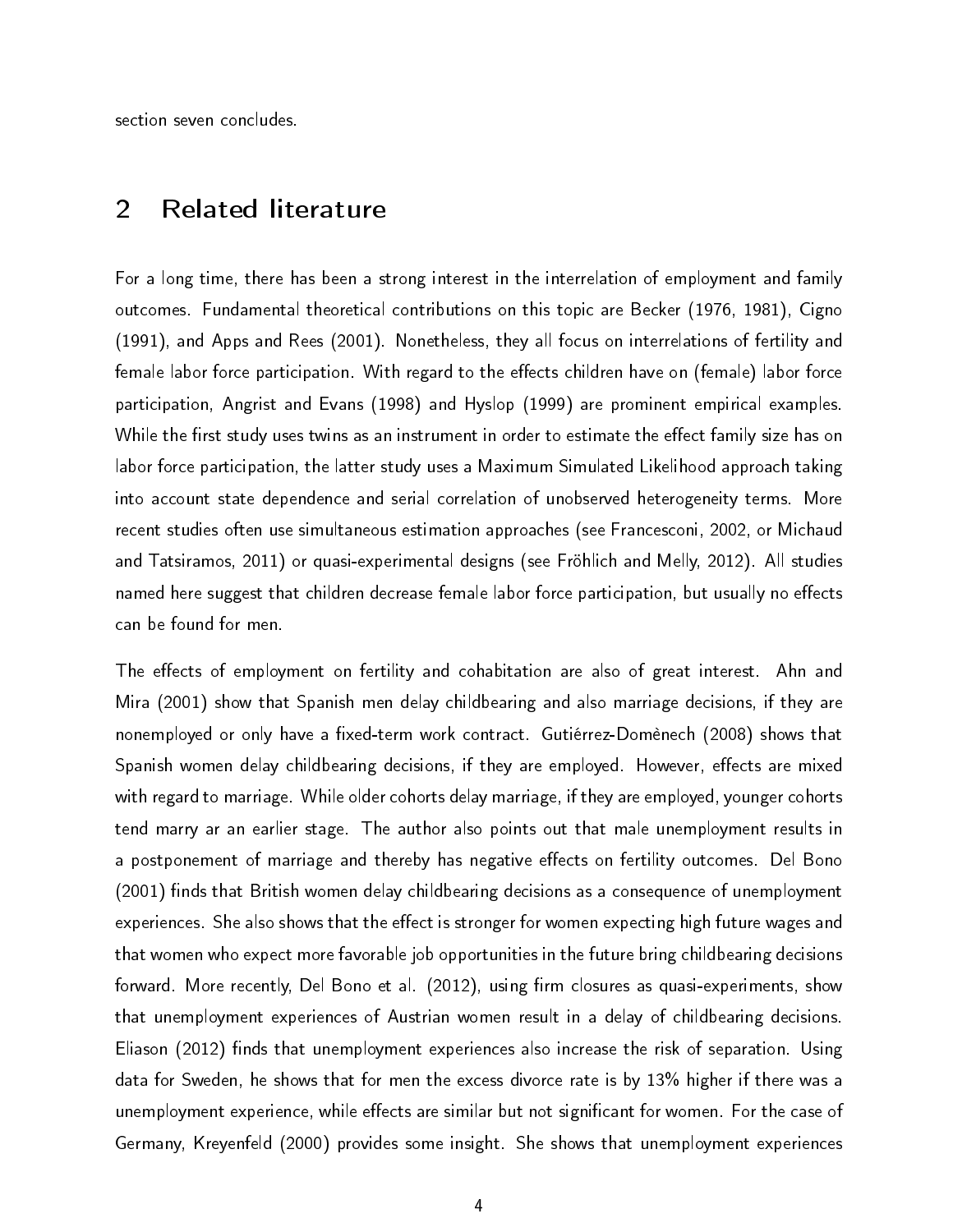of East German women increase the hazard for a first birth.

With regard to the interrelation of cohabitation or marriage and childbearing there is a large number of studies using simultaneous estimation approaches and thereby take account of these interrelations. Lillard and Waite (1991), using data on American women and men, show that preschool children born inside a union increase the stability of a marriage, whereas older children and children born prior to a marriage increase the probability of disruption. Steele et al. (2005) show that for British women pre-school children stabilize unions, whether born within a marriage or not. Again, effects are weaker for older children. Brien et al. (1999), using data from the National Longitudinal Study of the High School Class of 1972, point out a strong positive dependence between cohabitation, marriage and pre-marital birth for women. Lillard (1993) and Lillard and Waite (1993) show that for married couples an increase in the hazard of dissolution has strong negative on marital childbearing. These studies are of particular interest, because the authors point out that expectations about the future union status play a role for childbearing decisions.

Finally, Aassve et al. (2006) are the only ones who model employment, cohabitation and childbearing decisions jointly. They find that being employed has a negative effect on childbearing for women but a positive for men. Being employed also has a positive effect on union formation for women and men and on union dissolution for women. Finally, with regard to the effects of family outcomes on transitions from and to employment, results are all as one would expect.

## 3 Institutional Framework

The period of interest for the cohort under consideration is from 1975 until 2008. For this period, several policy instruments are used to support the birth and upbringing of children. During the whole period child allowances (*Kindergeld*) were provided for dependent children. The receipt of child allowances for the first child was introduced in 1975. Since then the amount has varied steadily. From 1975 onwards, the amount for the first child increased from 26 $\in$  in 1975 to 154 $\in$  in 2008. In addition to child allowances for each dependent child, a tax allowance independent of the number of children was introduced in 1989. From 1996 until today, parents have been receiving either a tax allowance or a child allowance depending on which is more advantageous.

Maternity leave (*Mutterschaftsurlaub*) has been used as an instrument to secure the job and income during which an expecting mother cannot work due to her pregnancy. An expecting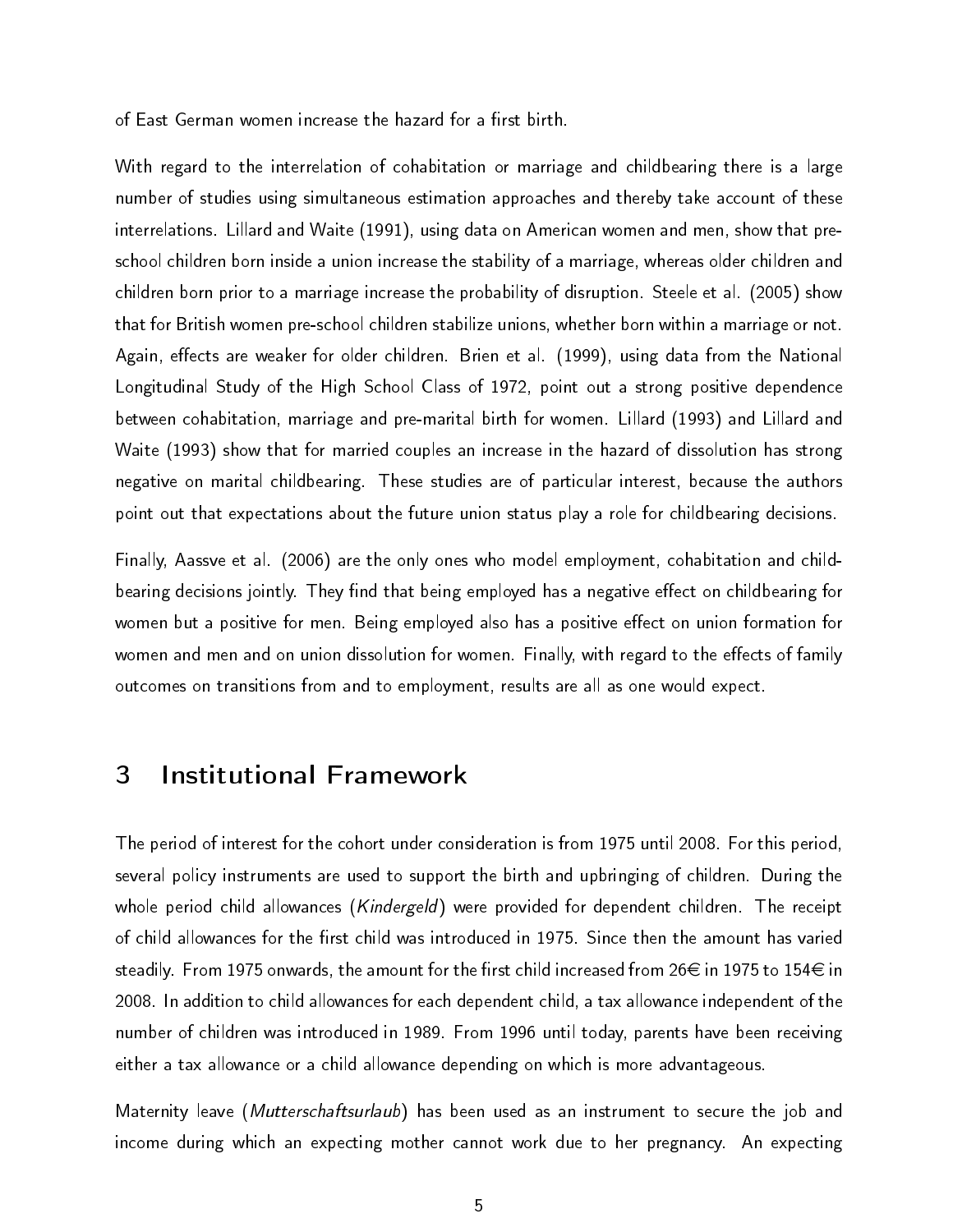mother is obliged to take maternity leave from six weeks prior to a birth until eight weeks after a birth. During this period 100% of the actual wage is paid and women are not allowed to be dismissed.

With regard to other forms of support, parents receive during the first years after a birth, the sample period can be divided into three subperiods. From 1979 to 1986, employed mothers were able to receive Mutterschaftsurlaubsgeld, for a period away from work of up to six months during which they received 383 $\in$  (750 DM) per month. This amount was reduced to 261 $\in$  (510 DM) in 1984. The *Mutterschaftsurlaubsgeld* was introduced in order to better combine motherhood and job, but it was abolished in 1986. From 1986 to 2007, either parent could take parental leave and receive a parental allowance (*Erziehungsgeld*). The parental allowance varied from 307 $\epsilon$  for a period of ten months in 1986 to 450 $\in$  for a period of twelve months or 300 $\in$  for a period of 24 months in 2004. While receiving parental allowances a parent was allowed to work for only up to 30 hours per week. The parental allowance was heavily criticized, as it was considered to keep young mothers away from the labor market (see for example Schönberg and Ludsteck, 2007). In 2007 the *Elterngeld* was introduced. It can be splitted between partners, is paid for up to fourteen months and depends on the prior net income. Parents receive at least a minimum amount of 300 $\in$  up to a maximum amount of 1800 $\in$ . The *Elterngeld* was introduced with the goal to keep young mothers, in particular highly qualified ones, in touch with the labor market.

Despite of the increase in child and parental allowances, there was a decline in fertility rates from 1.527 births per women in 1975 to 1.381 in 2008<sup>4</sup>, while the mean age at birth rose from 26.25 in 1975 to 30.01 in 2008 $^{\rm 5}$ . This indicates that, at least at an overall level, the policies were not effective in increasing fertility rates. One reason often named, is the missing compatibility of job and family for women. This issue has become more relevant because of an increasing female labor market participation<sup>6</sup>. In 2008, the participation of mothers was still lower than that of fathers and the proportion of part-time employment was around 70% for all women (see Statistisches

<sup>4</sup>See Human Fertility Database. Max Planck Institute for Demographic Research (Germany) and Vienna Institute of Demography (Austria). Available at www.humanfertility.org (data downloaded on 23rd November, 2012)

<sup>5</sup>See Human Fertility Database. Max Planck Institute for Demographic Research (Germany) and Vienna Institute of Demography (Austria). Available at www.humanfertility.org (data downloaded on 23rd November, 2012)

<sup>&</sup>lt;sup>6</sup>In 1975 48.17% of all women aged 15-65 were part of the labor force, while it were 68.96% in 2008. See Statistisches Bundesamt. Available at www.destatis.de (data downloaded on 23rd November, 2012)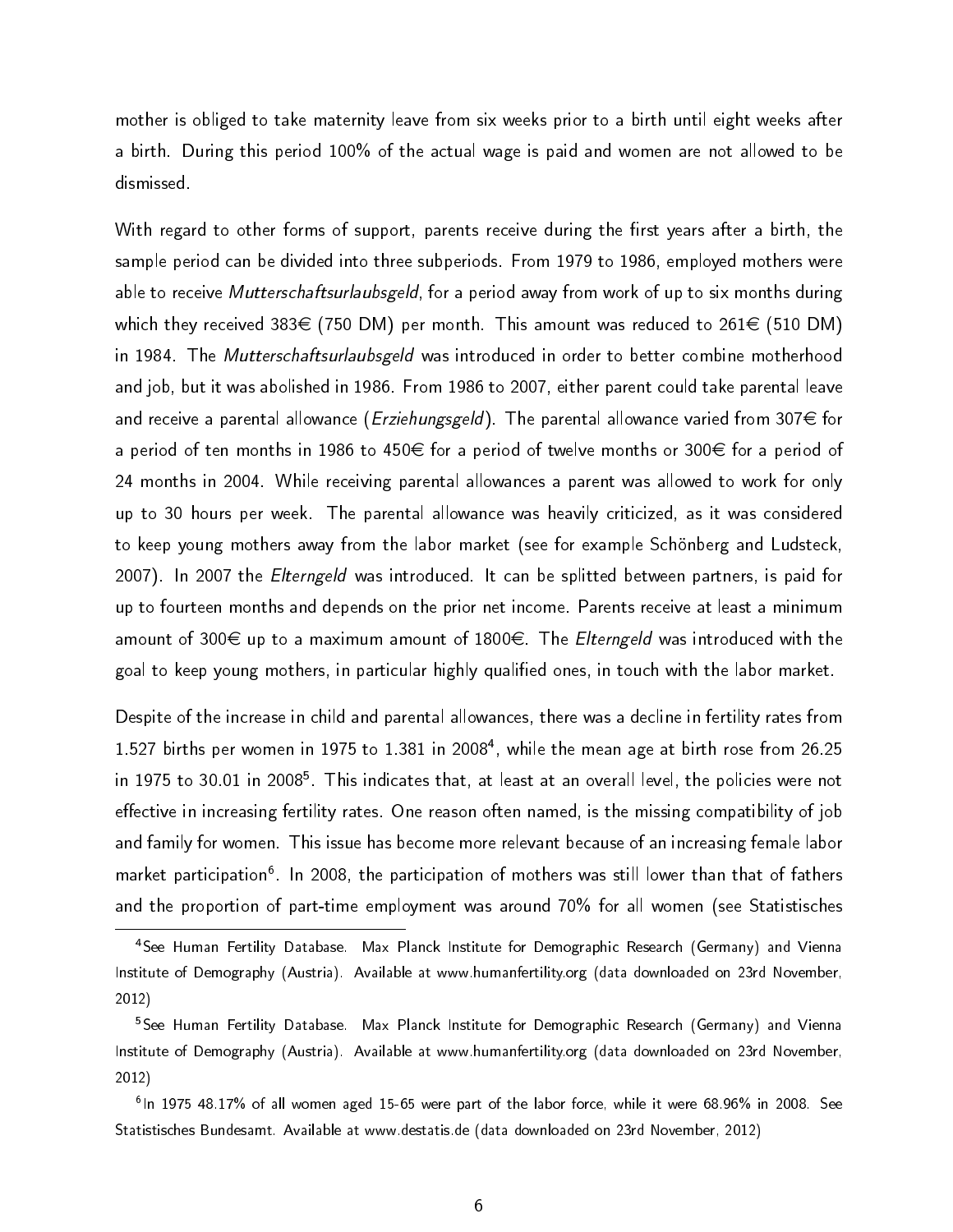Bundesamt, 2011).

In 1977, Germany underwent a major reform of the Marriage and Family Law (*Erstes Gesetz zur* Reform des Ehe- und Familienrechts) which introduced the equal status of wife and husband in marriage and divorce. After this reform, it was no longer relevant for maintenance payments who caused a divorce. Since then the number of marriages has decreased<sup>7</sup>, while the number of divorces has increased<sup>8</sup>. On the other side, other forms of cohabitation have become more popular (see for example Statistisches Bundesamt, 2011). In particular, younger couples form unions without ever getting married. This increase comes along with a rise of the number of children born out of wedlock. Moreover, the number of single mothers has increased steadily from 13.8% in 1996 to 18.8% in 2008. From a tax perspective, forms of cohabitation other than marriage have become popular despite the fact that married couples benefit from more generous tax exemptions<sup>9</sup>. The tax advantage of married couple is the larger the more unequal earnings are between wife and husband.

Until 2004, the German unemployment insurance system consisted of two components, unemployment benefits (Arbeitslosengeld) and unemployment assistance (Arbeitslosenhilfe). In addition to the financial support for the unemployed, several Active Labor Market Policies existed with the goal of bringing back unemployed into permanent employment. Beginning in 2003 the "Laws of a modern provision of services on the labor market" (Gesetz für moderne Dienstleistungen am Arbeitsmarkt) became effective. The reforms were conducted as a response to the enormous rise in the unemployment rate from 4.7% in 1975 to 13.0% in 2005<sup>10</sup>. These so-called Hartz-reforms are a heavily discussed topic in the literature (an excellent survey is Jacobi and Kluve, 2006). They included changes in occupational training programs, new forms of temporary employment, new forms of marginal employment, improvements of the matching of unemployed and firms with vacancies, and, in particular, the abolishment of unemployment assistance. There are now two new components of the unemployment compensation system, unemployment benefit

<sup>7</sup> In 1975 6.7 of 1000 inhabitants have married, while it were only 4.6 in 2008. See Statistisches Bundesamt. Available at www.destatis.de (data downloaded on 23rd November, 2012)

<sup>&</sup>lt;sup>8</sup>In 1975 there were 1.9 of 1000 inhabitants that divorced, while it were 2.3 in 2008. See Statistisches Bundesamt. Available at www.destatis.de (data downloaded on 23rd November, 2012)

<sup>&</sup>lt;sup>9</sup>The so-called *Ehegattensplitting* privileges those unions with only the men or women working. See for example Folkers, 2003.

<sup>&</sup>lt;sup>10</sup>See Bundesagentur für Arbeit. Available at www.arbeitsagentur.de (data downloaded on 23rd November, 2012)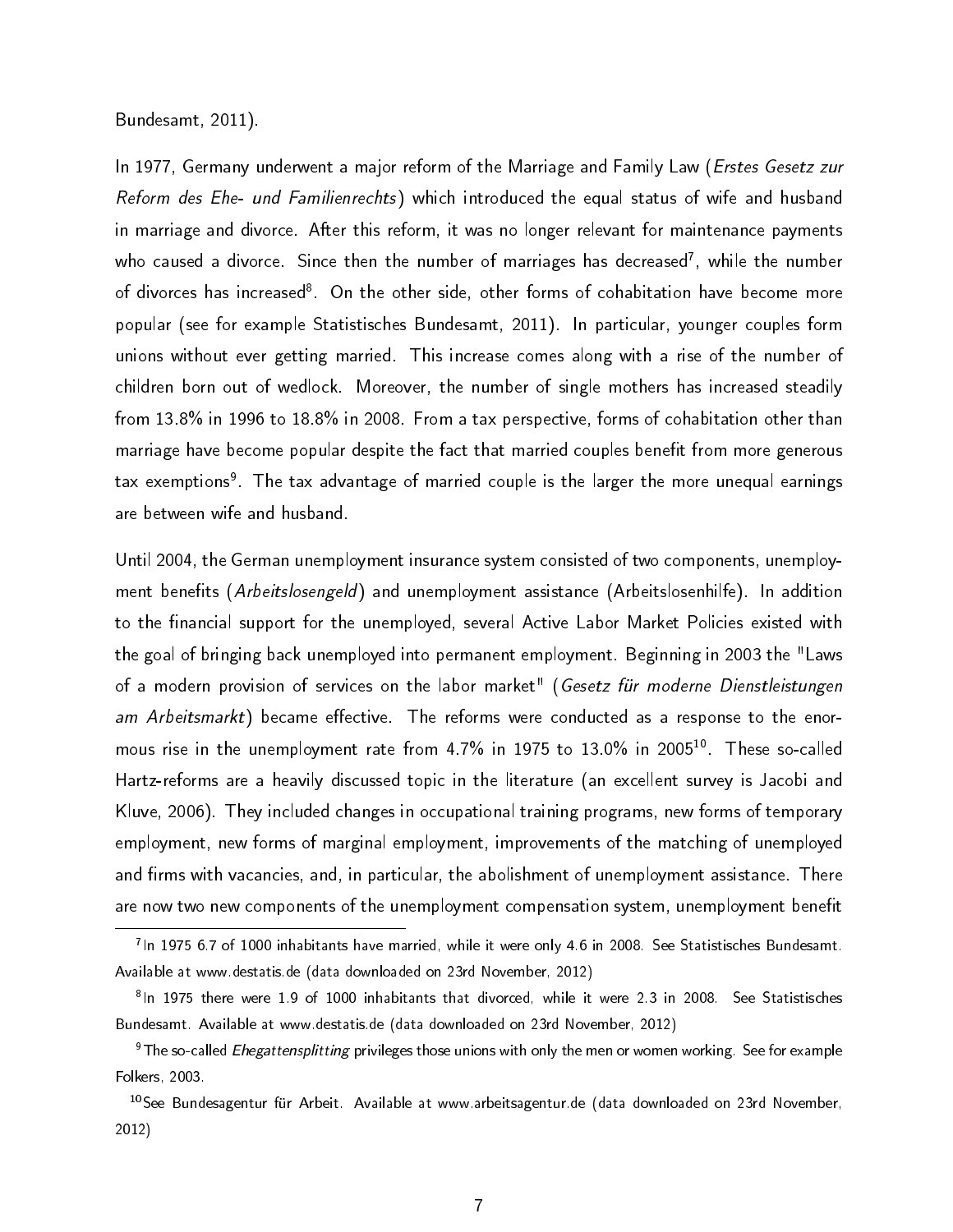I (ALG I) and unemployment benefit II (ALG II). ALG I is similar to the unemployment benefit paid before the Hartz-reform, although replacement ratios and entitlement periods have changed. ALG II combines unemployment assistance and social assistance (Sozialhilfe). Although the Hartz-reforms were heavily discussed, results show that, at least in some aspects, the reforms were successful (see for example Jacobi and Kluve, 2006 or Fahr and Sunde, 2006). The Hartz-reforms are also named as one reason for the drop in the unemployment rate to 8.7% in 2008<sup>11</sup>. However, a side-effect of the reforms was an increase in types of employment which are generally linked with a high unemployment risk, like fixed-term employment, temporary employment or part-time employment.

### 4 Data

#### 4.1 Data set

For this study I use the "Working and Learning in a changing world" ("Arbeit und Leben im Wandel", ALWA) data set that was collected within the project "Qualifications, Competencies and Working Life" at the department "Education and Employment over the Life Course" of the Institute of Employment Research (IAB). The data set was originally designed to analyze the dependencies between the employment history, educational degrees and basic skills. It is, however, a very precise and informative data set well suited for the analysis conducted here. The data set considers as its population all individuals born between 1956 and 1988 and living in Germany in July 2007. Of this population, a random sample was drawn and voluntary interviews were conducted in order to construct a retroperspective life course for each individual.

In total, 10,404 individuals were interviewed. Of those individuals, 227 were interviewed in Turkish or Russian. I drop those 227 individuals, because they were interviewed about only a small part of their life course. As it is typical with voluntary interviews, the resulting sample is not representative for the population. Although incentives were given to promote participation in the interviews<sup>12</sup>, the final sample overrepresents older and higher educated individuals.

The information about the life courses is given on a monthly basis and starts with the beginning of

<sup>11</sup>see Bundesagentur für Arbeit, 2011

 $12$ All participants received 15  $\in$  for taking part in the interview and could take part in a lottery.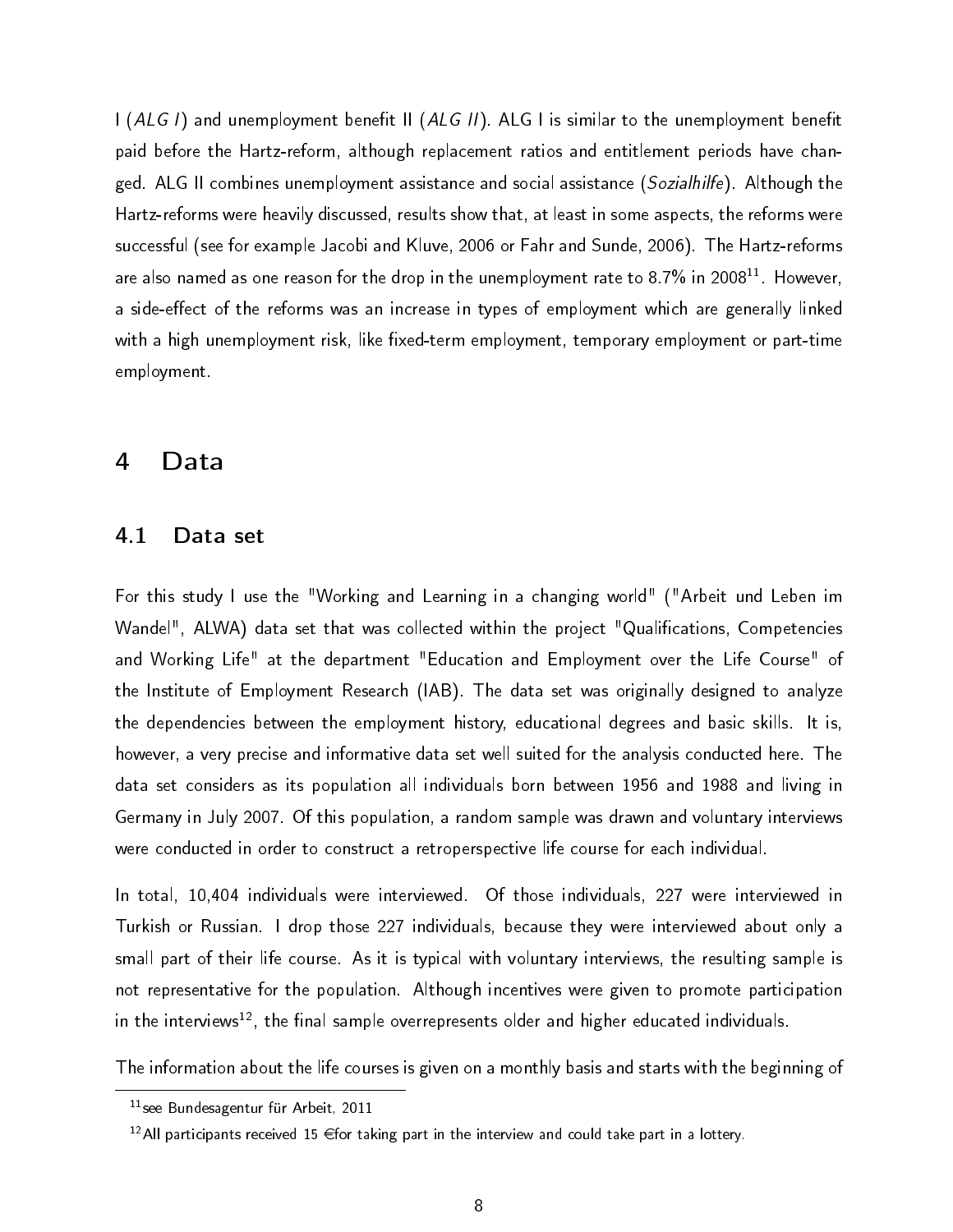primary school. Because the information was collected retrospectively, attrition does not present a problem. The data set therefore provides highly precise information and very long life courses in comparison to survey data such as the German Socioeconomic Panel (GSOEP) or the British Household Panel (BHPS). However, a general problem with retrospective data is misreporting, in particular, of information on events that happened early in the life course. In order to reduce such measurement errors, the interviewers were instructed to inquire again, if inconsistencies in the life courses occurred (see for example Antoni et al., 2010 and Gilberg et al., 2011). In general, the resulting data set provides a comprehensive and precise information source on the individual life courses.

The data set consists of different subfiles. In order to create one common event-history file, all subfiles are merged with each other and additional external covariates. The final event-history file then represents the complete life course of the individual from age 15 up to the censoring point. Information on life courses is given, as said, on a monthly basis, which allows a precise examination of interrelations between employment and family outcomes. The data set provides information on birth records of every child born to a certain individual and every child once living together with this individual. Furthermore, information on all cohabiting unions of an individual are given, i.e. start and end dates as well as information on the respective union like marriage status or the age or the educational level of partner. In addition to family outcomes, the life courses also present detailed information on the current occupational status, where the occupational status comprises schooling, further education, employment, unemployment, military or civil service, periods as housewife, and further periods. The data set also provides a large set of covariates covering employment-specific, partner-specific and child-specific information. In addition, external information, such as regional unemployment rates are merged with the life courses.

In Germany as well as in other European countries, cohabitation is an increasing form of union (see for example Köppen, 2011). In particular, cohabitation as a first form of union is common. Cohabitations may therefore precede a marriage, but may also act as a substitute. A further point which has to be taken into consideration is that there is an increasing number of non-marital births. I therefore follow Aassve et al. (2006) and use cohabitation as dependent variable. This means, all heterosexual couples living together in one household or married to each other<sup>13</sup> are

<sup>&</sup>lt;sup>13</sup>In general, most married couples also live within the same household. However, there is a small number of individuals that begin to cohabitate after they have married. These individuals are also considered as cohabiting from the start of their marriage.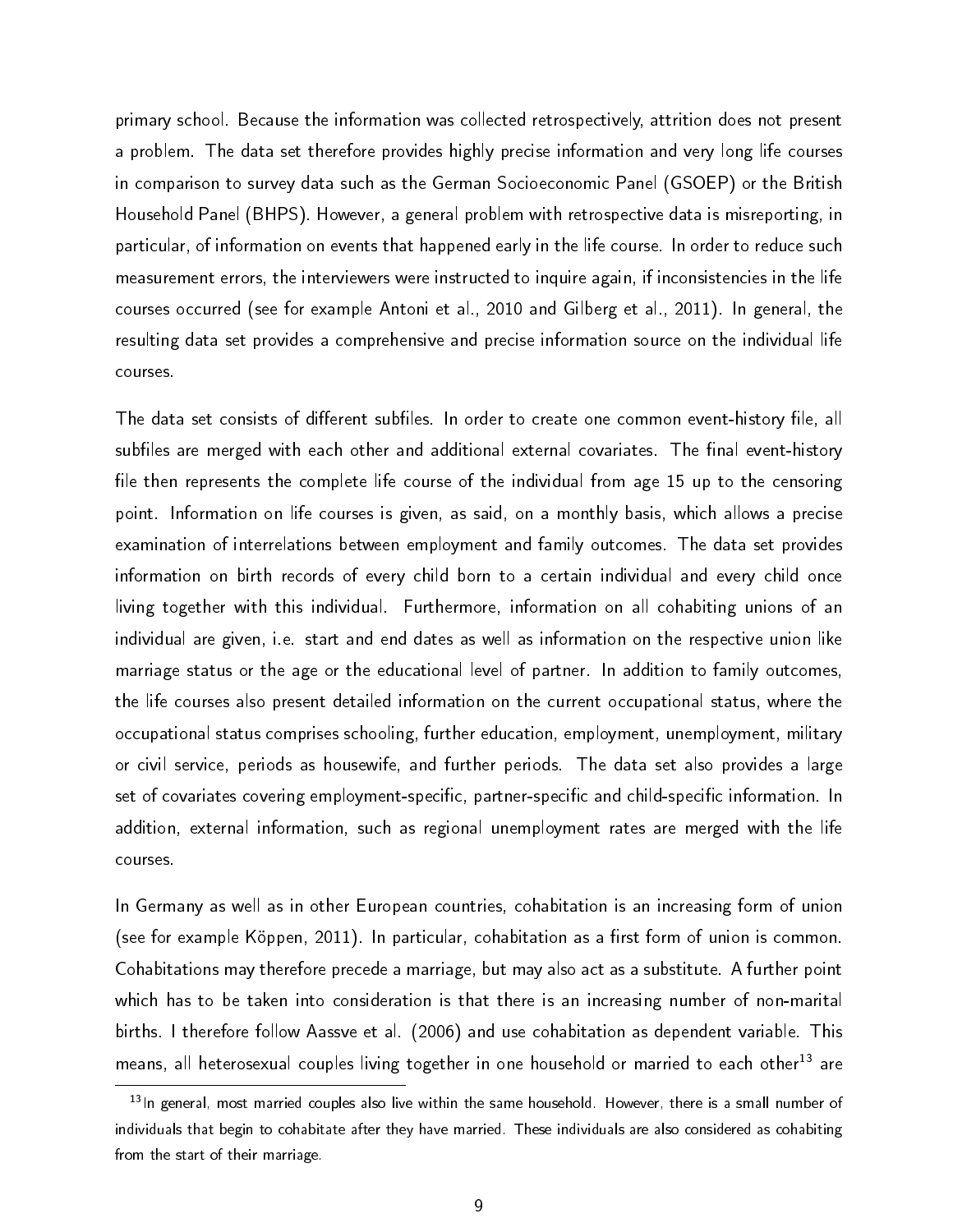considered as cohabiting union. The cohabitation starts when the individuals move in together and ends when they split up. This also applies to married couples for whom divorce is considered as one possible end. One generally could also assume couples as unions that do not live in the same household. However, such forms of unions are prone to misreporting and represent a weaker form of misreporting so that I do not follow this approach here.

With regard to employment and nonemployment, I consider all individuals as employed, if they are in paid employment, no matter if it is full or part-time employment. This means that also self-employed individuals are considered as employed. Women that are on maternity leave ("Mutterschaftsurlaub") are also considered as employed, while women and men that are on parental leave ("Elternzeit") are considered as nonemployed. Nonemployment further captures periods in unemployment, education, as a housewife or househusband, and periods of military or civil service. The employment status of an individual changes if she or he moves in and out of paid employment. This means that periods of subsequent movements from one employer to an other are considered as one employment period, while for example moving from unemployment to schooling is considered as one nonemployment period.

Of the 10,177 individuals who were interviewed in German, I focus on the cohort of individuals born between 1960 and 1969. Cohort effects are likely to exist for female labor market participation, the duration of unions or the number of children born to an individual. In addition to all same-sex couples, I drop all nuns, monks and priests, because they neither participate in the labor market nor in the marriage market. Finally, due to the socialist regime in East Germany until 1990, labor market conditions were not comparable to West Germany at the time when most individuals enter the labor market. I therefore focus on individuals that were raised up and start their career in Western Germany. This does not exclude individuals who move to East Germany after 1990.

#### 4.2 Sampling design

An individuals' first employment or nonemployment process generally starts when she enters the labor market. For most individuals this point equals the date when the individual gets in touch with the labor market for the first time. However, some individuals work for a short period prior to entering university, while others register as unemployed after leaving secondary school and return to the education system only after a short time. Although these periods constitute a first contact to the labor market, they are hardly comparable to employment and nonemployment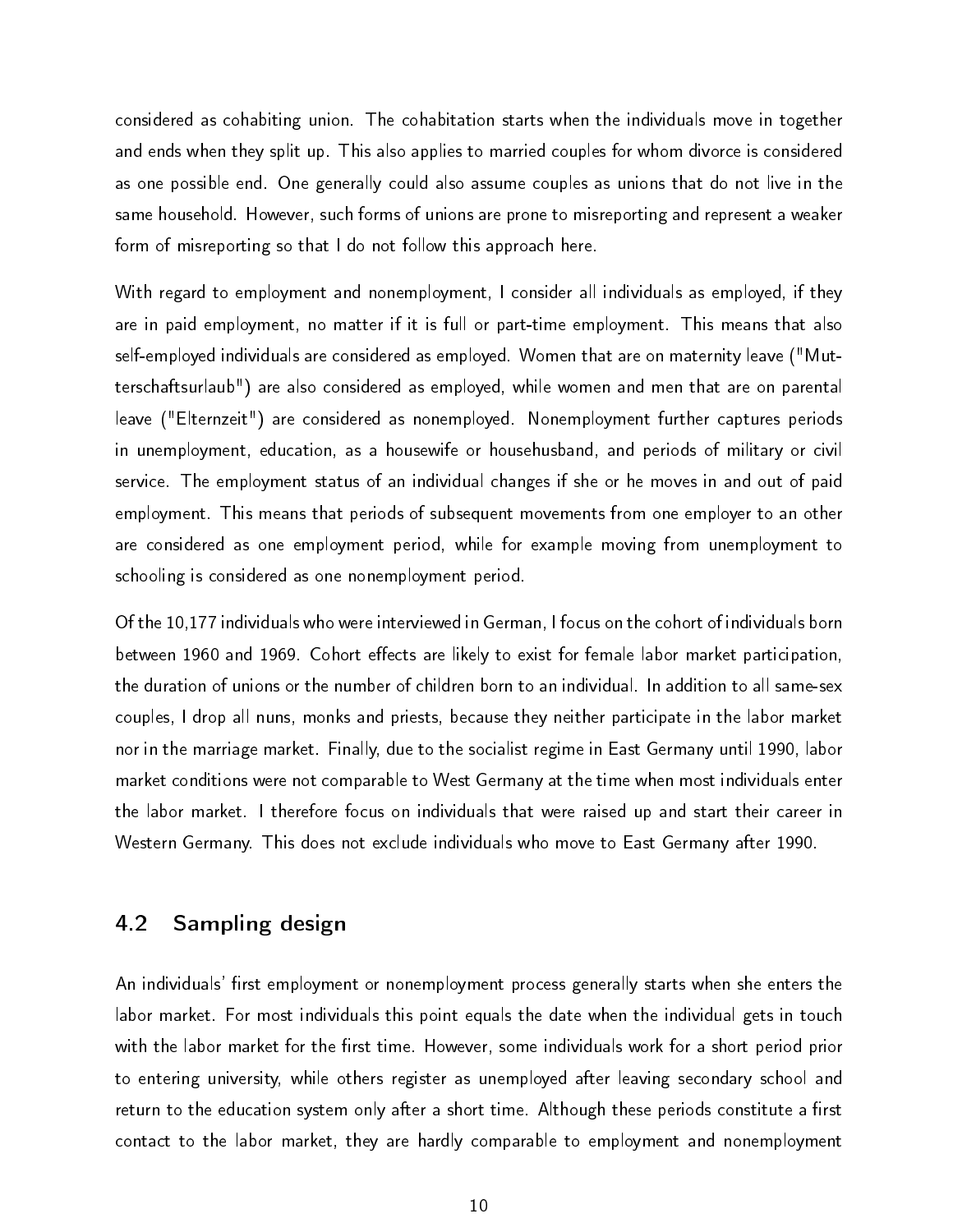periods after the individual has left the education system for good. Such periods rather display short interruptions of education periods and mostly take place in occupations different to the ones the individuals choose later on. The goal of this study, however, is to disentangle the effects employment and nonemployment have on family outcomes. In particular, it shall be highlighted how the hazards of becoming nonemployed or finding a job influence the probabilities of having a partner or having children. The labor market entry is therefore assumed to be the start date of the first spell after the individual has left the educational institution, where she achieves or could have possibly achieved her highest degree. This also includes individuals who, for example, choose to become housewife or househusband. Nonetheless, the approach discussed so far includes few exemptions for whom the definition of the labor market entry does not fit very well. An example is an individual, who after obtaining an high school and vocational training degree, works for ten years and then chooses to go to university. In order to account for such exemptions, I set age limits until which a certain type of education form has to be started $^{14}$ .

Although decisions on partnership and having children are seldom made while being in school or in education<sup>15</sup>, individuals may form a first union or even may have children before entering the labor market. In order to account for this, the processes of union formation and conception start when the individual becomes fifteen.

 $-$  Figure 1 about here  $-$ 

Figure 1 presents two typical persons that both enter the labor market at age twenty. While Person A has not yet formed a union when entering the labor market, Person B has already formed a union and has conceived a child when she or he enters the labor market. Due to the fact that notably the effects employment and nonemployment have on family outcomes shall be identified, only those union formation and dissolution and conception spells are used for estimation which are in progress when the individual enters the labor market or which begin afterwards. All prior outcomes are used for construction of stocks. Finally, estimation requires a common starting point. I therefore assume the union formation, dissolution and conception spells to be quasi-lefttruncated at the time of the labor market entry, i.e. I follow Lancaster (1979) and condition the likelihood contribution of the spell in progress on the probability of surviving in that state until

 $14A$  precise description of the different age levels is given in the Appendix

<sup>&</sup>lt;sup>15</sup>With regard to partnership, university students provide an exemption. However, only few students decide to have a child during their academic studies.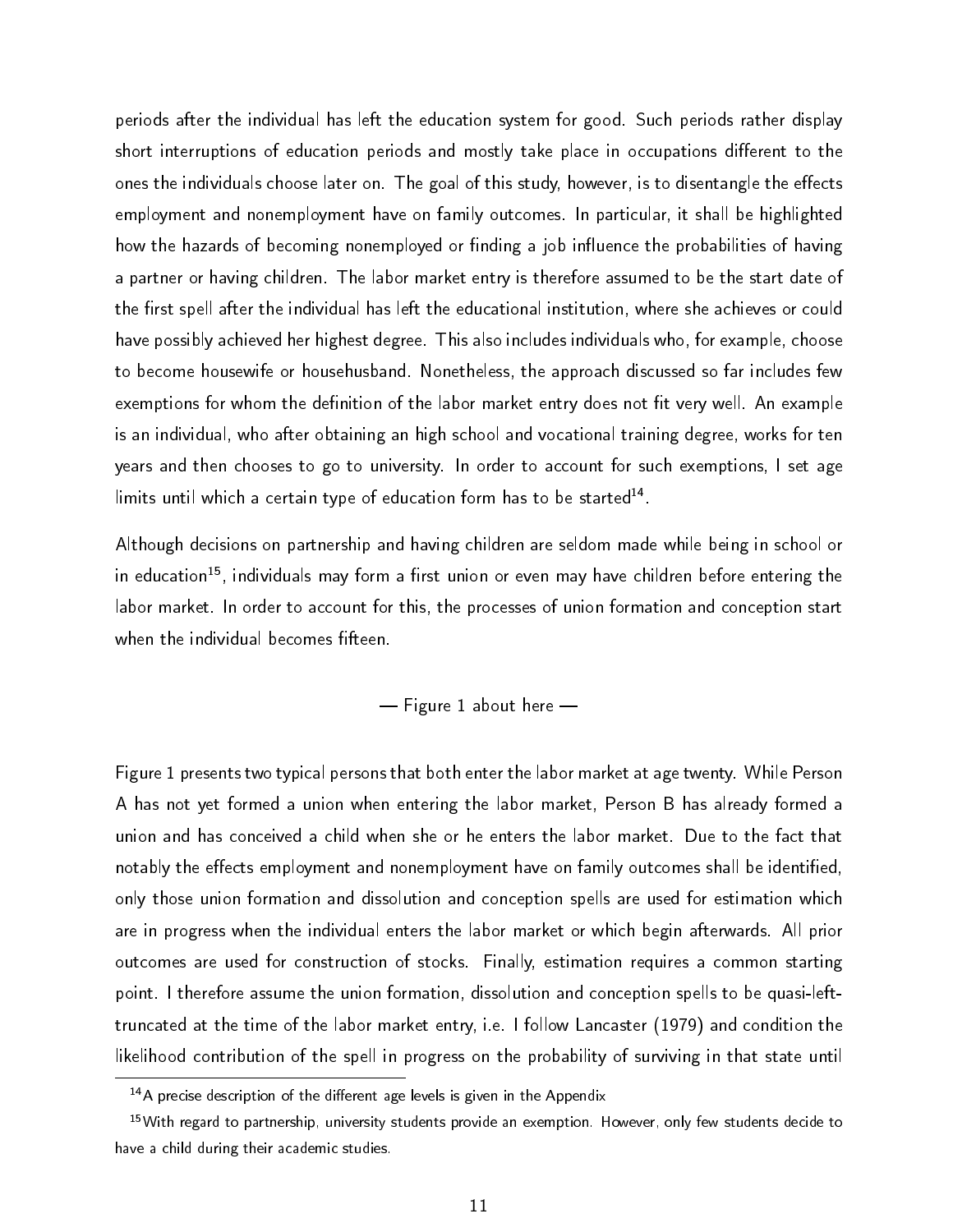the labor market entry. For person A in figure 1 this means that likelihood contributions of the union formation and the conception spell are conditioned on the probability surviving in these states since age fifteen. For person B, the likelihood contributions of the union formation process and the conception process are conditioned on the probability of surviving in the current union and not conceiving until entering labor market.

The way a common starting date for all processes is chosen, is quite different to, for example, Aassve et al. (2006) who let all processes begin at age thirteen. However, a particularly relevant point of this study is to estimate how the hazard of moving from employment and nonemployment or vice versa affect the processes of union formation, dissolution and conception. Letting all processes start at age thirteen, would mean that these risk measures were influenced by whether there is a transition from unemployment to employment or from education to employment. Also the effect nonemployment itself has on conception depends on whether an individual is in education or is a housewife or househusband. The strategy of how the common starting date is chosen therefore provides a way to account for the effects of what one may call the "real" labor market risks. Nonetheless, the strategy comes with the disadvantage that the labor market entry is an endogenous starting point depending on observable and unobservable characteristics.

Furthermore, a strong desire for having children may result in having children prior to entering the labor market, which may influence the point of entering the labor market. However, such a strong desire for having children may also affect employment decisions afterwards. In order to account for such initial condition problems, I condition the process-specific unobserved heterogeneity on a set of variables consisting of the age at entry, whether the individual is employed after entering the labor market, whether she was in a union and had children, and of an interaction term accounting for whether she went to university and had children prior to entering the labor market. A more technical description of how I deal with the initial conditions is given in subsection 5.2.

#### 4.3 Descriptive statistics

Table 1 presents some descriptive statistics for women and men born between 1960 and 1969. Results show that more women (1428) than men (1312) are part of the sample. Comparing women and men, the numbers show that the average birth year is the same for women (1964.21) and for men (1964.23) but that men are better educated than women. In particular, the proportion of men having an university degree or a degree from a technical college is higher for men (28.13%) than for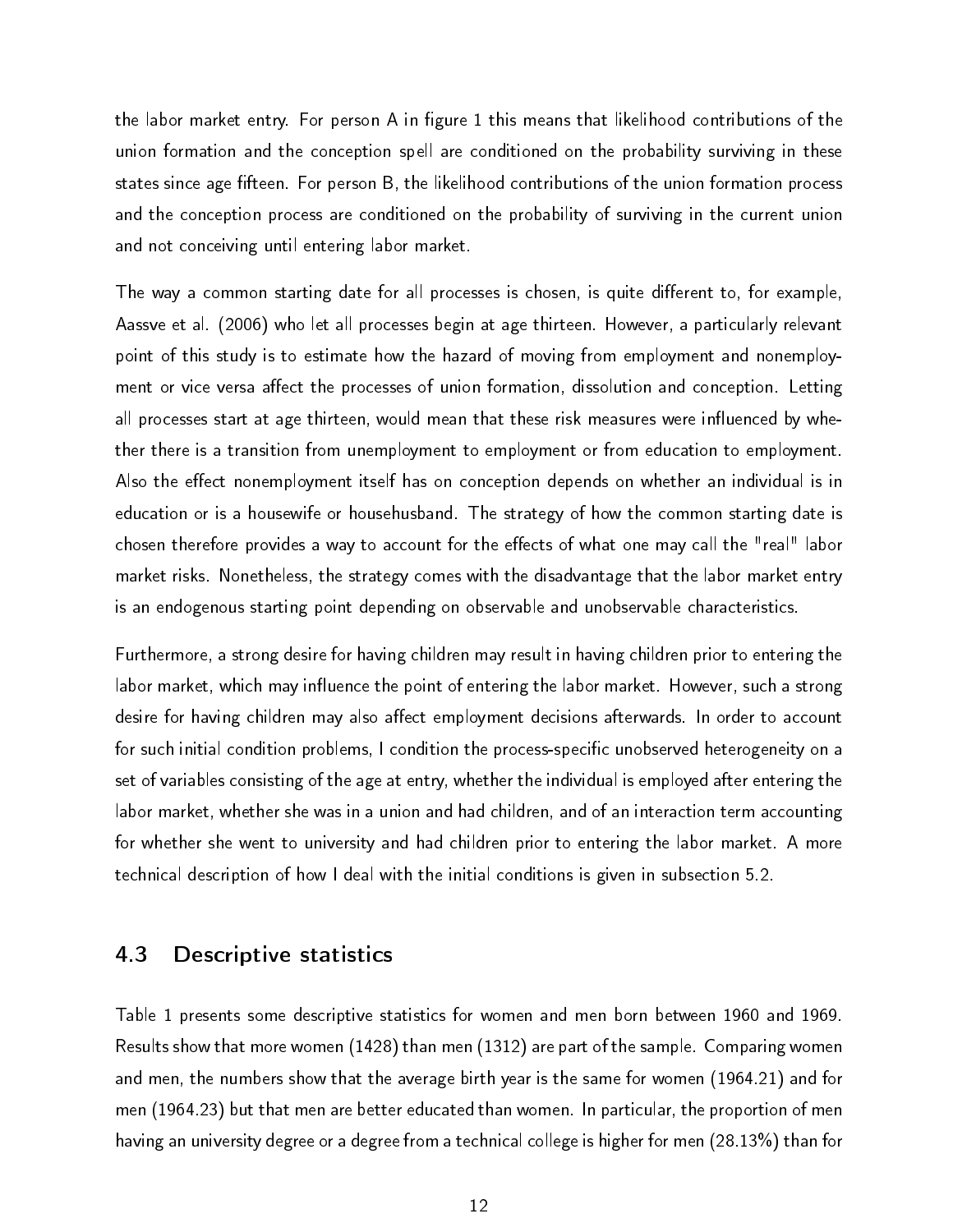women (17.57%). On average, women are more than one year younger than men when entering the labor market (20.92 vs. 22.15 years). This may be due to spending less time in education, but also due to the fact that almost all men belonging to this cohort had to do military service or civil service. Subsequently, men spent on average almost three years longer in employment than women (191.87 vs. 226.79 months) and around 50 months less in nonemployment (71.15 vs. 21.42 months). This finding indicates that, although part-time employment is included, the employment ratio of women is significantly lower than for men in this cohort.

#### $-$  Table 1 about here  $-$

Looking at relationships, it is easy to see that women are on average younger than men when forming their first union (24.21 vs 26.95). This means that women also more quickly form a union after entering the labor market (3.29 vs 4.80 years). Furthermore, one has to note that more men never enter a union until being censored (6.58% vs. 10.67%) and that the proportion of men forming two or more unions is also slightly higher (18.84% vs. 19.59%).

With regard to children the numbers show that on average men have significantly fewer children than women (1.56 vs. 1.26). This is a typical finding in the literature (see Aassve et al., 2006 for the case of the British Household Panel, BHPS) and two possible reasons can be named. First, men are, on average, older than women when having a first birth (29.65 vs. 27.00). This also holds true for further births. Therefore, the number of children not part of the data set due to right-censoring tends to be higher for men than for women. A second point may be misreporting among men. In spite of the high quality of the data set, it is a general finding that misreporting with regard to family outcomes is much higher for men than for women (for fertility histories in the BHPS see Rendall et al., 1999). This in turn may explain in parts the lower fertility rate for men.

In general, a comparison of the results for the cohort used here with official data shows that with respect to the number of children, the data set fits well. For example, women born in 1962 have on average 1.56 children. Since one of the aims of this study is to investigate the effects employment and nonemployment have on fertility, it is interesting to see what happens to fertility rates when individuals are nonemployed or employed in an unstable environment. Having been nonemployed for at least one month increases the duration in the labor market until the conception of a first child significantly for women  $(6.05 \text{ vs. } 6.64 \text{ years})$  and even more for men  $(6.38 \text{ vs. } 8.67 \text{ years})$ . But it is not only nonemployment, also the expectation about the stability of a job seems to play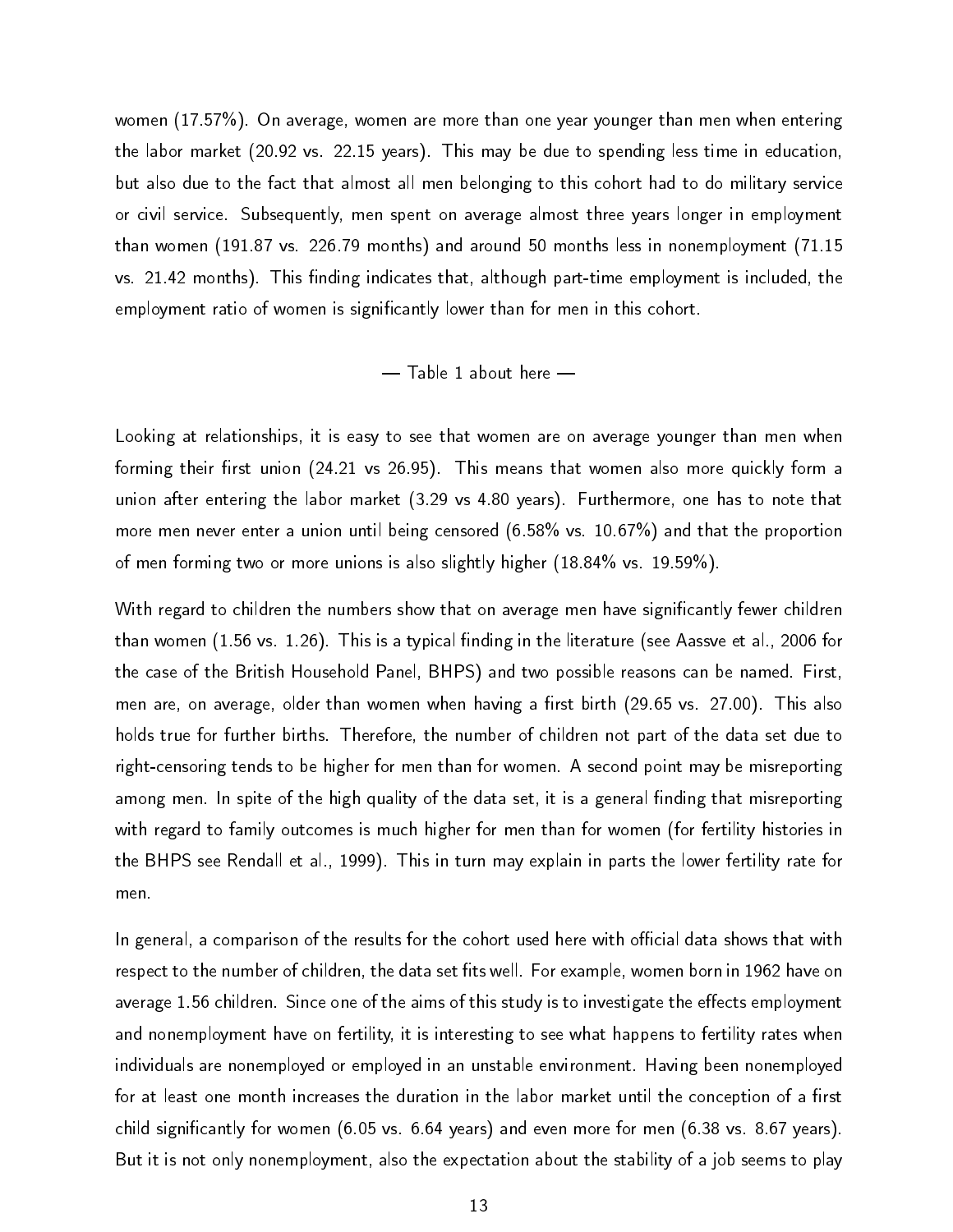a strong role in determining fertility. Also, having been temporarily employed for at least one month increases the duration in the labor market until the conception of a first child for women (6.14 vs. 6.78 years) and even more for men (7.49 vs. 8.49 years). Despite of this being no causal analysis, these results indicate that job stability and the expectation about it play a role for the timing of a first birth.

A further point worth mentioning is that for women, almost 20% of all births occur outside a union, while it is only around 8% of all births for men. This supports a possible misreporting among men, as it is likely that men will not report children when they are born outside a union and no union is formed afterwards.

## 5 Econometric Framework

Based on the work of Lillard (1993) two models of interrelated dynamic discrete choices are specified. In both models the discrete choices are defined over employment, nonemployment, union formation, union dissolution and conception and the dynamics are considered jointly. The five processes are specified as transition intensities, which are conditional on the time spent in the respective state, exogenous and endogenous covariates, as well as unobserved heterogeneity components that may be correlated with each other.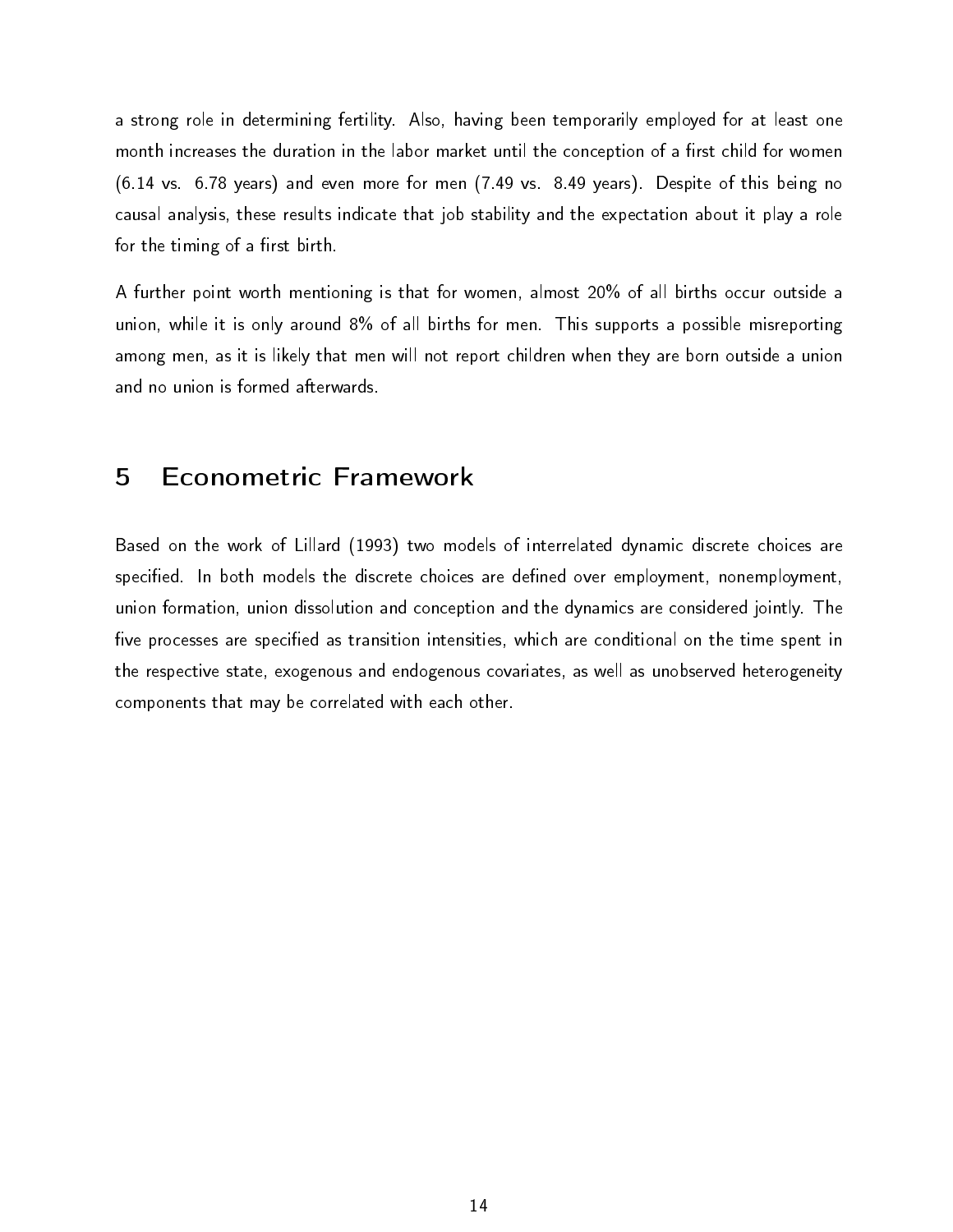Model A: Inspired by Aassve et al. (2006), the set of processes is given as

$$
\ln (h_A^E(t)) = e_1 T^E(t) + e_2 A^E(t) + e_3 X^E(t) + e_4 P^E(t) + e_5 P^C(t) + e_6 \mathbf{1}{M(t)} + e_7 \mathbf{1}{C(t)} + v^E,
$$
\n(1)

$$
\ln (h_A^U(t)) = u_1 T^U(t) + u_2 A^U(t) + u_3 X^U(t) + u_4 P^U(t) + u_5 P^C(t) + u_6 \mathbf{1}{M(t)} + u_7 \mathbf{1}{C(t)} + v^U,
$$
\n(2)

$$
\ln (h_A^M(t)) = m_1 T^M(t) + m_2 A^M(t) + m_3 X^M(t) + m_4 P^M(t) + m_5 P^C(t)
$$
  
+ 
$$
m_6 \mathbf{1}{E(t)} + m_7 \mathbf{1}{C(t)} + v^N,
$$
 (3)

$$
\ln (h_A^D(t)) = d_1 T^D(t) + d_2 A^D(t) + d_3 X^D(t) + d_4 P^D(t) + d_5 P^C(t) + d_6 \mathbf{1}_{E(t)} + d_7 \mathbf{1}_{C(t)} + v^D,
$$
\n(4)

$$
\ln (h_A^C(t)) = c_1 T^C(t) + c_2 A^C(t) + c_3 X^C(t) + c_4 P^C(t) + c_5 \mathbf{1}\{E(t)\} + c_6 \mathbf{1}\{M(t)\} + v^C \tag{5}
$$

where  $\ln(h_A^s), s~=~E, U, M, D, C,$  are the logarithms of the hazards of employment, nonemployment, union formation, union dissolution and conception. Individuals start the processes of finding employment (i.e.  $\ln\big(h_A^U(t)\big)\big)$  or entering the state of nonemployment (i.e.  $\ln\big(h_A^E(t)\big)\big)$ when entering the labor market for the first time. This means they are at risk of finding employment, if they are currently nonemployed. After finding employment, they are at risk at of entering the state of nonemployment. These events may be repeated several times and an individual can only be in one of the two states at a time  $T = t$ , i.e. the processes are mutually exclusive. The same holds true for the processes of union formation (i.e.  $\ln\left(h_{A}^M(t)\right))$  and union dissolution (i.e.  $\ln\left(h_A^D(t)\right))$  . The process of union formation is assumed to start at age 15 years, i.e. the individual is single at this age. After the individual starts her first union, she is at the risk of dissoluting the union. Again these events may be repeated several times. Further, individuals are assumed to be at risk of having the first conception from age 15 years, i.e the process of conception (i.e.  $\ln\left(h_A^C(t)\right))$  starts at this age. After the first conception, individuals become at risk of having a second conception and so on. Thus conceptions are specified within one hazard function.

For estimation, a common starting point is needed, which is assumed to be the date of labor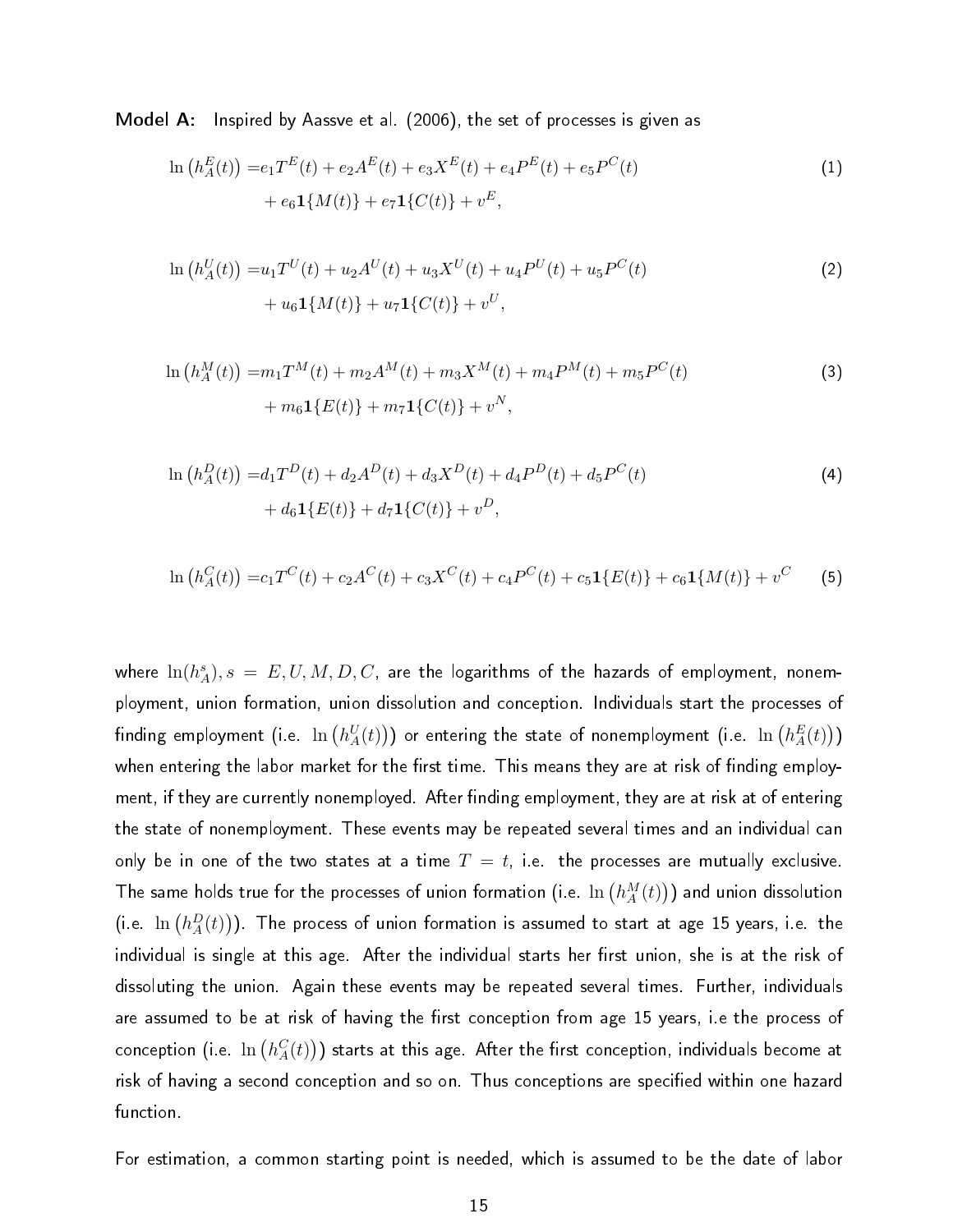market entry  $T = t_0$ . As the processes of union formation, union dissolution and conception start prior to  $t_0$ , only those spells are used that are in progress or start after  $t_0$  and the likelihood contribution of the spell in progress is conditioned on the probability of survival until  $t_0$ .

For all the processes the baseline transition intensity is modeled as a piecewise constant function. More precisely,  $T^s(t)$  is a  $(K^s \times 1)$ -vector of binary indicator variables whose coefficients are allowed to differ between the  $K^s$  time intervals. Denoting the interval bounds for process  $S=s$ as  $\tau_k^s$ , the binary indicator variable for the  $k$ th interval is defined as

$$
T^s(t) = \mathbf{1}\left\{\tau_{k-1}^s < t - \tilde{t}^s \leq \tau_k^s\right\}, \quad k = 2, \ldots, K_s \quad \text{and} \quad s = (E, U, M, D, C),
$$

where  $\tilde{t}^s$  is the start date of the current spell of the respective process. Modeling the elapsed duration as a piecewise constant function is a flexible way to account for duration dependence. Doing so also allows to account for possible nonlinearities. Age effects  $A^s(t)$  are specified similarly in order to capture possible nonlinearties.

In addition to age effects, I include controls for the stock of each event  $P^s(t)$  accounting for occurrence and lagged duration dependence effects. While the stock of children is implemented as dummy variables, the stock of partners and the stocks for employment and nonemployment is specified as the cumulative occurrence. For the processes of employment and nonemployment, I also include the cumulative durations in employment and nonemployment. Furthermore, the stock of children enters all five processes, while the other stocks only enter the respective pair of mutually exclusive processes. Furthermore, I include endogenous binary variables  $1{E(t)}$ accounting for the employment status and  $1\{M(t)\}$  for the cohabitation status.  $1\{E(t)\}$  enters the processes of union formation and dissolution and the process of conception, while  $1\{M(t)\}$ enter the process of conception and the processes of employment and nonemployment. Finally,  $\mathbf{1}\{C(t)\}$  is a binary indicator that displays whether the individual or his respective partner is currently pregnant. This indicator enters the processes of employment, nonemployment, union formation and union dissolution.

I also condition the processes on a set of exogenous covariates  $X^j(t)$ . This set of covariates differs between the five processes. The ALWA data set includes a rich set of exogenous covariates. Furthermore environmental covariates like the unemployment rate or the growth rate are included.

In this study, I do not account for the order of conception or for the order of the union. However, it is clear that results may depend on the order of birth. The transition to the first union and first birth probably differs from later transitions. Likewise there is a large strand of the literature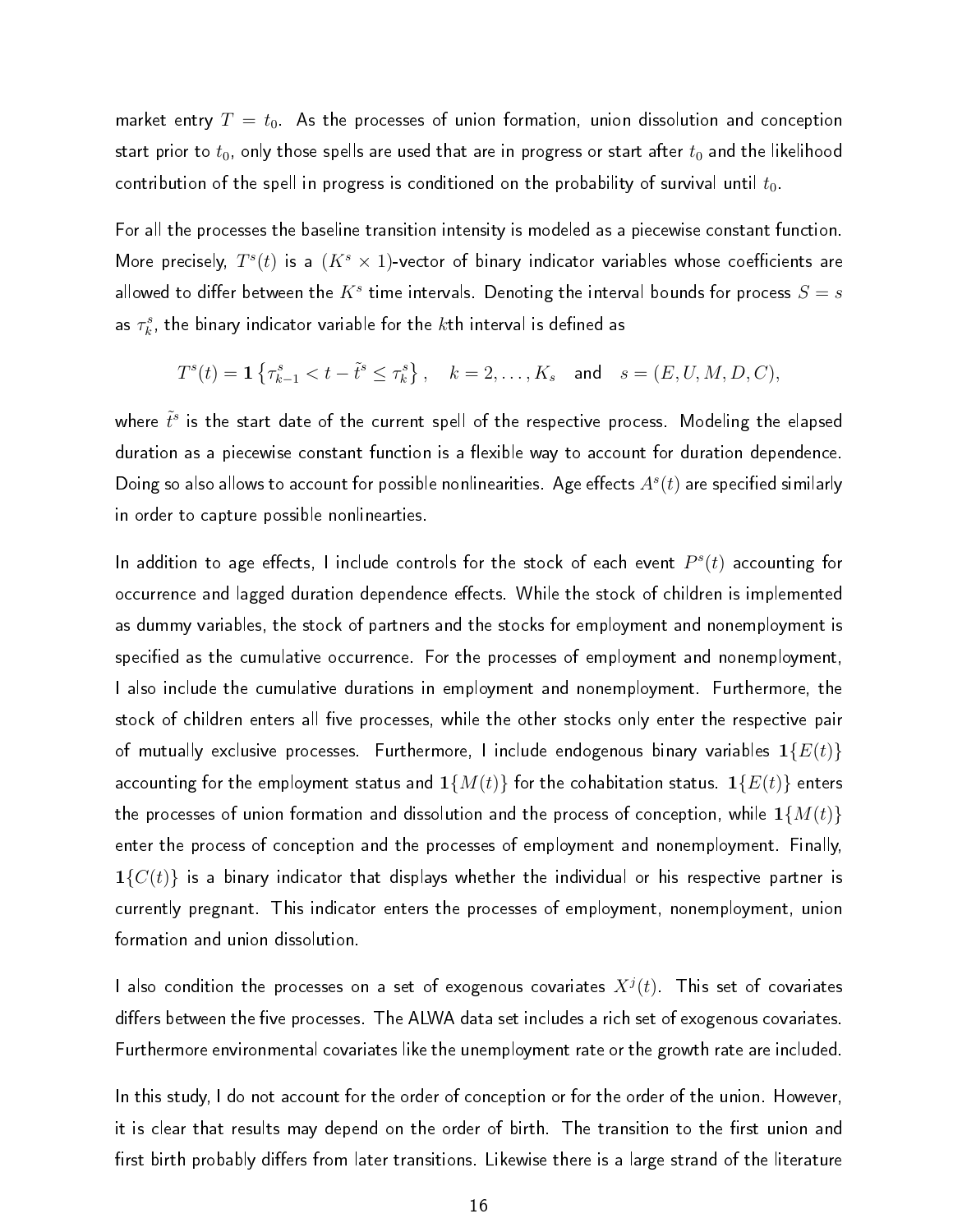focusing on first unions and births (see for example Le Goff, 2002 or Billari and Philipov, 2004). Also transitions from school to employment may be different to transitions from unemployment to employment. Like Aassve et al. (2006) I do not take account of the order because of the already high complexity of the model. Furthermore, several authors have argued that cohabitation and marriage differ in their effects on childbirth (see for example Steele et al. 2005). Also nonemployment tends to be a rather heterogenous state that may include unemployed individuals as well as housewives or -husbands. A similar issue concerns employment. Francesconi (2002) for example points out that women working part-time are more likely to have children than women working full-time. Nonetheless, the already complex structure of both models requires to collapse part-time work and full-time work into one employment state. The same holds true for nonemployment and cohabitation.

Model B: In addition to Model A, the processes for union formation, union dissolution and conception include the logarithm of the employment and nonemployment hazard. The process of conception additionally includes the logarithm of the union formation and dissolution hazards. These are interrelated with the state dummies because, e.g., the hazard of becoming nonemployed only matters if the person is employed. The five processes evolve as follows:

$$
\ln\left(h_B^E(t)\right) = \ln\left(h_A^E(t)\right),\tag{6}
$$

$$
\ln\left(h_B^U(t)\right) = \ln\left(h_A^U(t)\right),\tag{7}
$$

$$
\ln\left(h_B^M(t)\right) = \ln\left(h_A^M(t)\right) + m_8 \mathbf{1}_{\{E(t)\}\ln\left(h_B^E(t)\right) + m_9 \mathbf{1}_{\{1 - \{E(t)\}\}\ln\left(h_B^U(t)\right),\tag{8}
$$

$$
\ln\left(h_B^D(t)\right) = \ln\left(h_A^D(t)\right) + d_8\mathbf{1}\{E(t)\}\ln\left(h_B^E(t)\right) + d_9\mathbf{1}\left(1 - \{E(t)\}\right)\ln\left(h_B^U(t)\right),\tag{9}
$$

$$
\ln (h_B^C(t)) = \ln (h_A^C(t)) + c_8 \mathbf{1}\{E(t)\} \ln (h_B^E(t)) + c_9 \mathbf{1} (1 - \mathbf{1}\{E(t)\}) \ln (h_B^U(t))
$$
\n
$$
+ c_{10} \mathbf{1}\{M(t)\} \ln (h_B^M(t)) + c_{11} (1 - \mathbf{1}\{M(t)\}) \ln (h_B^D(t))
$$
\n(10)

where  $\ln(h_A^s), s=E,U,M,D,C$  are the log hazards from Model A. For example,  $m_8$  captures the influence of the hazard of becoming nonemployed on the hazard of entering a union. More precisely, an increase by 1% of the hazard becoming nonemployed, results in an increase of the hazard of entering a union by  $m_8\%$  . The coefficient reflects whether and to what extent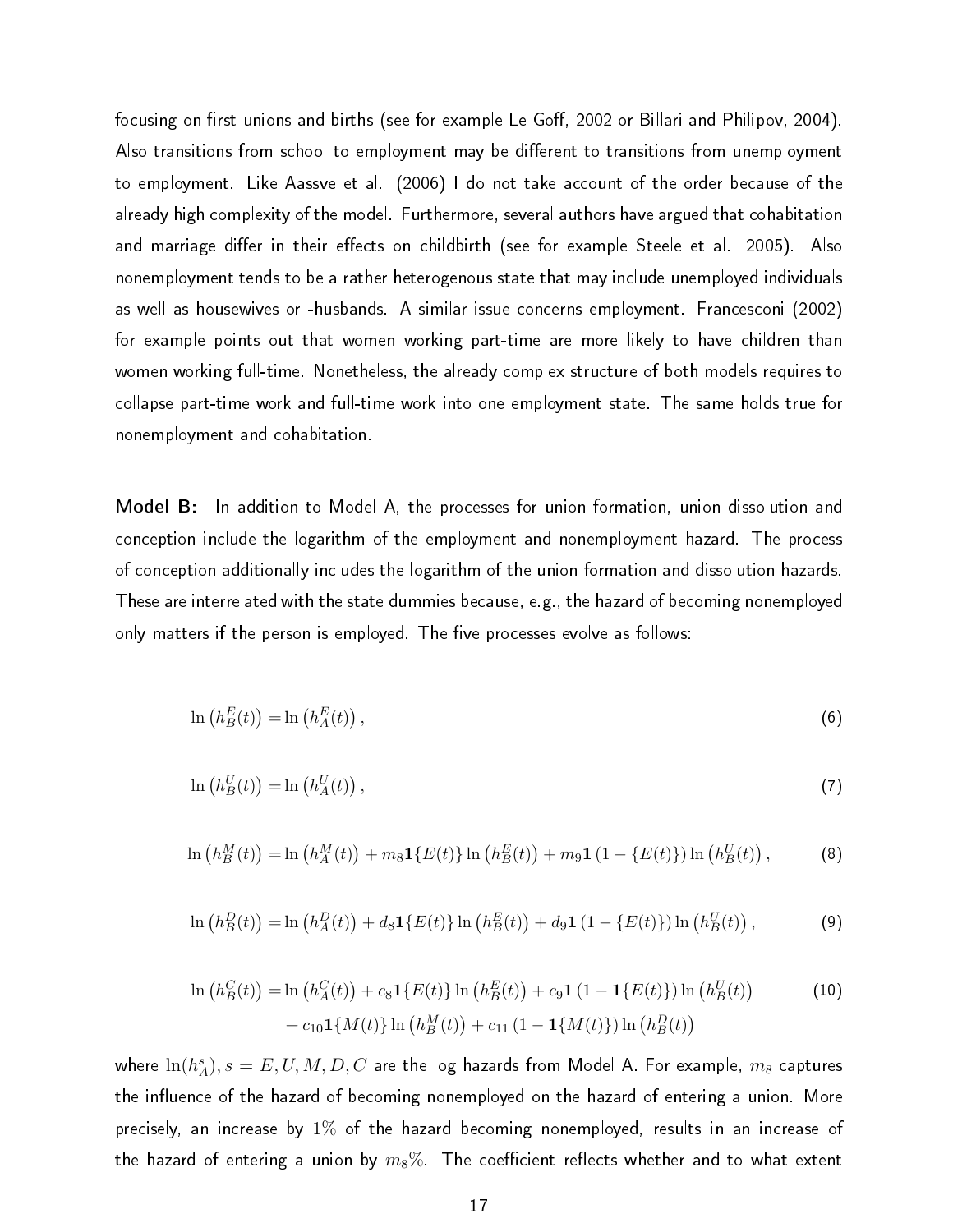individuals with stable jobs are more attractive for possible partners on the marriage market. Obviously, one could also assume that the risk of becoming pregnant has an effect on employment or union dissolution. However, this study particularly focuses on the effects employment risks have on union formation, union dissolution and conception. For pregnancy, I only include a pregnancy indicator. The hazard of becoming employed or nonemployed are likely to be well represented by the other observed covariates (age, education, etc.) and the correlated structure of unobserved heterogeneity. Other effects, like the effect the union dissolution hazard would have on employment outcomes are of minor interest and can be neglected. These choices result in a triangular form of the system of hazards which makes identification more easy and estimation more tractable.

#### 5.1 Likelihood Function

Let  $\psi(t)$  denote the history of outcomes,  $\phi^s(t)=\{T^s(t),A^s(t),\ldots\}$  the path of observed components relevant for each state  $s=E,U,M,D,C$  and  $v^s$  be the value of the unobserved heterogeneity component. Further, let  $T=\bar{t}_i$  be the censoring point for individual  $i$ . Then conditional on  $\Phi^s(t)=\phi^s(t)$ , and  $V^s=v^s$ , the contribution to the likelihood function of person  $i$ 's history can be expressed as the product of the contribution of each spell in each state,

$$
L(\psi(t_{i,n_i}), \bar{t}_i | v_i) = \prod_s \left\{ L^s(\bar{t}_i | \phi^s(t_{i,n_i}), v_i^s) \times \left( \prod_{j=1}^{n_i} L^s(t_{i,j} | \phi^s(t_{i,j-1}), v_i^s) \right) \right\}^{1\{S(t) = s\}}, \quad (11)
$$

where  $1\{S(t) = s\}$  is a binary indicator for the current state.

The second term in equation (11) refers to all completed spells. Conditional on  $\Phi^s(t)=\phi^s(t),$ and  $V^s=v^s$ , the contribution to the likelihood of the event of individual  $i$  moving from one state to another for  $s = E, U, M, D$  or restarting the process  $s = C$  (i.e. restarting the conception process) at time  $t_{i,j}$  is

$$
L^{s}(t_{i,j}|\phi^{s}(t_{i,j-1}), v_{i}^{s}) = h^{s}(t_{i,j}|\phi^{s}(t_{i,j-1}), v_{i}^{s}) \times \exp\left(-\int_{t_{i,j-1}}^{t_{i,j}} h^{s}(u|\phi^{s}(u), v_{i}^{s}) du\right), \quad (12)
$$

where for  $j = 1$ ,  $t_{i,0}$  is the individual date of labor market entry. In equation (12) the right-hand side has the familiar "hazard function times survivor function"-expression, where the first term provides the hazard, i.e. the intensity of moving from one state to another and the second term is the probability of no events taking place between time  $t_{i,j-1}$  and  $t_{i,j}$ . Because  $t_{i,0}\ge \tilde{t}_{i,0}$ , where  $\tilde{t}_{i,0}$  is the start date of the current (union formation, union dissolution, or conception) spell before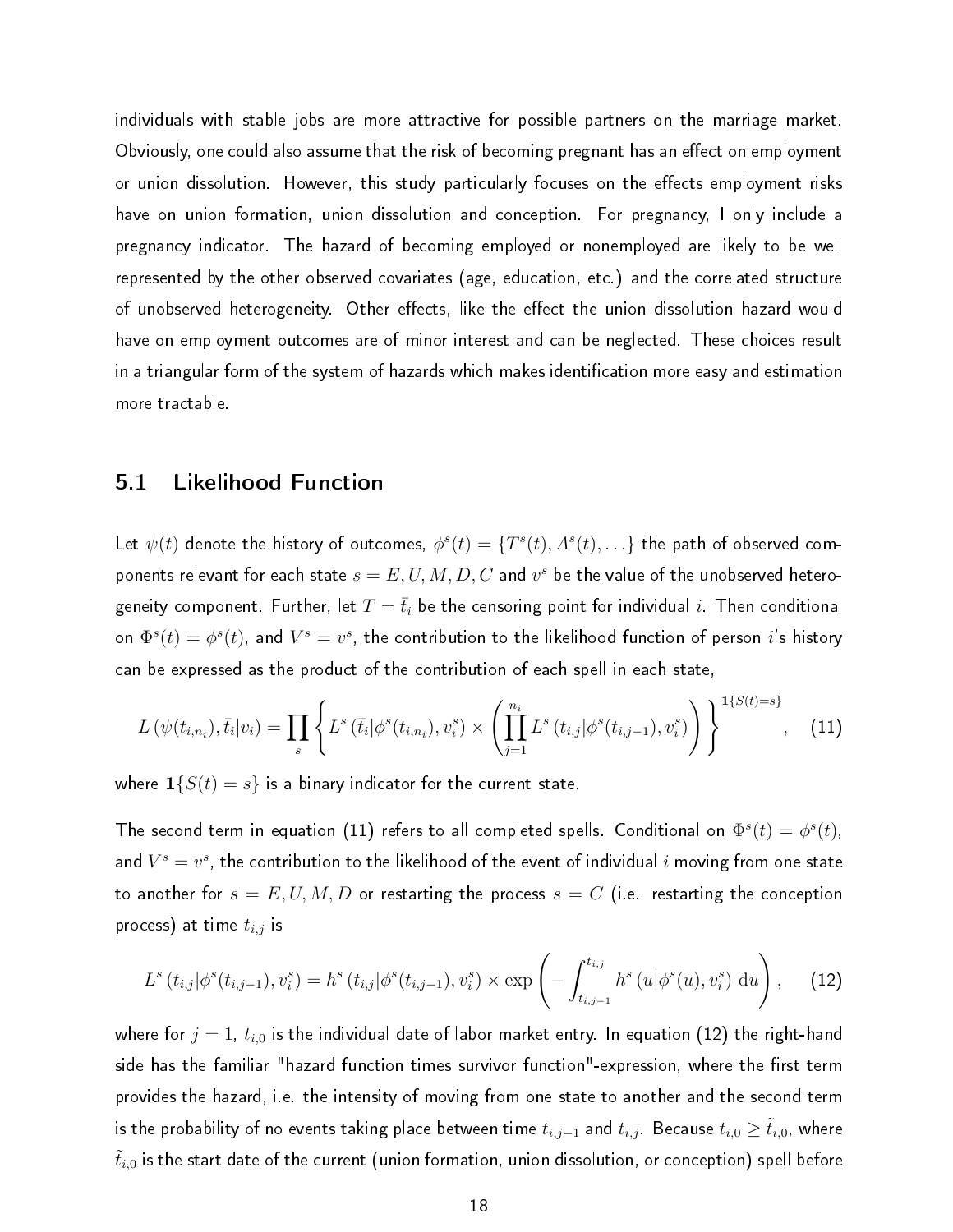entering the labor market, equation (12) automatically corrects for left-truncation by conditioning on the probability of no events taking place between time  $\tilde{t}_{i,0}$  and  $t_{i,0}$  (see for example D'Addio and Rosholm, 2002). Under the assumption that  $\bar{t}_i$  is independent of the transition processes and observed and unobserved heterogeneity,  $\bar{t}_i$  is uninformative about the parameters of interest and the distribution of  $\bar{t}_i$  can be ignored in the likelihood function. Therefore, the contribution to the likelihood of the last right-censored spell, i.e. the first term in equation (11), is

$$
L^s\left(\bar{t}_i|\phi^s(t_{i,n_i}),v_i^s\right) = \exp\left(-\int_{\bar{t}_i}^{t_{i,n_i}} h^s\left(u|\phi^s(u),v_i^s\right) \, \mathrm{d}u\right). \tag{13}
$$

Equation (13) is simply the probability of no events taking place between  $t_{i,n_i}$  and  $\bar{t}_i.$ 

#### 5.2 Initial conditions and unobserved heterogeneity

As already mentioned, individuals may form unions or have children before entering the labor market. These outcomes may be influenced by unobserved characteristics, such as a strong preference for having children. In addition, the first employment state may be influenced by unobserved characteristics, such as a strong motivation to work. In general, such unobserved characteristics may bias results of other covariates. For example, a strong desire for children may result in having children while being in education and thereby affect the educational level, which in turn has an effect on the entry date and later on on other employment outcomes. It is therefore necessary to take account of these so-called initial conditions. Following Wooldridge (2005), I condition each of the processes of an individual  $i$  on a set of covariates  $\mathbf{Z}^s(t_{i,0})$ , where  $\mathbf{Z}^s(t_{i,0})$  accounts for the age at entry, whether the individual is employed after entering the labor market, whether she was in a union, had children, and of an interaction term accounting for whether she went to university and had children prior to entering the labor market. Conditioning on  $\mathbf{Z}^s(t_{i,0})$  requires to specify the probability function of  $V_i$  conditional on  $\mathbf{Z}^s(t_{i,0})$  in order to integrate out the unobserved effect  $V_i$  . Wooldridge (2005) suggests the use of a parsimonious function for specifying the probability function of  $V_i^s$  conditional on  $\mathbf{Z}^s(t_{i,0})$ . I assume  $V_i^s$  to be a linear function of  $\mathbf{Z}^s(t_{i,0})$  and a residual random effect  $W^s_i$ , whose distribution is independent of everything else, i.e.  $V_i^s=\gamma^s\mathbf{Z}^s(t_{i,0})+w_i$ . By doing so, integrating out  $V_i^s$  conditional on  $\mathbf{Z}^s(t_{i,0})$  results in integrating over the unconditional distribution of the random effect  $W_i^s$  and estimating some additional coefficients that refer to  $\mathbf{Z}^s(t_{i,0})$ , i.e. to the "initial conditions". The resulting likelihood contribution of individual  $i$  is then given by

$$
L_i = \int_{-\infty}^{\infty} L(\psi(t_{i,n_i}), \bar{t}_i | \mathbf{z}(t_{i,0}), w_i) \, dA^*(w), \qquad (14)
$$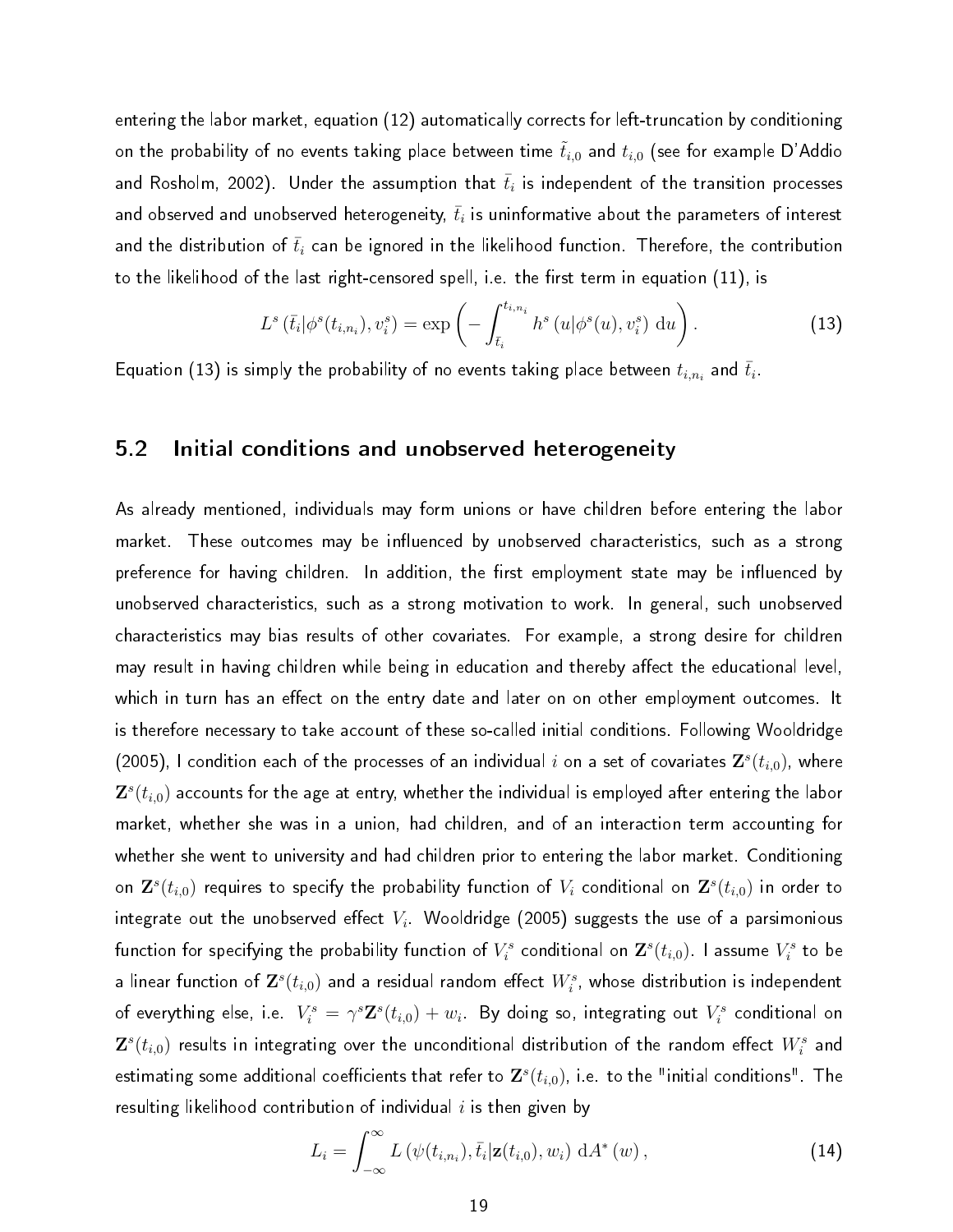where  $A^*$  is the time-invariant marginal distribution of  $w_i$  and integration is done using a Stieltjes integral.

In contrast to what is common in the literature, I do not assume  $W_i$  to be multivariate normal distributed. I follow Heckman and Singer (1984) and assume  $W_i$  to take on only a small number of different values. Steele et al. (2005) show how a discrete frailty may also be used for simultaneous hazard models. Let the discrete support of  $W_i^s$  be  $w_1^s,\ldots,w_M^s$  and let  $\pi_m=\,{\rm P}(W_i=w_m)$  be the joint probability for the  $m<sup>th</sup>$  point of support for  $s = E, U, M, D, C$ . Equation (14) then becomes

$$
L_i = \sum_{m=1}^{M} L(\psi(t_{i,n_i}), \bar{t}_i | \mathbf{z}(t_{i,0})) \, \pi_m.
$$
 (15)

It is common practice to think of the points of support as different types of persons. Using a larger number of types results in a more flexible distribution of unobserved heterogeneity. In practice however, most studies only use a small number of types. Following Gaure et al. (2005) I use the Akaike Information Criterion in order to select an appropriate number of  $M=3$  points of support for Models A and  $M = 4$  for Model B.

#### 5.3 Identification

The identification scheme for Model A is similar to the ones proposed by Aassve et al. (2006), Steele et al. (2005), or Upchurch et al. (2002). Model A uses the information on repeated events for each individual, i.e. multiple transitions from employment to nonemployment and vice versa, multiple union formation and dissolution, and multiple conceptions. There are also overlaps of all varieties in the events across the five processes. Identification is then ensured, as unobserved heterogeneity is assumed to be time-constant for each individual. The potentially endogenous variables enter the other processes as lagged transitions or the stocks of outcomes. This ensures identification of the parameters without further exclusion restrictions (see Maddala, 1983).

Such exclusion restrictions, however, are required for identification of the preferred Model B. In this model, the (contemporaneous) hazards of employment and nonemployment enter the processes of union formation and dissolution, while the (contemporaneous) hazards of employment, nonemployment, union formation, and dissolution enter the process of conception. As Lillard (1993) points out, dependence on the contemporaneous hazards requires exclusion restrictions, i.e. variables are required to have an effect on, for example, the process of employment but must not enter the processes of union formation and dissolution, and the process of conception. As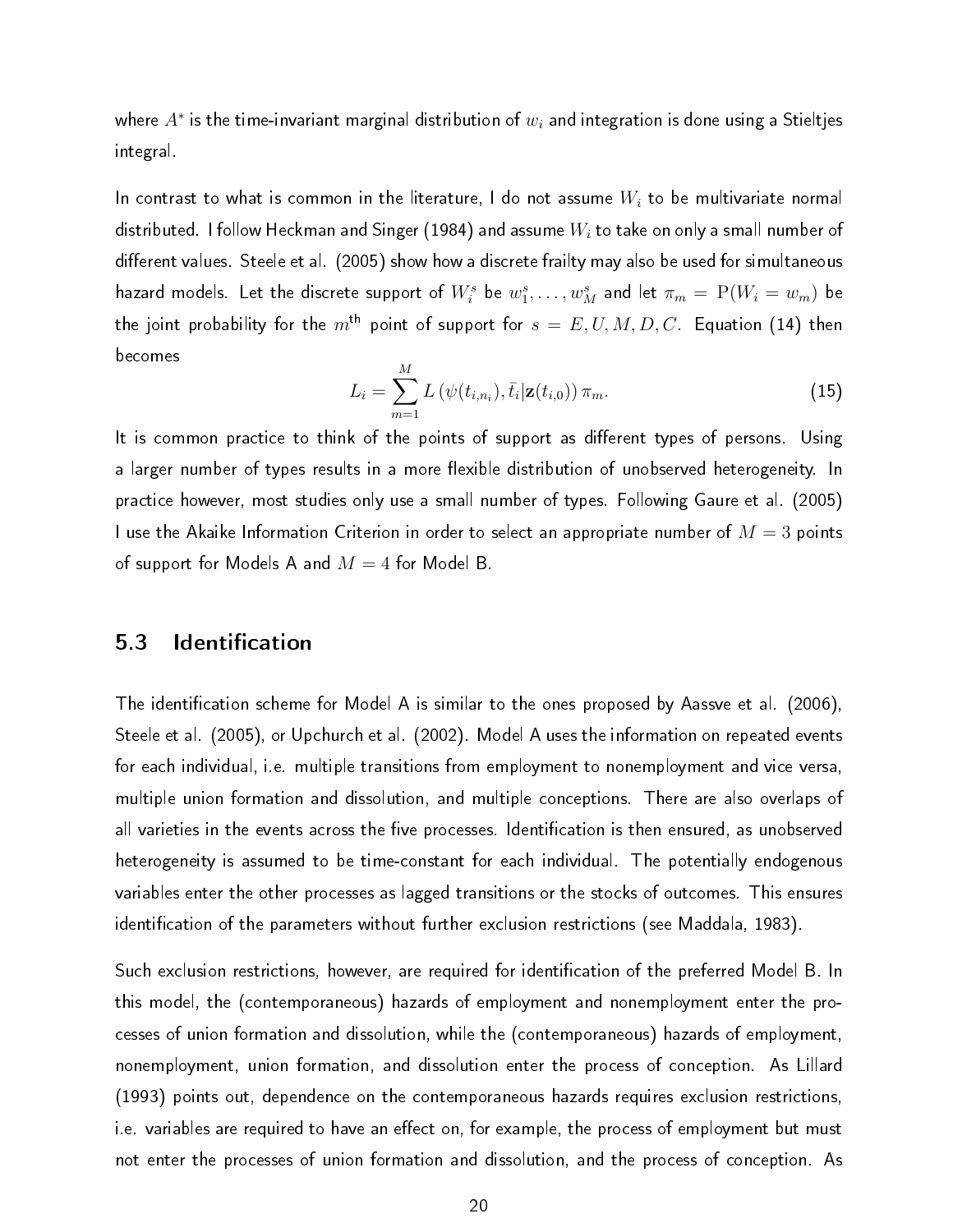one can only be employed or nonemployed at a time, the same set of variables could enter the processes of employment and nonemployment. The same holds true for union formation and dissolution. Identification of Model B is more involved, because the employment and nonemployment hazards enter the conception hazard a second time via the union formation and dissolution hazards. This requires that the union formation and dissolution hazards include variables that neither enter the conception hazard nor the employment and nonemployment hazards. As mentioned, the process starts at different times and there are all forms of overlaps. Further, time enters the processes in a nonlinear way. Therefore, the variables accounting for duration dependence should suffice as exclusion restrictions. Nonetheless, it is always better to have more exclusion restrictions. Therefore, for each process an additional set of exclusion restrictions is used. By taking advantage of the variation over time in the maternity leave durations, I can construct a binary indicator for whether an individual is currently taking or could potentially take maternity leave. This indicator is the used as an exclusion restriction for the hazards of becoming employed and nonemployed. However, this exclusion restriction is only meaningful for women. Further exclusion restrictions are, for example, macroeconomic variables like the regional unemployment rate, the regional growth rate or the regional birth rate. A full list of all exclusion restrictions for each process is given in Table 13 in the Appendix.

The effects the endogenous variables have on the respective simultaneous hazards, can also be considered as treatment effects. For example, the treatment of moving from employment to nonemployment may change the probability of conceiving, while the treatment of conception may change the search behavior of nonemployed individuals. Identification of such treatment effects, however, requires that the treatment date can not be anticipated (see Abbring and van den Berg, 2003a, 2004). If the exact date of treatment were known, individuals would act on this information and parameter estimates could not be identified. This does not mean that individuals do not know about the process itself and do not act on this information. However, it is necessary that transition dates are defined as dates when information about an event emerges. In sum this means that identication is still given, although individuals may act on the conception process, for example by stopping the usage of contraceptives, because the point of conception is still random. Nonetheless, one has to be cautious about women's transitions from employment to nonemployment, as these may to some extent be planned events in order to become pregnant.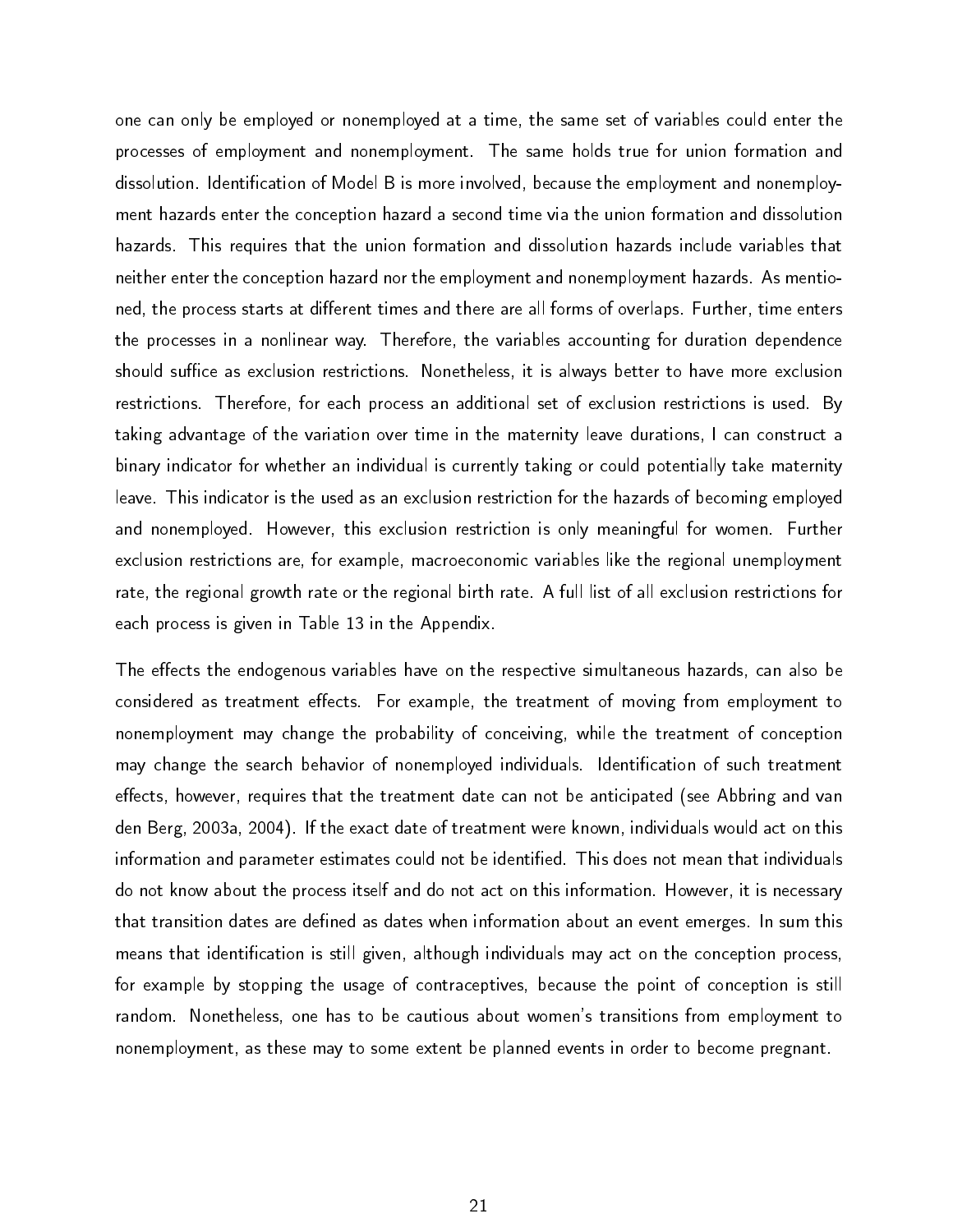## 6 Results

Following Gauré et al. (2006) the Akaike selection criterion is used to choose the appropriate number of points of support for the unobserved heterogeneity. For both genders the AIC selects three mass points for Model A and four mass points for Model  $B^{16}$ . The results for both genders are presented in the Tables 3-7. Coefficients are given as average partial effects and standard errors are calculated using the Delta method. If there are no major differences between Model A and B, only results for the preferred Model B are discussed.

> $-$  Table 3 about here  $-$  Table 4 about here  $-$  Table 5 about here  $-$  Table 6 about here  $-$

#### $-$  Table 7 about here  $-$

## 6.1 The effects of employment on union formation, dissolution and conception

In contrast to Aassve et al. (2006) my results for Model A suggest that the employment state has no effect on finding a partner for women and but a slightly positive effect for men, as can be seen in the first and third column of Table 5. However, this positive effect vanishes for Model B, a point that can be seen in the second and fourth column of Table 5, and results suggest that men with a high hazard of losing a job are less likely to start a union. This means that for men the stability of a job is important and less the job itself. My results are therefore in line with Ahn and Mira (2001) who show that Spanish men delay marriage decisions due to bad employment prospects. Results for Model B further indicate that women with a high hazard of finding a job are more likely to find a partner. One reason may be that women with better labor

 $16$ See the Appendix for a comparison of the values of the AIC.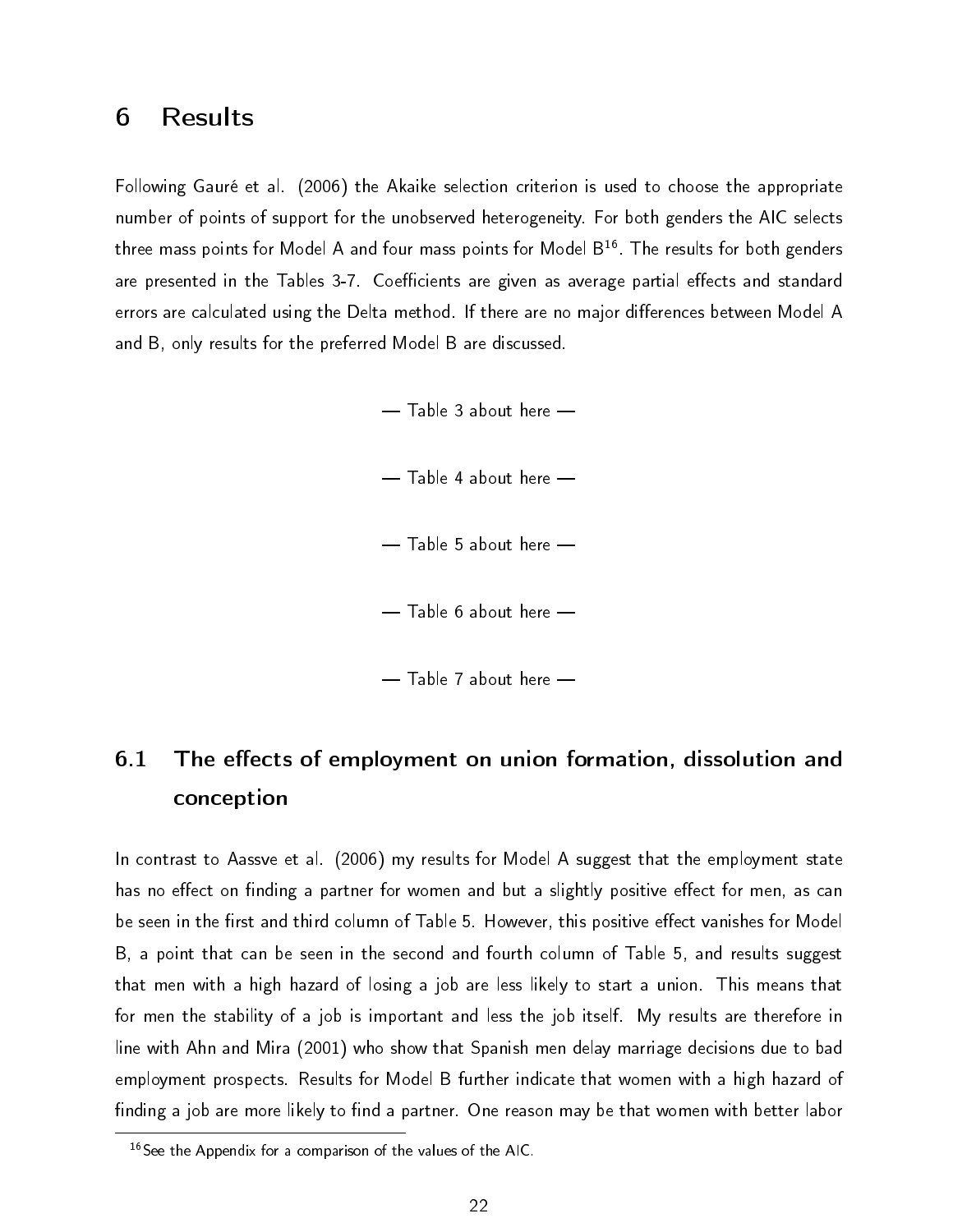market perspectives are more confident and therefore considered as more attractive or partners want to benefit from better labor market perspectives.

With regard to union dissolution, as shown in columns one and three of Table 6, results for Model A indicate that unions of employed men tend to be more stable, while no such effect can be found for women. However, the effect for men is no longer significant, if the hazards of finding and losing employment are included as regressors (see column four of Table 6). Nonetheless, results still indicate that male employment plays a positive role for union stability. These results are supported by Eliason (2012) who shows that for Swedish men a job loss increases the excess divorce rate by 13%. Since men still contribute a larger part to the household income, a job loss often results in a severe loss of household income. This in turn may yield a loss of self-confidence as unemployed men can not manage their role as breadwinners what may destabilize a union. For women the effects are ambiguous. While for couples in which women contribute a large part to the household income a wife's job loss may destabilize a union, the effect might be reverse for women becoming housewives. Therefore, it is not surprising that no effect can be found for women.

With regard to conception, results for Model A indicate that being employed has no effect on childbearing for men and a negative effect for women (see columns one and three of Table 7). For men the absence of a positive employment effect is surprising, because most nonemployed men are unemployed and it is plausible that unemployed men are less likely to have children than employed men due to income restrictions. The results are also in contrast to what Aassve et al. (2006) have found. For women the negative employment effect vanishes for Model B (see column two of Table 7) and is now captured by the hazard of losing a job which indicates that for women a high hazard of losing a job decreases the hazard of having children. This is similar to what Del Bono (2001) finds for British women. Women working in an unstable employment in general depend heavily on the income from these employments. This is particularly true for singlemothers and women living in households depending strongly on wife's income. It is therefore not surprising that women with a high risk of becoming nonemployed are less likely to have children. For men, results from Model B suggest that a low hazard of finding a job increases the hazard of having children (see column four of Table 7). Men with low job market perspectives might spend more time in other activities than searching for a job, which may include having children and they might also care less about contraceptives. Nonetheless, the absence of any positive effect of being employed for men is surprising.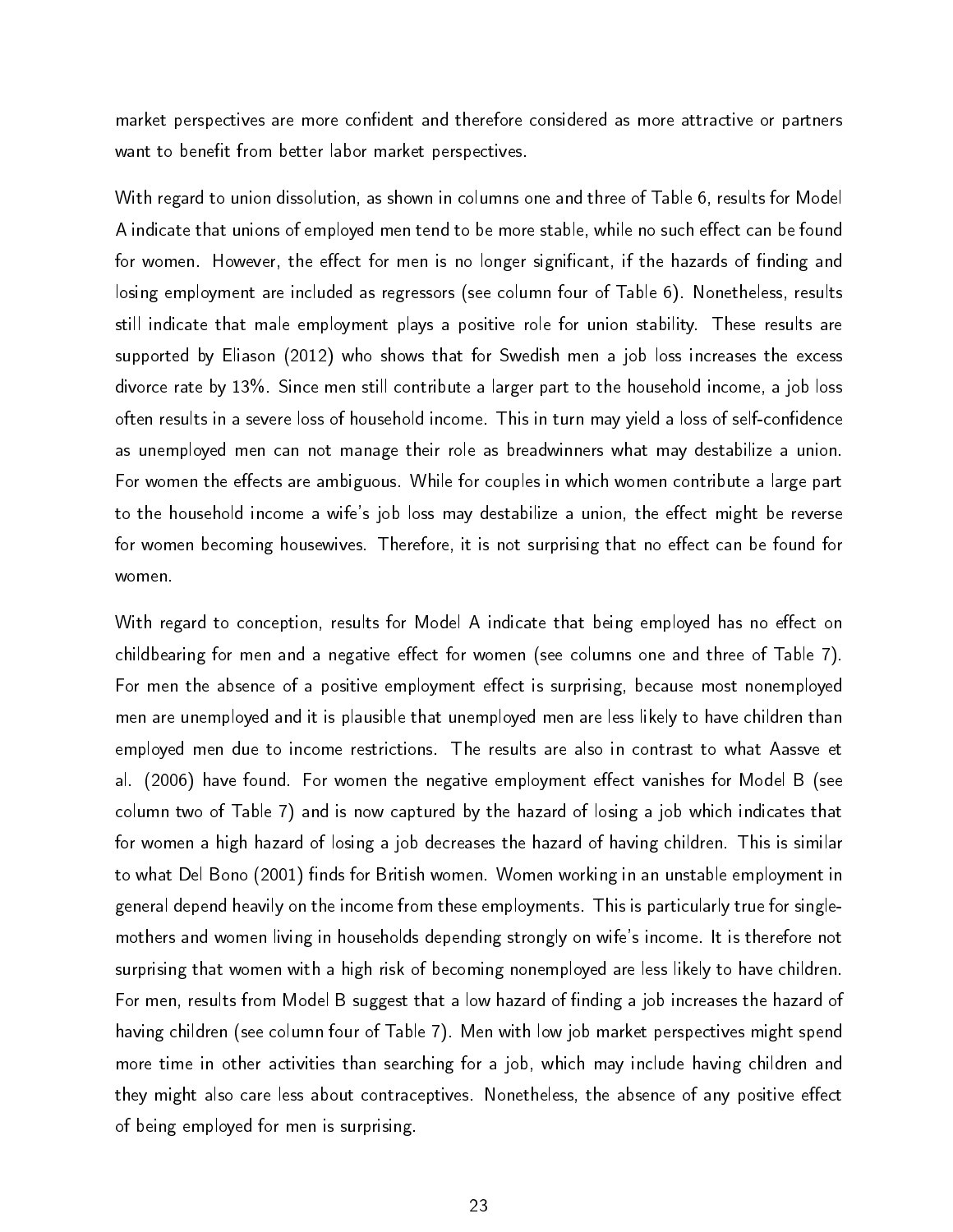## 6.2 The effects of partnership on employment, nonemployment and conception

For women having a partner increases the likelihood of becoming nonemployed and decreases the likelihood of finding a job (see columns one and two of Tables 3 and 4). Although the effects are small, they are significant and point in the same direction as supposed by Aassve et al. (2006). For men the effects point in the opposite direction (see columns three and four of Tables 3 and 4). My results therefore suggest a classical division of labor between women and men, with men as breadwinners and women as housewives. Surprisingly, the educational level of the partner does not seem to play a role, as the coefficients are very small and mostly insignificant.

Obviously, having a partner strongly increases the conception hazard (see columns one to four of Table 7). One can see that the effects are stronger for Model A than for Model B, since the hazards of starting and ending a union capture these effects in parts. Surprisingly, a high hazard of losing a partner results in an increase of the hazard of having children (see column two of Table 7) for women. An 1% increase in the union dissolution hazard increases the hazard of having a child by 1.15% for women. The effect is also large for men but not significant. These findings are in contrast to large parts of the economic theory (see for example Becker et al., 1976) which predicts that couples with a high risk of splitting up are less likely to invest in partnership-specific capital and therefore tend to have fewer children. The result is also in contrast to Lillard (1993) who finds that an 1% increase in the hazard of union dissolution results in a decrease of the conception hazard by -1.62%. Note that the presented results here are based on cohabiting couples who are not necessarily married. It is important to note that Becker et al. (1976) and Lillard (1993) base their results on data of cohorts which had explicitly higher separation costs<sup>17</sup>. Over the years however, separation costs have considerably fallen. Today, many women work and therefore do not depend exclusively on husbands alimonies. Furthermore, normative issues seem to be less important, which is reflected in an increasing number of singlemothers and step families. A further aspect that has to be taken into consideration is that most forms of investment into partner-specific capital, e.g. marriage, have become less valuable with lower separation costs. The only investment that may be considered as an exception is having children. Therefore, for couples with a high risk of dissolving, having children may present the best form of investment, if they want to maintain their relationship, i.e. children are used in

<sup>17</sup>Lillard (1993) uses data of US-American marriages for the period from 1955 until 1985 and accounts only for married couples and children born within a marriage.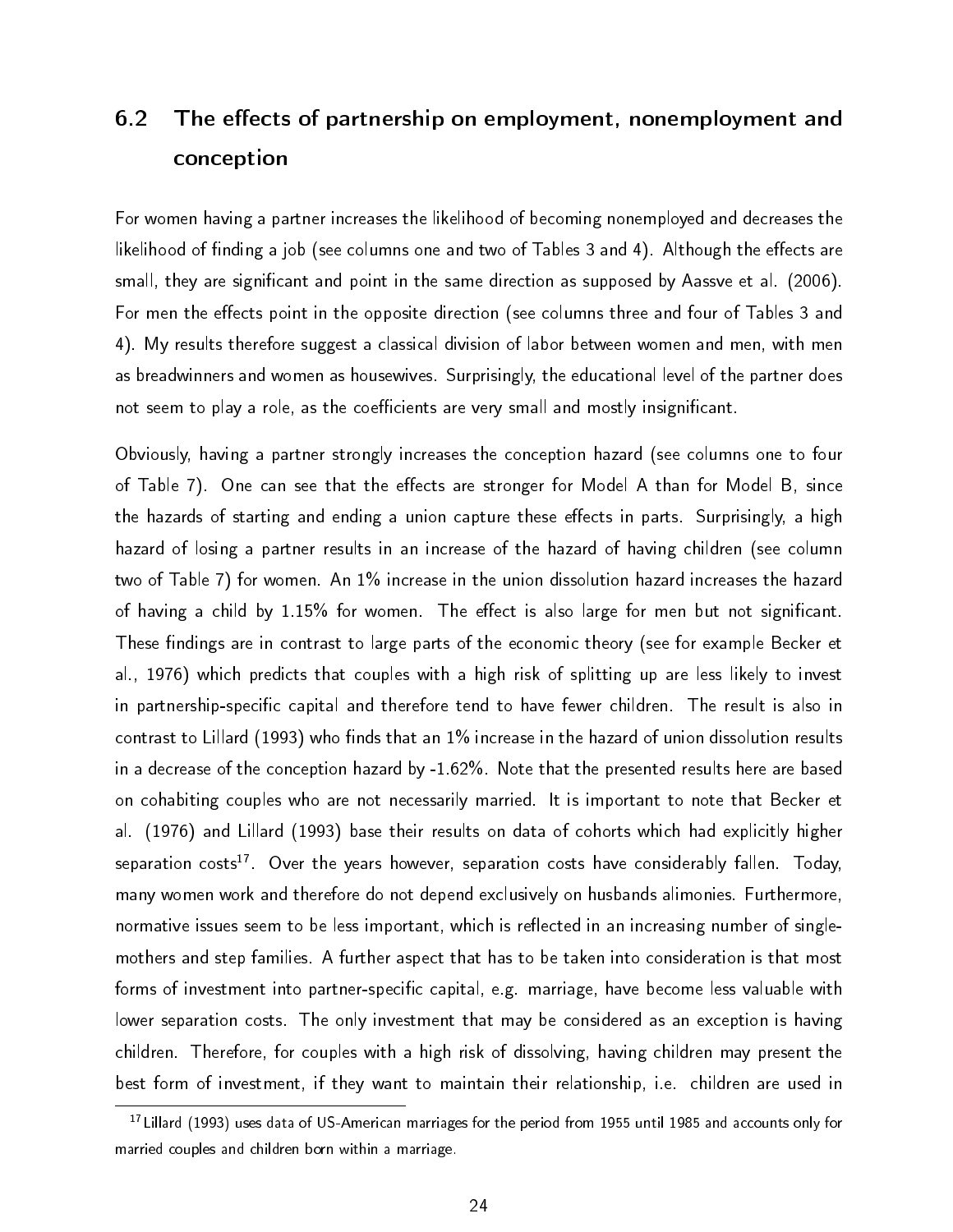order to rescue the relationship. This may to some extent explain why couples with a high risk of dissolving are more likely to have children.

The results found here also shed some light on the increase in single-mothers and the high proportion of mothers among separated and divorced women. If couples that are likely to split up had fewer children, the proportion of mothers should be lower among separated and divorced women. However, results for Germany show that for the cohort 1959-1968 the proportion of mothers is the same for married and divorced women<sup>18</sup>. As some of the couples with a high risk of dissolving maintain their relationship due to the investment in children and therefore increase the proportion of mothers among married women, these results support the findings here. Also Kohler et al. (2006) show that from a European perspective the result seems to hold. They find that the cross-sectional correlation coefficient between the total fertility rate and the divorce rate of several European countries has switched from negative to positive between 1975 and 2002.

#### 6.3 The effects of children and childbearing

In contrast to Aassve et al. (2006), I also include a dummy variable that displays current pregnancy. This variable leads to some changes with respect to variables that account for the number of children, in particular, for women. While the number of children accounts mostly for long-run decisions, current pregnancy accounts mostly for short-run decisions. With regard to the transition from employment to nonemployment, the results show that fathers are less likely to become nonemployed (see columns three and four of Table 3). Because children cause costs, there is an incentive to work for fathers who usually contribute a larger part to the household income. Fathers may therefore choose jobs that are more stable and put more emphasis on fullling their duties. Furthermore, for men virtually no effect can be found for the transition from nonemployment to employment (see columns three and four of Table 4). So far the literature has neglected that children may also have positive effects on job stability of women. By including a binary indicator for current pregnancy, I am able to show that it is only pregnancy that drives women out of employment, while children strongly increase the attachment with the current job (see columns one and two of Table 3). A possible reason for this is an increase in household expenses due to children and therefore a higher motivation to work and to remain employed. The finding is also of particular interest, because it applies most notably to women that are strongly affected

 $18$ For both groups the rate of mothers is around 90% (See Statistisches Bundesamt, 2012)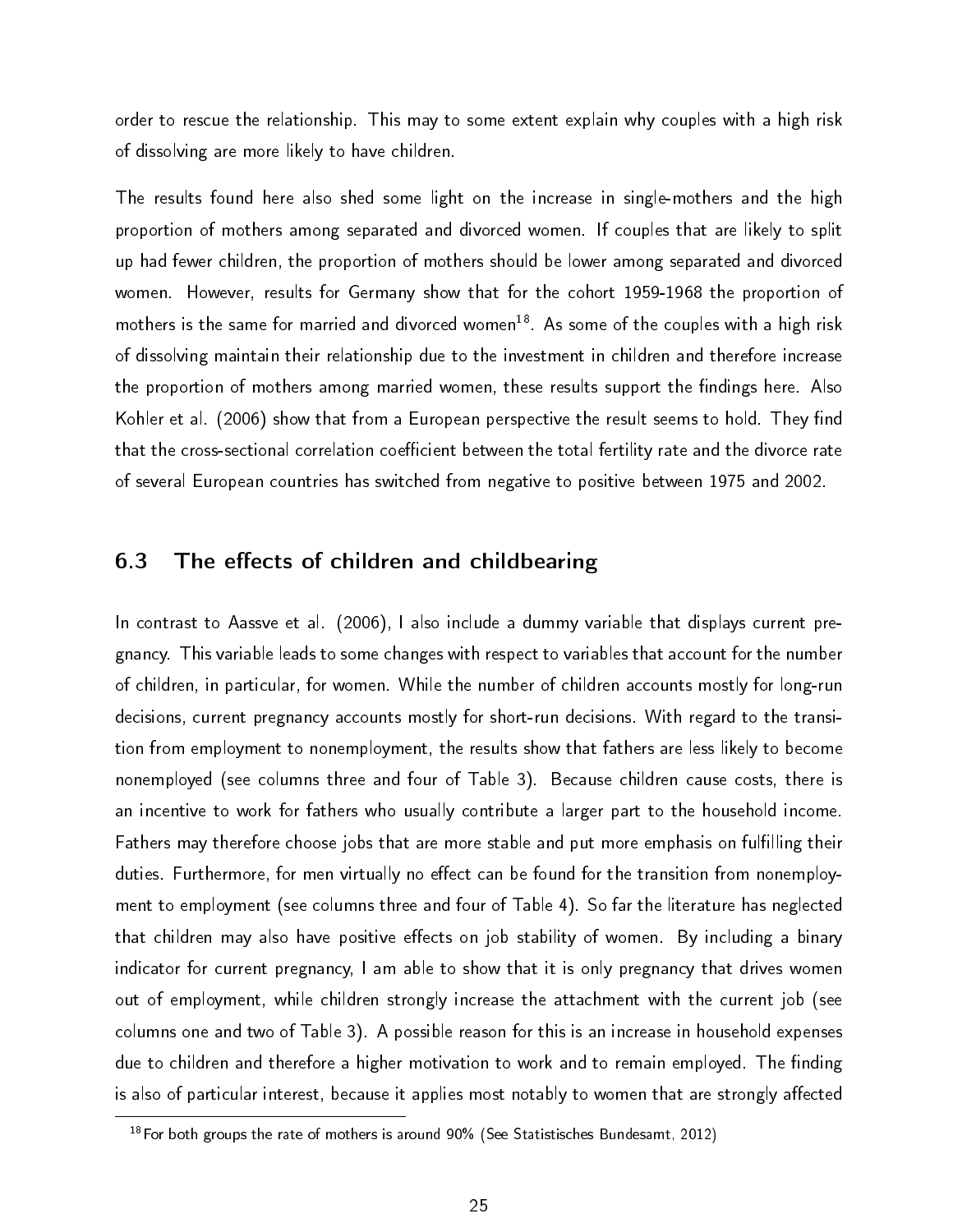by increases in household expenses, like single-mothers or women from low-income households. For the hazard of becoming employed, my results show that for nonemployed women, children and a current pregnancy strongly hamper the return to employment (see columns one and two of Table 4). This is in line with the existing literature which deals with the interrelation of fertility and female labor force participation (see for example Hyslop, 1999, or Michaud and Tatsiramos, 2011). However, most studies neglect that effects are different for women that are dependent on their job because of income reasons, e.g. single-mothers. The results in this paper show that for these women children strongly increase the attachment to their jobs.

With regard to the hazard of starting a union, the results in column one to four of Table 5 show that a current pregnancy more than quadruplicates this hazard for women and more than septuples it for men<sup>19</sup>. This is consistent with economic theory, which predicts that cohabitations are more beneficial once partner-specific capital has been acquired. Moreover, normative aspects may force individuals to enter a union. Interestingly, the effect seems to be stronger for men. One reason for this may be that men tend to underreport children born outside a union more often than women. The number of children has no effect on forming a union for both women and men. This is surprising because children are generally considered to impede entering a (second) union. However, as already mentioned, the costs of entering a subsequent union have fallen.

Turning to the union dissolution hazard, one can see that the number and age of children play a strong role for the stability of a union (see columns one to four of Table 6). Economic theory often names children as a typical form of partner-specific capital increasing the cost of a dissolution. However, the effect seems to reduce somewhat with the age of children. This is in line with other empirical findings (see for example Steele et al., 2005, or Lillard and Waite, 1991). Normative forces may explain to a large extent the strong effect a current pregnancy has on the union dissolution hazard (reduces the hazard by 90% for women and 98% for men).

The results in columns two and four of Table 7 show that the first child reduces the hazard of conception by around 44% for women and 48% men compared to having no children. However, the effects are offset, if the child is younger than three years, whereas three years is the typical time span within a second child is born. A second child then reduces the hazard by around 88% for women and men, while the effect for three or more children is even stronger. These findings support the classical role model of families having two children born within a short time interval.

 $^{19}$ Percentage values for the respective effects of a binary indicator can be calculated by  $\exp(\beta_i) - 1$ , where  $\beta_i = e_i, u_i, m_i, d_i, c_i$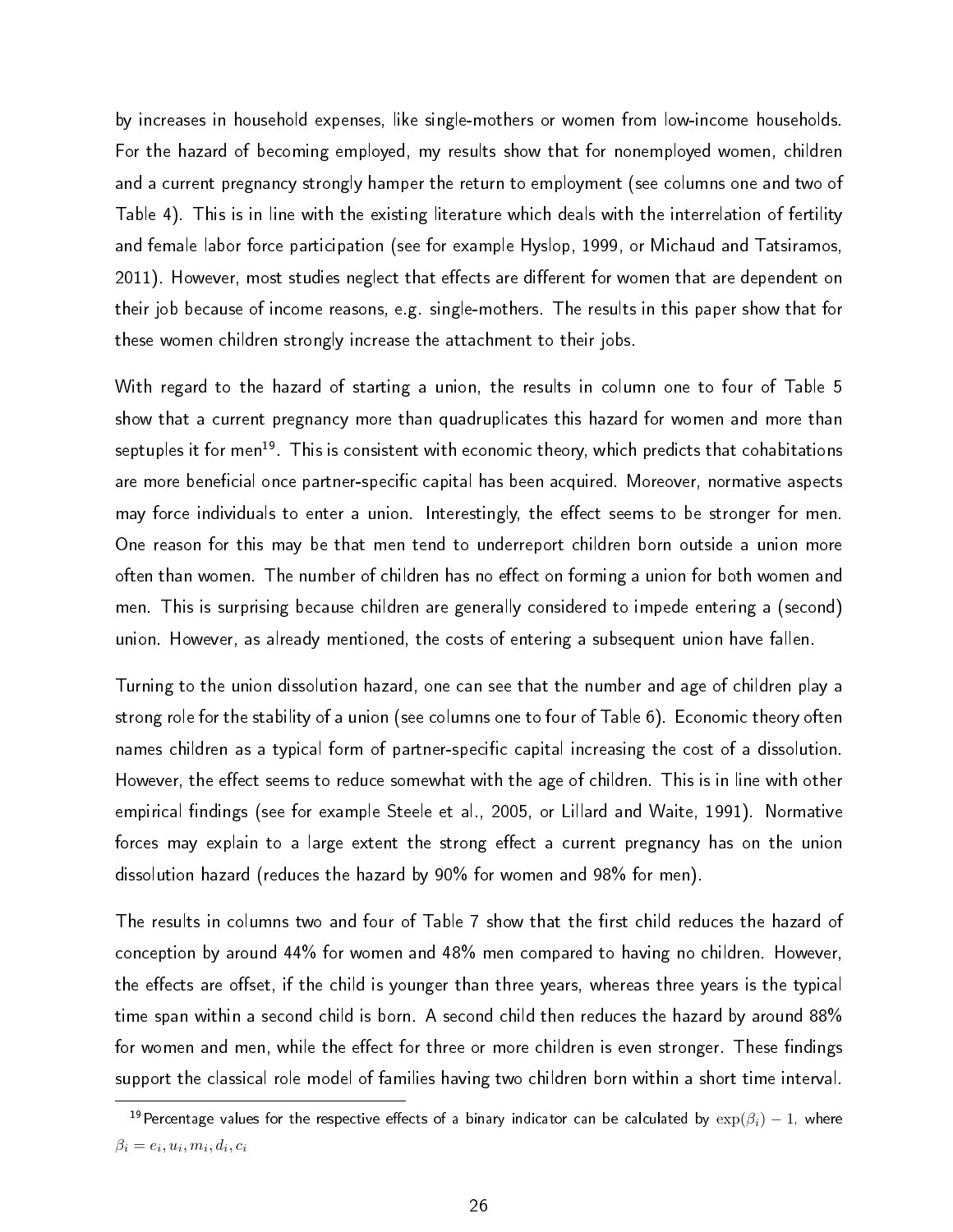#### 6.4 The effects of education

Note that education is measured by the highest degree obtained. For men, a higher educational level goes along with a higher job stability (see columns three and four of Table 3). This is not the case for women, for whom the hazard for a transition to nonemployment seems to be unaffected by the educational level (see columns one and two of Table 3). Furthermore, better educated women and men are more likely to find employment when nonemployed (see columns one to four of Table 4). Interestingly, the results for women are stronger than for men. This might indicate that highly educated women also return to employment more quickly after a voluntary nonemployment period (e.g. a parental leave).

The results in columns one to four of Table 5 suggest that for women education does not seem to have an effect on the hazard of union formation, while men with a university degree are more likely to find a cohabiting partner. Because higher education is also linked to more prestigious jobs and higher wages, this result supports the idea of a Jane Austen's world, where women prefer successful partners (Coles and Francesconi, 2011). Furthermore, the results in columns one and two of Table 6 show that a women's education plays no role for the decision to end a union, while results in columns three and four indicate that unions of better educated men are more stable. However, these effects are smaller for Model B, i.e. the variables accounting for education in Model A seem to capture in parts the effects of the hazards of finding and losing employment.

With regard to conception, results from Model B indicate that women and men having obtained a university degree are more likely to have children (see columns two and four of Table 7). On first sight, this result is surprising as academics are usually considered to have a low birth rate. However, two aspects may play a role here. First, university graduates are on average older when entering the labor market. This means that they are faced with a higher biological pressure to have children and therefore have children more rapidly. Furthermore, education accounts in parts for the current income level and also expectations about future income. Therefore, results for education suggest that the income level and income stability play a role for the decision on having children.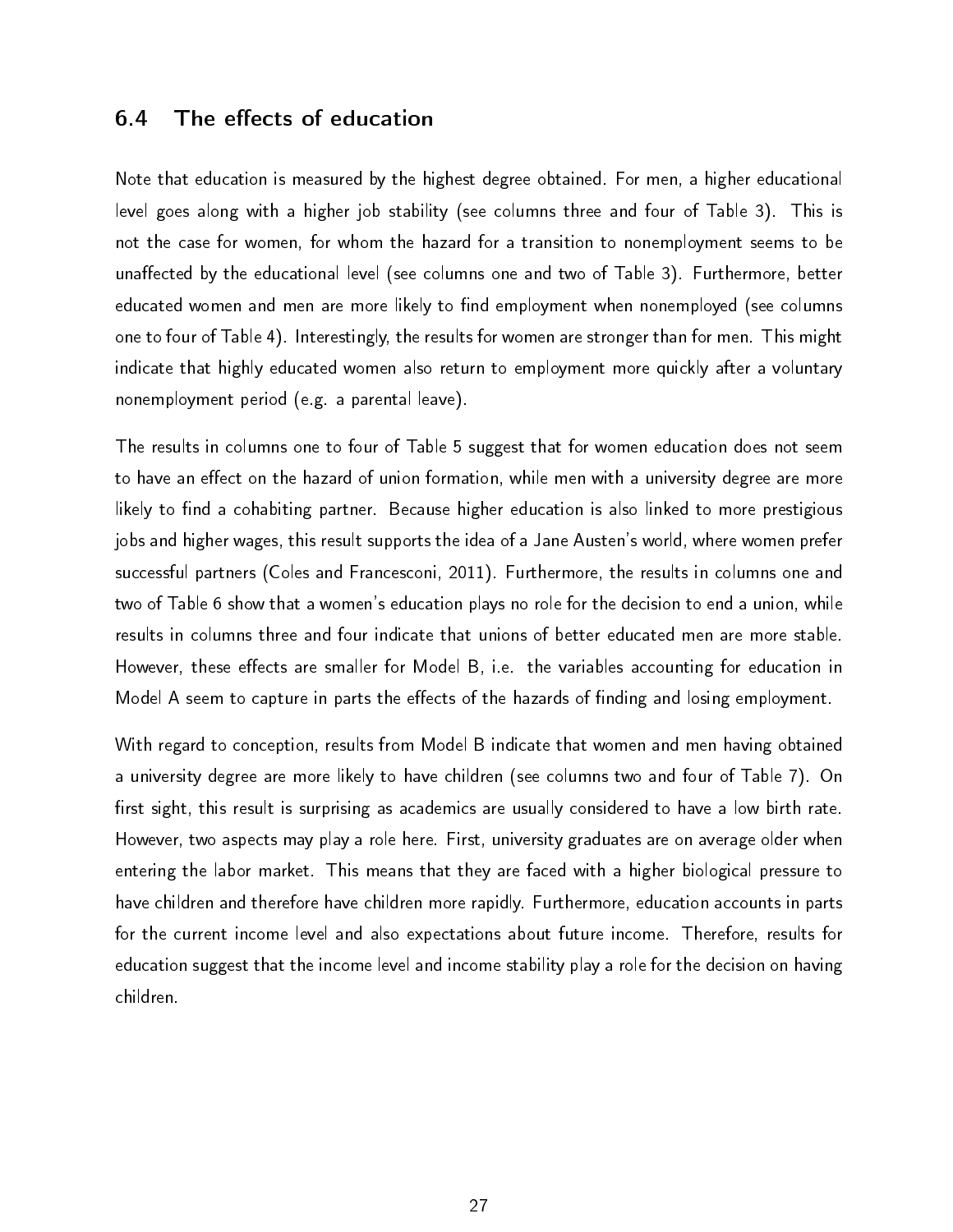#### 6.5 The effects of age

Concerning age effects, the results for men are as expected. Older men are less likely to become nonemployed, but also less likely to find a job (see columns three and four of Table 3). For women these results do not hold (see columns one and two of Table 3). Interestingly, both transitions from and to employment do not seem to depend on the current age of a woman. By contrast, Steele (2005) finds that for Australian women job stability increases with age.

The results for the union formation process (see columns one to four of Table 5) exhibit an inverse U-shape with respect to age for women and men with a peak for the group aged 25 to 30, indicating that within this age interval most unions are formed. Although many individuals find their partner at an earlier stage, cohabitations typically start when individuals have entered the labor market. Nonetheless, finding a cohabiting partner becomes less and less likely the older an individual gets. In particular, women aged 40 or older have poor chances of finding a cohabiting partner. These women are even less likely to start a union than women aged 20 or younger, i.e. women who are mostly still in school and live with their parents. The results with regard to age are in line with the literature, although Brien et al. (1999) find that American women and men enter unions at an earlier stage. However, the authors use data from the National Longitudinal Study of the High School Class of 1972, i.e. of a much older cohort. The union dissolution hazard seems to be independent of age (see columns one to four of Table 6). Even though one could assume that older partners have more stable unions, results show that this is not the case. The results for duration dependence show that the duration of a union and not the individuals age increases the stability of a union.

The results from Model B indicate that the hazard of conception also exhibits a typical inverse U-shape for both women and men (see columns two and four of Table 7). Women most likely become pregnant between 25 and 30, while men most likely become fathers between 30 and 35. Not surprisingly, men aged 40 or older are still more likely to become father than men aged 20 or younger, while the hazard of becoming pregnant drops sharply for women aged 40 or older due to biological reasons.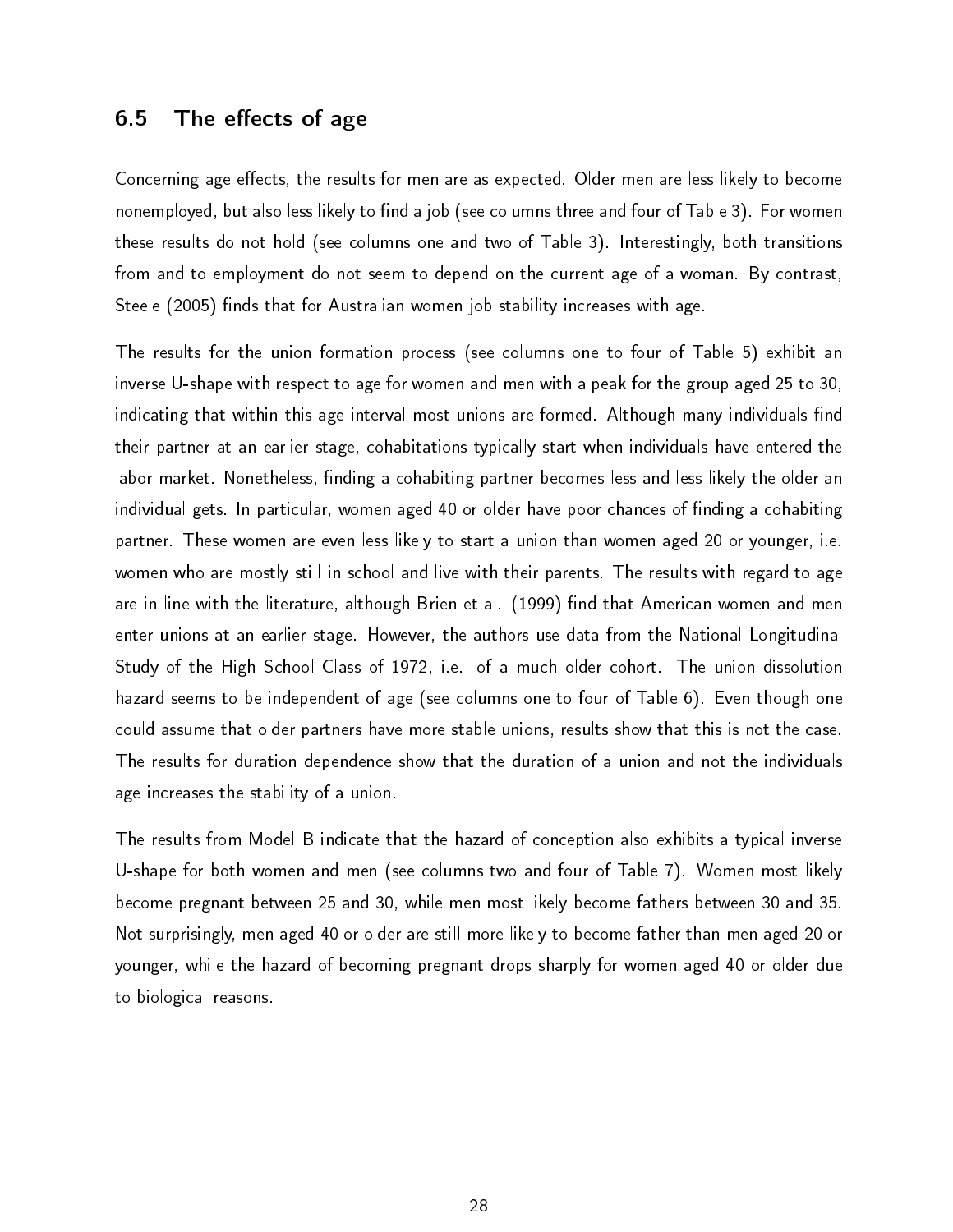#### 6.6 State dependence effects

The results for duration dependence are fully captured by the baseline hazards which are displayed in Figures 2 and 3. The transitions from employment to nonemployment exhibit strong negative duration dependence, i.e. transitions become less likely over time for both men and women. At least for men, this is a typical finding, often linked with higher opportunity costs for a dismissal and institutional issues, like Germany's strict Dismissal Protection Law. In addition, the likelihood of a transition for both women and men increases with the number of prior employment spells but not with their duration (see columns one to four of Table 3). The results therefore indicate stigmatization effects and no positive effect on human capital due to longer lasting employment spells.<sup>20</sup>

With regard to the transition from nonemployment to employment, the results show a decaying baseline hazard for women and men. For men, however, the baseline hazard first increases strongly and then decreases to its base level, while for women, the baseline hazard decreases directly. In general, decaying baseline hazards are often found in the literature (see for example Cockx and Dejemeppe, 2005) and typically linked with decreases in human capital or stigmatization effects. Results for men also suggest that again no lagged duration dependence can be found and that the more often someone has been employed, the more likely he is to find employment (see columns three and four of Table 4). However, the jobs found seem to be of a poor quality, as results for occurrence dependence for the hazard of becoming nonemployed reveal. This means that for men, there might be a vicious circle of unstable employment and nonemployment and exiting this circle becomes less likely the more often someone has transited between employment and nonemployment.

The success of search for a partner seems to depend only on age, but not on the duration of the search process (see columns one to four of Table 5). By contrast, a reverse effect is found for the process of splitting up a partnership, when age does not play a role, but an inverse U-shaped pattern is found for the baseline hazard for women and men (see columns one to four of Table 6). Such an inverse U-shape is plausible, because the longer a relationship lasts, the higher are the costs of splitting up. Furthermore, the start of a cohabiting union is related to an investment, e.g. the partners have to move together, and therefore typically do not split up directly. For women, the number of prior partnerships does not play a role for both transitions, meaning that

 $20$ Note that the number of nonemployment spells is directly linked to the number of employment spells.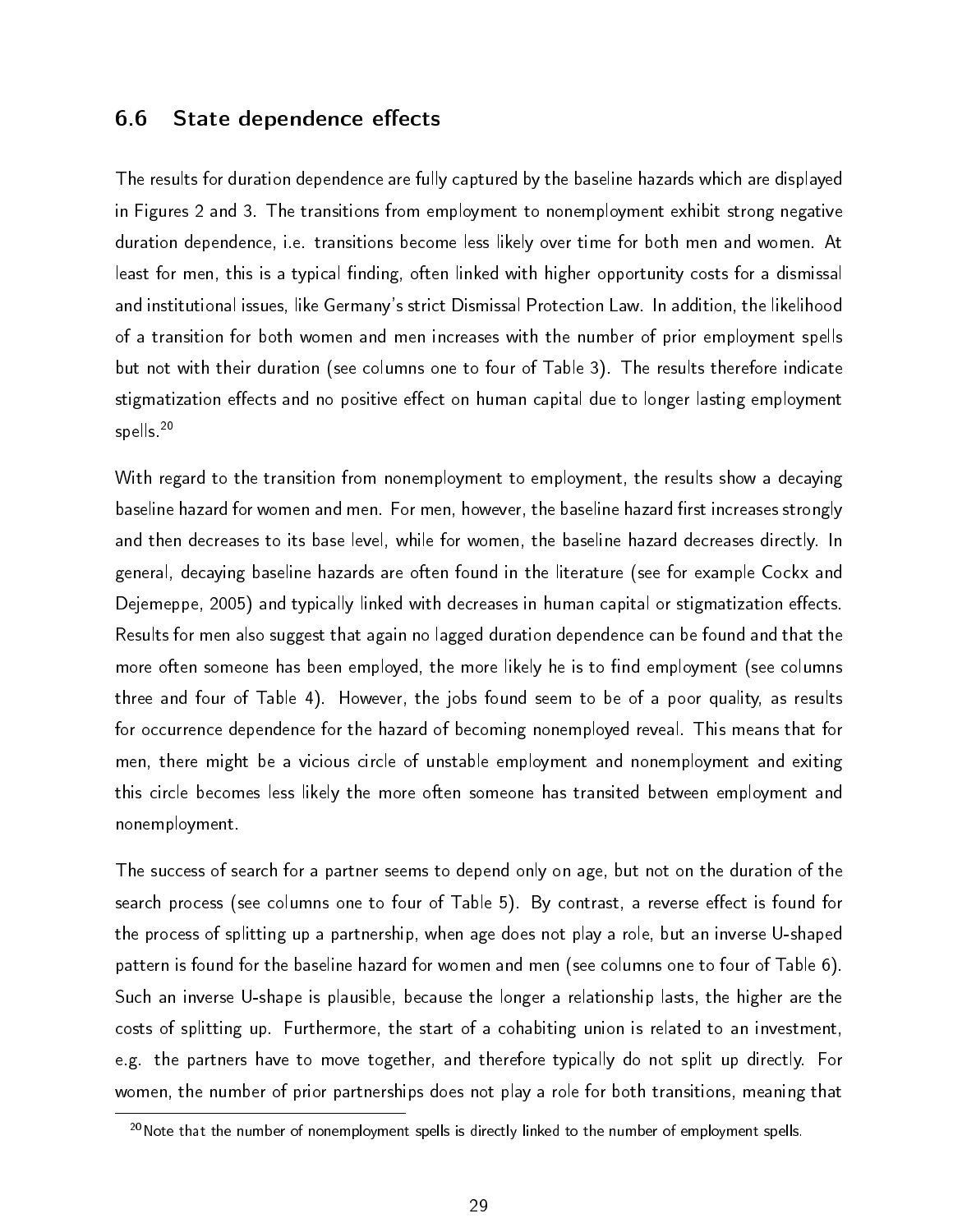they neither learn from prior partnerships nor are stigmatized by having had many relationships before (see columns one and two of Table 6). However, for men, the union formation hazard increases with the number of prior partnerships.

Note that the process of conception is a recursive one. While effects for the first birth are mostly captured by age variables, variables concerning duration dependence mostly capture effects from subsequent births. Therefore, the strong peak for the period from two to five years after a birth, probably indicates that a subsequent birth typically occurs within a time span of two to five years. Separate estimation of hazard rates subject to the order of birth would certainly help to elaborate such effects in more detail.

#### 6.7 The effects of environmental and other background variables

My results for the transitions from and to employment suggest that the region in Germany has no effect on becoming nonemployed (see columns one to four of Table 3) but that men living in East Germany are less likely to find employment (see columns three and four of Table 4). Similar to this finding, the results also show that an increase in the current unemployment rate does not play a role for the hazard of becoming nonemployed but decreases the hazard of finding a job for men. Furthermore, for men, a decay in the regional growth rate reduces the hazard of finding a job, while it has almost no effect on the transition from employment to nonemployment. For men, the findings with respect to regional unemployment and growth rate are therefore consistent with Hall (2005) who argues that during slack periods, unemployment rises mainly due to low hiring rates rather than increased separations. Nonetheless, the situation is reverse for women, for whom an increase in the regional unemployment rate increases the hazard of becoming nonemployed (see columns one and two of Table 3), while the regional growth rate has a positive effect on becoming employed (see columns one and two of Table 4). Furthermore, my results suggest for both genders that public employees, civil servants and self-employed individuals are less likely to become nonemployed, while employees with a temporary contract are more likely to become nonemployed. The results also point out that during maternity leave, women are less likely to become employed but also less likely to become nonemployed. For men, no such effect can be found<sup>21</sup>. The transition from nonemployment to employment also includes two binary indicators

 $21$ Maternity leave periods are modeled via a binary indicator that points out whether an individual is currently entitled to take maternity leave. As it is the wife who normally is entitled to take maternity leave, for men, the binary indicator is likely to act as a proxy for whether the wife is working or not.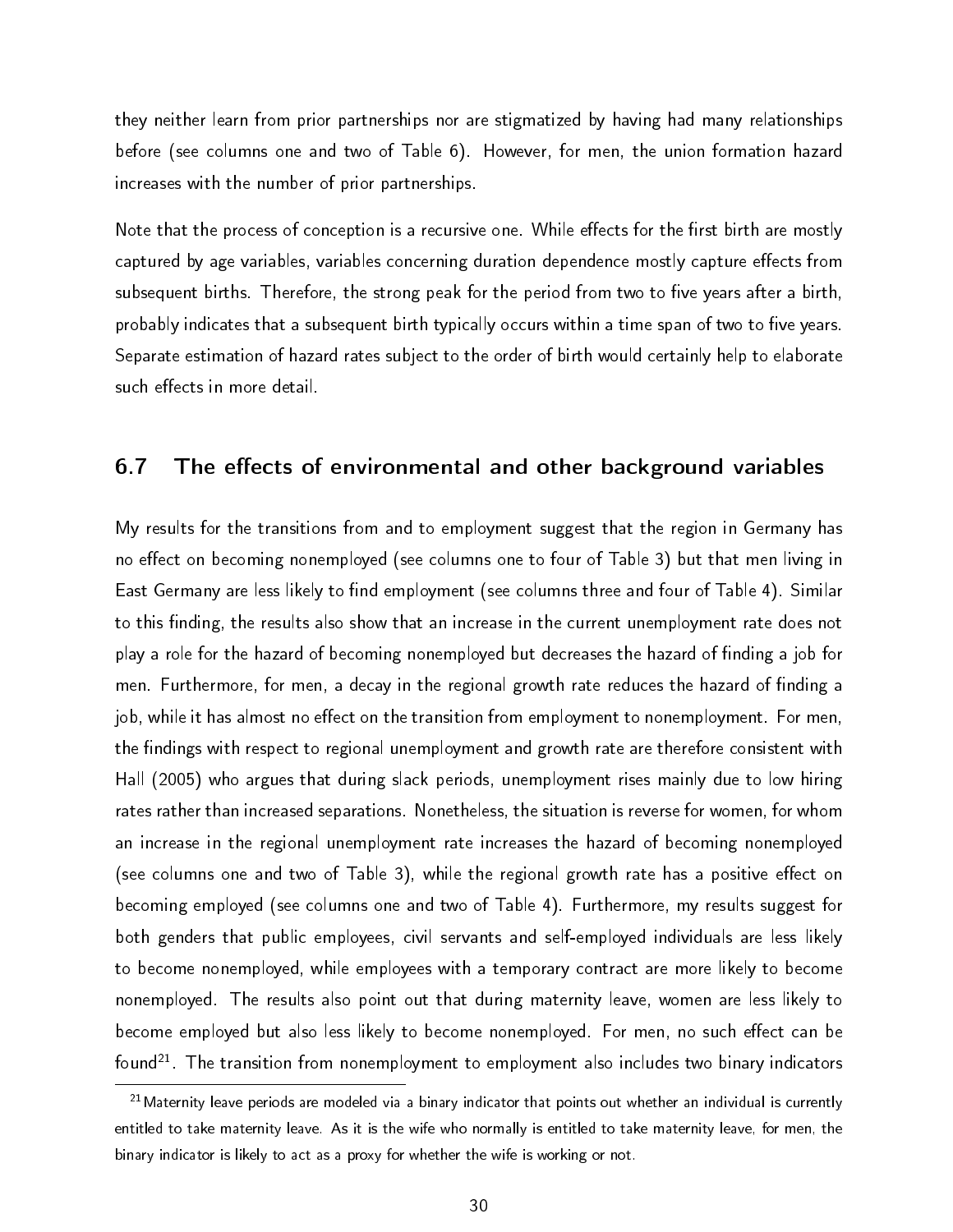for whether an individual is unemployed or in education. They indicate that unemployed individuals return to employment more quickly than housewives or individuals in education. This is mostly due to the longer durations of the latter two occupations.

The only background variable having an effect on the union formation hazard is a dummy variable characterizing the months from March to September (see columns one to four of Table 5). Results show that during spring and summer months women and men more are more likely to start a cohabiting union. With regard to the union dissolution hazard, results show that women living in the East Germany are more likely to end their relationship, while no effect can be found for men (see columns one to four of Table 6). Note that individuals in the sample were not raised in East Germany but moved to this region later. As unemployment risk is considerably larger in East Germany, the dummy variable might act as a proxy for spouse's employment state. The results may therefore indicate that women tend to quit a relationship if the spouse is unemployed. Unions are also more stable, if one of the partners belongs to a religious denomination, probably, because conservative values and norms may be more important to them. With regard to information on the partner, the results depend strongly on the model choice (see columns one to four of Table 6). While most coefficients are significant for Model A, this is no longer the case for Model B. Finally, the results show that women are more likely to end their relationships during the second half of year.

Turning to the conception hazard, my results suggest that the place of residence has no effect on the hazard of conception (see columns one, two and four of Table 7), although Model A indicates that for men, living in East Germany has a small and significant, positive effect on having children. Furthermore, belonging to a religious denomination increases the hazard of having children. Also a higher regional rate of births increases the likelihood for children. While this rate may proxy for the number of nurseries or kindergartens, it also displays regional preferences and attitudes towards children that may affect personal preferences. Finally, my results indicate that an increase in the potential amount of child allowance<sup>22</sup> tends to increase the hazard of having children for women.

 $22$ Here the potential amount of child allowance is calculated as the amount an individual would potentially receive for his or her next child. The amount is divided by the current average gross income in order to make the amount of child allowance comparable across time.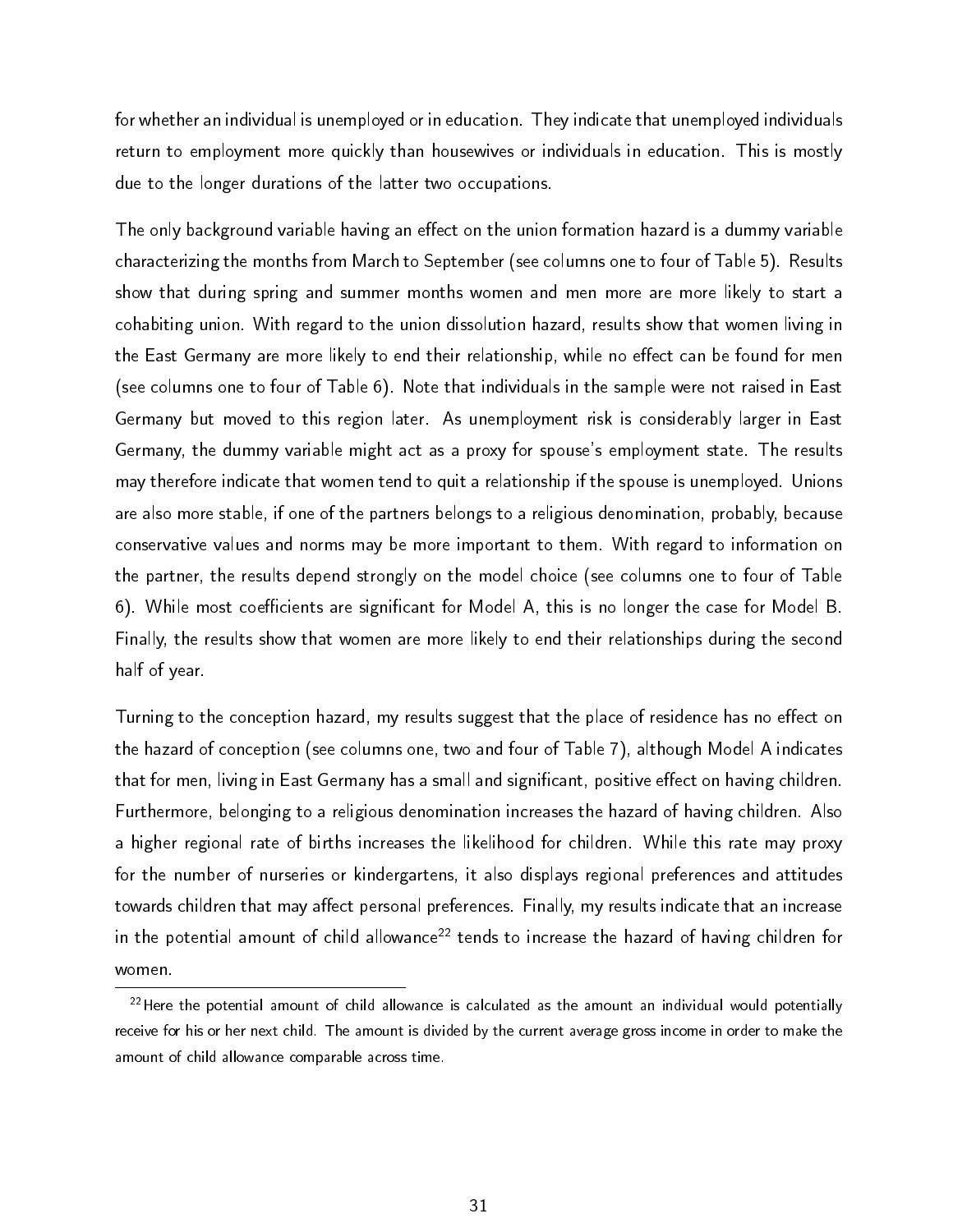#### **6.8** The effects of initial conditions

With respect to the hazard of becoming nonemployed, one can see that none of the coefficients are significant except for the coefficient for women's age at entry of Model B, which has a small negative impact (columns one to four in Table 3). The results for the hazard of becoming employed show that for women being in a union and having children before entering the labor market have a positive effect on becoming employed (columns one and two in Table 4). This is not very surprising, because women who have already formed their family before entering the labor market may spend less time on raising children afterwards and are therefore more likely to find a job, if nonemployed.

The estimates for the union formation hazard suggest that men who have formed a union before entering the labor market are more likely to form subsequent unions afterwards (columns three and four in Table 5). The effect is in addition to the positive effect the cumulative number of unions has on the hazard of finding a partner. For the union dissolution hazard, results indicate that women who have formed a union prior to entering the labor market are more likely to quit this or any subsequent union (columns one and two in Table 6). For men, a dissolution becomes more likely, the older an individual is when entering the labor market. Note that the age at entry is on average higher, the higher the educational degree. My results further show that having obtained a university degree stabilizes unions of men. The result therefore holds particularly for men who are old when entering the labor market and have not obtained a university degree.

The results for the conception hazard show that women who formed a union before entering the labor market are less likely to have children (columns one and two in Table 7). Furthermore, results for Model B predict that women who are older at entry are less likely to have children. Again, note that the age at entry is, on average, higher, the higher the educational degree and that having obtained a university increases the hazard of having children for women. Therefore, the result holds particularly for women who are old when entering the labor market and have not obtained a university degree.

#### 6.9 The effects of unobserved heterogeneity

The effects of unobserved heterogeneity are only considered for Model B, i.e. four points of supports are used for women and men. It is common to assume the points of support as different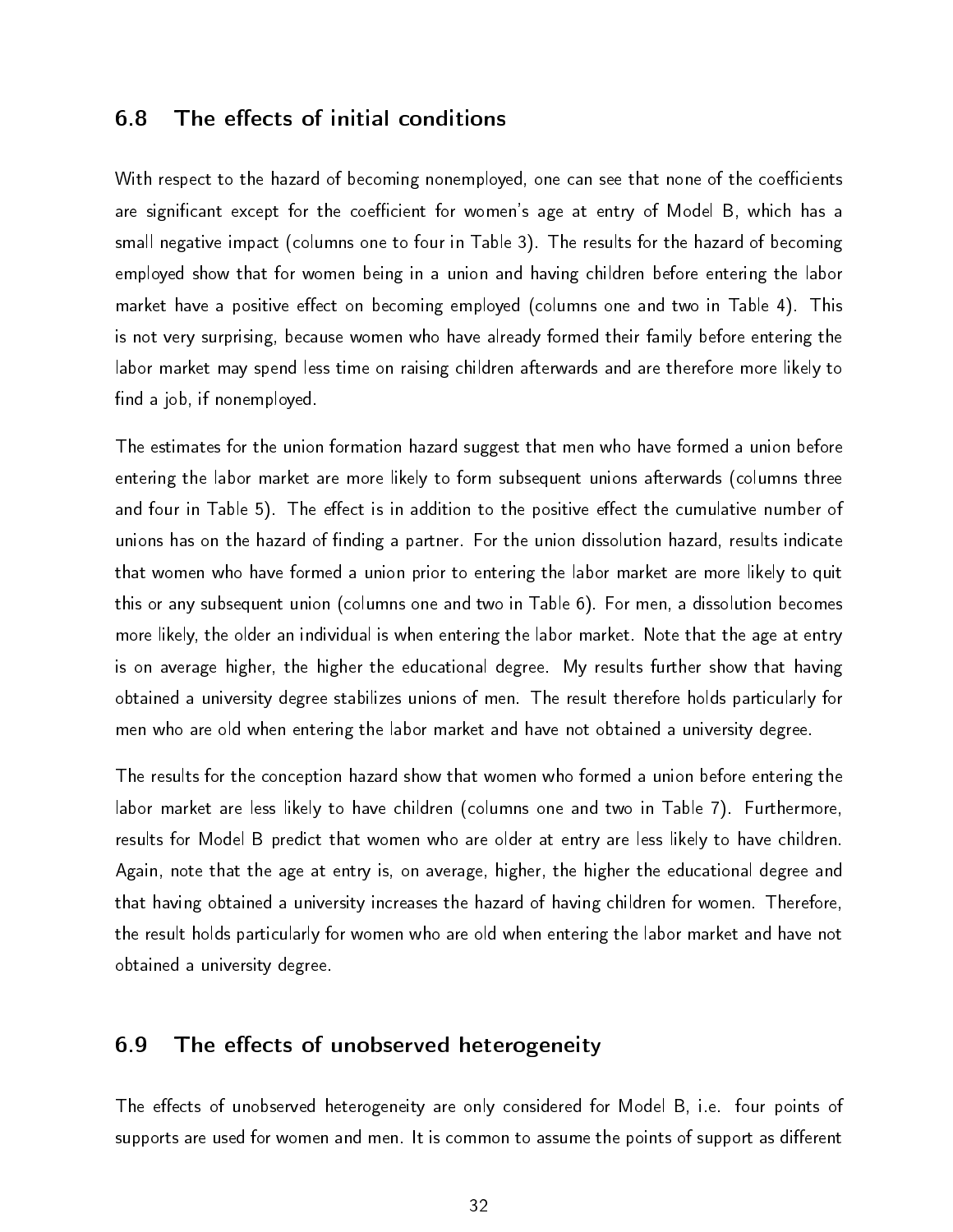types of individuals. The results then show that for women the second type is the most likely, while the other three types are almost equiprobable (e.g. column two in Table 3). With respect to the different transitions, the types of support differ only very slightly (column two in Tables 3 to 7). In particular, the variation is small for the hazard of childbearing. However, the volatility is relatively large with respect to the hazard of becoming employed. Of particular interest are the second and the fourth type. The second type is characterized by stable employments, short nonemployment periods, short periods of partner search and stable unions . The fourth type may be attributed to housewives, since this type is characterized by stable jobs, long nonemployment periods, short periods of search for a partner, stable unions and short periods until childbirth.

For men the situation differs strongly. Here the first type is by far the most likely one. Together with the third type, they account for more than 86% of all men (e.g. column four in Table 3). One therefore should be cautious with the interpretation of types two and four. The first type is characterized by stable jobs, short job-search periods and short periods of search for a partner, stable unions and short periods until childbirth (column four in Tables 3 to 7). The third type is also characterized by stable jobs and short job-search periods, but longer periods of search for a partner and periods until childbirth, and also less stable unions.

I also calculated the correlations between the mass points for unobserved heterogeneity in Model A and B (Tables 8 to 11). Although one has to be cautious with the interpretation, since for calculation of the correlations only three different values are used for Model A and four for Model B, comparing correlations for Model A and B provides some interesting insights. For both genders, Model A provides evidence for a strong positive correlation between union dissolution and conception and strong negative correlation between union formation and conception. These findings are similar to Aassve et al. (2006) who uses data on British women and men. However, the situation is different for Model B. By including the union formation and dissolution hazards as regressors for the conception hazard, the coefficients switch signs. This means that to some extent the strong positive correlations in Model A are due to the strong positive effect the union dissolution hazards have on the conception hazards.

## 7 Conclusion

This study investigates the interrelated effects of employment, cohabitation and fertility. Using a simultaneous hazards approach due to Lillard (1993), I estimate a five-equation model. An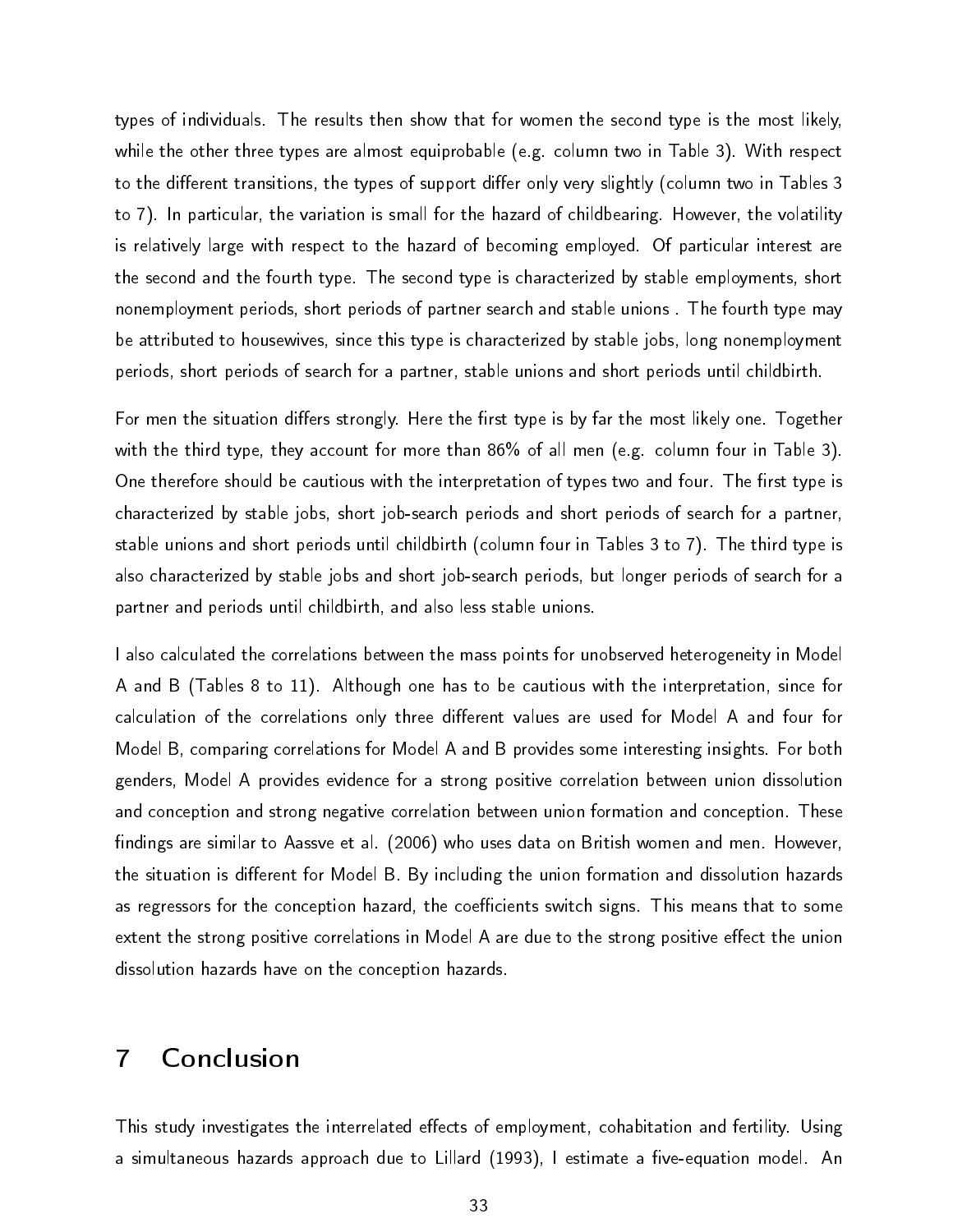important contribution of this paper is to provide evidence how labor market risks influence union formation, dissolution as well as childbearing decisions. I do so by including the employment and nonemployment hazard rates as simultaneous regressors for the processes of union formation, union dissolution and conception. Furthermore, also the union dissolution and union formation hazard rates are used as regressors for the process of conception. The effects are analyzed using a sample of German women and men born between 1960 and 1969, which is drawn from the ALWA data set.

Results show that whether someone is employed generally has no effect on union formation, union dissolution and childbearing. This holds for both women and men, although for employed men, I find a significant low hazard of splitting up. Employed women with stable jobs and nonemployed men with poor chances to find a job are more likely to have children. The hazards of becoming employed and nonemployed are mostly influenced by the educational level and the duration of the current employment or nonemployment period. Another finding is that family events have significant effects on the transitions from and to employment. The results are of the expected direction. By adding a variable that indicates current pregnancy, I can show that for women children reduce the likelihood of becoming nonemployed. This is interesting also from a policy perspective, because many women who work and have (pre-school) children belong to disadvantaged groups (single-mothers or women from low-income households). For these women, children increase the dependence on earned income and therefore make transitions to nonemployment less likely. Results further indicate that children, in particular pre-school children, make unions more stable and do not present a burden for subsequent unions. Obviously, children are more likely to be born inside a union. However, my results show that unions that are likely to split up may use children as an investment in partnership-specific capital in order to stabilize their relationship. This is in line with an increase in single-parents and step-families. Overall, the results support the view that the effects from employment on cohabitation and fertility are not as strong as the other way round. The interrelation between cohabitation and childbirth however exhibits strong influences for both directions.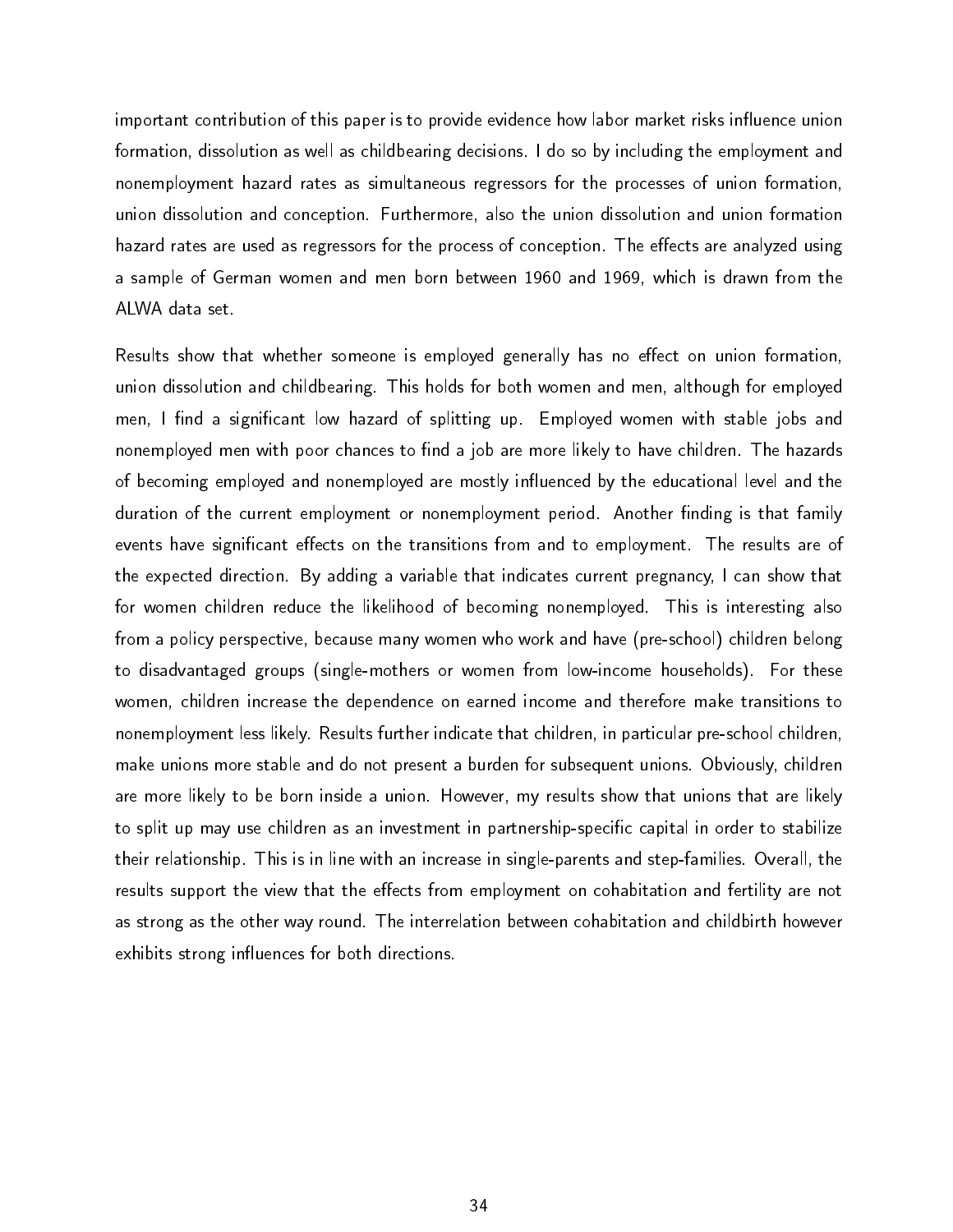## 8 References

Aassve, A., S. Burgess, C. Propper, and M. Dickson (2006): Employment, family union and childbearing decisions in Great Britain, Journal of the Royal Statistical Society: Series A, 169, pp. 781 - 804.

Abbring, J. and G. van den Berg (2003a): The Nonparametric Identification of Treatment Effects in Duration Models, Econometrica, 71, pp. 1491 - 1517.

Abbring, J. and G. van den Berg (2003b). The identifiability of the mixed proportional hazards competing risks model, Journal of the Royal Statistical Society: Series B (Statistical Methodology), 65, pp. 701-710.

Abbring, J. and G. van den Berg (2004): Analyzing the effect of dynamically assigned treatments using duration models, binary treatment models, and panel data models, *Empirical Economics*, 29, pp. 5 -20.

Ahn, N. and P. Mira (2002): A note on the changing relationship between fertility and female employment rates in developed countries, Journal of Population Economics, 15, pp. 667 - 682.

Angrist, J.D. W.N. Evans (1998): Children and their parents' labor supply: evidence from exogenous variation in family size. American Economic Review, 88, pp. 450 - 477.

Antoni, M., K. Drasch, C. Kleinert, B. Matthes, M. Ruland, and A. Trahms (2011): ALWA - New life course data for Germany. Journal of Applied Social Science Studies, 131, pp. 625 - 634.

Antoni, M., K. Drasch, C. Kleinert, B. Matthes, M. Ruland, and A. Trahms (2011): Arbeiten und Lernen im Wandel, FDZ Methodenreport 02/2010, Institute for Employment Research, Nuremberg.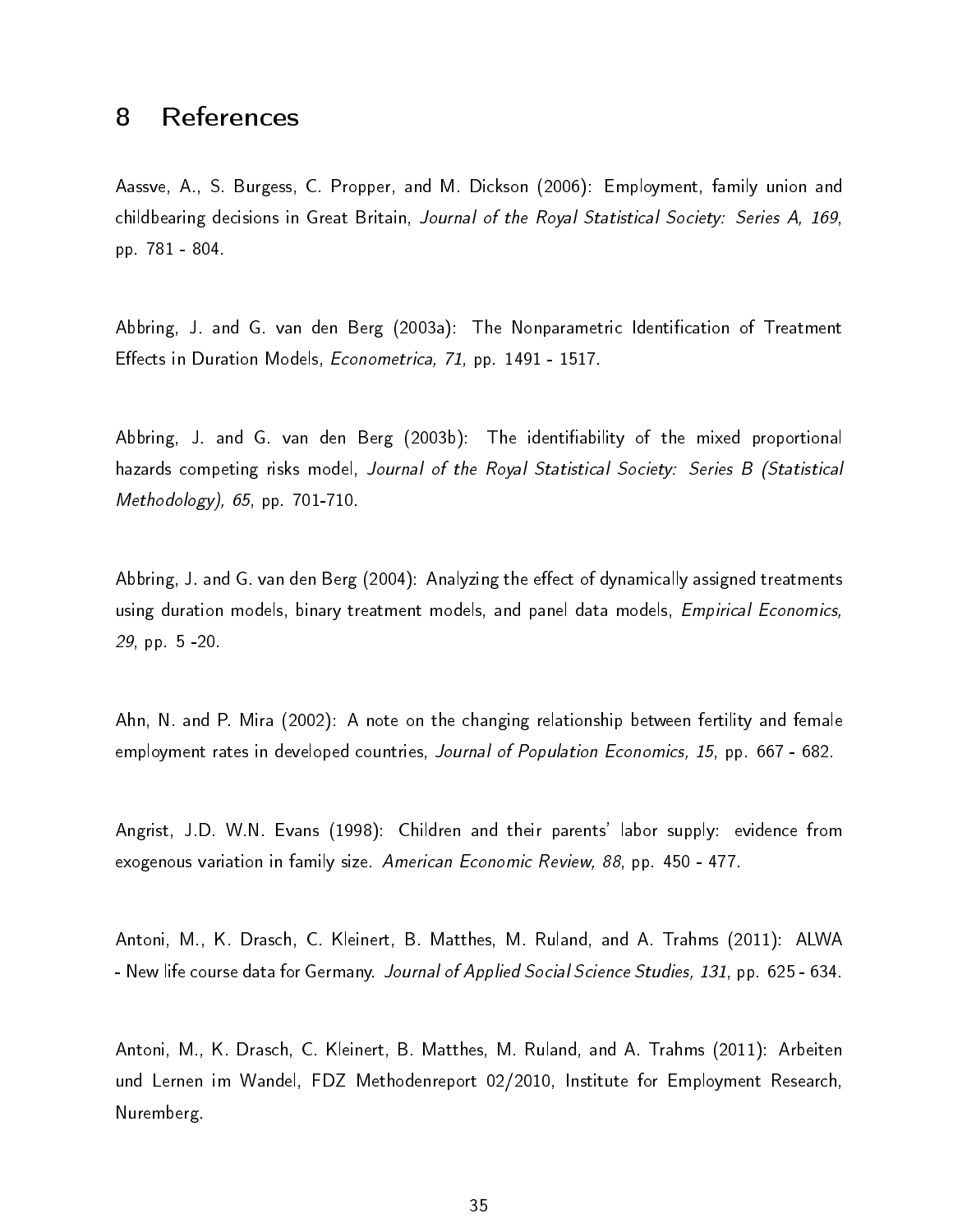Apps, P and R. Rees (2001): Fertility, female labor supply and public policy. IZA Discussion Paper 409.

Becker, G.S., E.M. Landes, and R.T. Michael (1976): Economics of Marital Instability. Working Paper Nr. 153, National Bureau of Economic Research, Stanford.

Becker, G. (1981): A treatise on the family. Harvard University Press, Cambridge.

Billari, F.C. and D. Philipov (2004): Women's education and entry into a first union. A simultaneous-hazard comparative analysis of Central and Eastern Europe, Vienna Yearbook of Population Research, Vienna Institute of Demography (VID) of the Austrian Academy of Sciences in Vienna, 2, pp. 91-110.

Brien, M.J., L.A. Lillard, and L.J. Waite (1999): Interrelated Family-Building Behaviors: Cohabitation, Marriage, and Nonmarital Conception, Demography, 36, pp. 535 - 551.

Cigno, A. (1991): Economics of the family. Oxford University Press, London.

Cockx, B. and M. Dejemeppe: Duration Dependence in the Exit Rate Out of Unemployment in Belgium: Is It True or Spurious?, Journal of Applied Econometrics, 20, pp. 1 - 23.

Coles, M.G. and M. Francesconi (2011): On the Emergence of Toyboys: The Timing of Marriage with Aging and Uncertain Careers, International Economic Review, 52, pp. 825 - 853.

D'Addio, A.C. and M. Rosholm (2002): Labour Market Transitions of French Youth, Working Paper 2002-14, School of Economics and Management, University of Aarhus.

Del Bono, E. (2001): Estimating Fertility Responses to Expectations: Evidence form the 1958 British Cohort, Working Paper Nr. 80, Department of Economics, University of Oxford.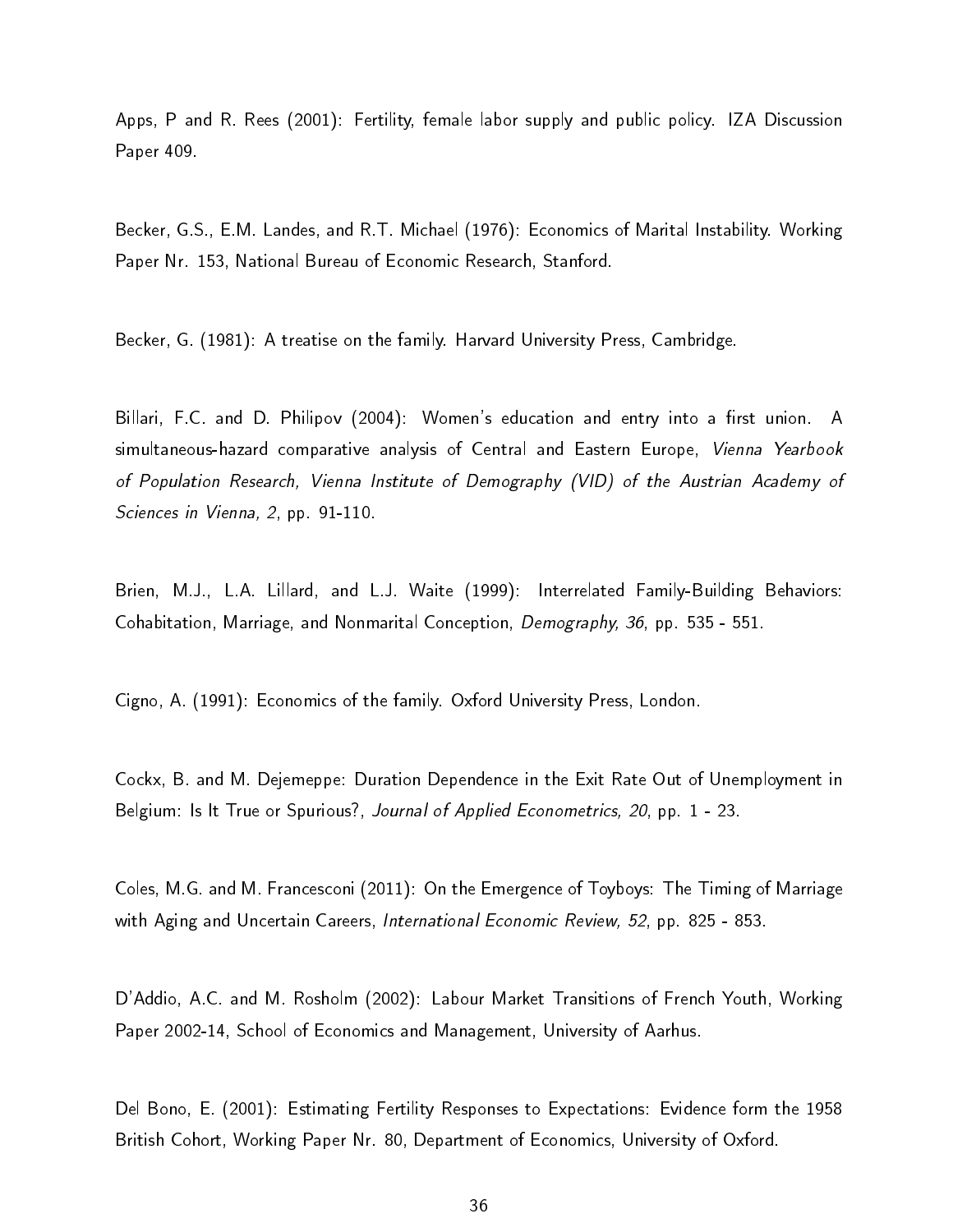Del Bono, E., A. Weber, and R. Winter-Ebmer (2012): Clash of Career and Family: Fertility Decisions after Job Displacement, Journal of the European Economic Association, 10, pp. 659 - 683.

Eliason, M. (2012): Lost Jobs, Broken Marriages. Journal of Population Economics, 25, pp. 1365 - 97.

Fahr, R. and U. Sunde (2009): Did the Hartz Reforms Speed-Up the Matching Process? A Macro-evaluation Using Empirical Matching Functions. German Economic Review, 10, pp. 284 - 316.

Folkers, C. (2003): Ehegattensplitting und Leistungsfähigkeitsprinzip, Perspektiven der Wirtschaftspolitik, 4, pp. 413 - 424.

Francesconi, M. (2002): A Joint Dynamic Model of Fertility and Work for Married women, Journal of Labor Economics, 20, pp. 336 - 380.

Frölich, M. and B. Melly (2012): Unconditional quantile treatment effects under endogeneity, IZA discussion paper 3288.

Gaure, S., K. Roed, T. Zhang (2007): Time and Causality: A Monte Carlo Assessment of the Timing-Of-Events Approach, Journal of Econometrics, 141, pp. 1159 - 1195.

Gilberg, R., D. Hess, A. Prussog-Wagner, and A. Steinwede (2011): Arbeiten und Lernen im Wandel \* Teil III: Methodenbericht. (FDZ Methodenreport, 10/2011 (de)), Nürnberg.

Gutiérrez-Domènech, M. (2008): The Impact of the labour market on the timing of marriage and births in Spain, Journal of Population Economics, 21, pp. 83 - 100.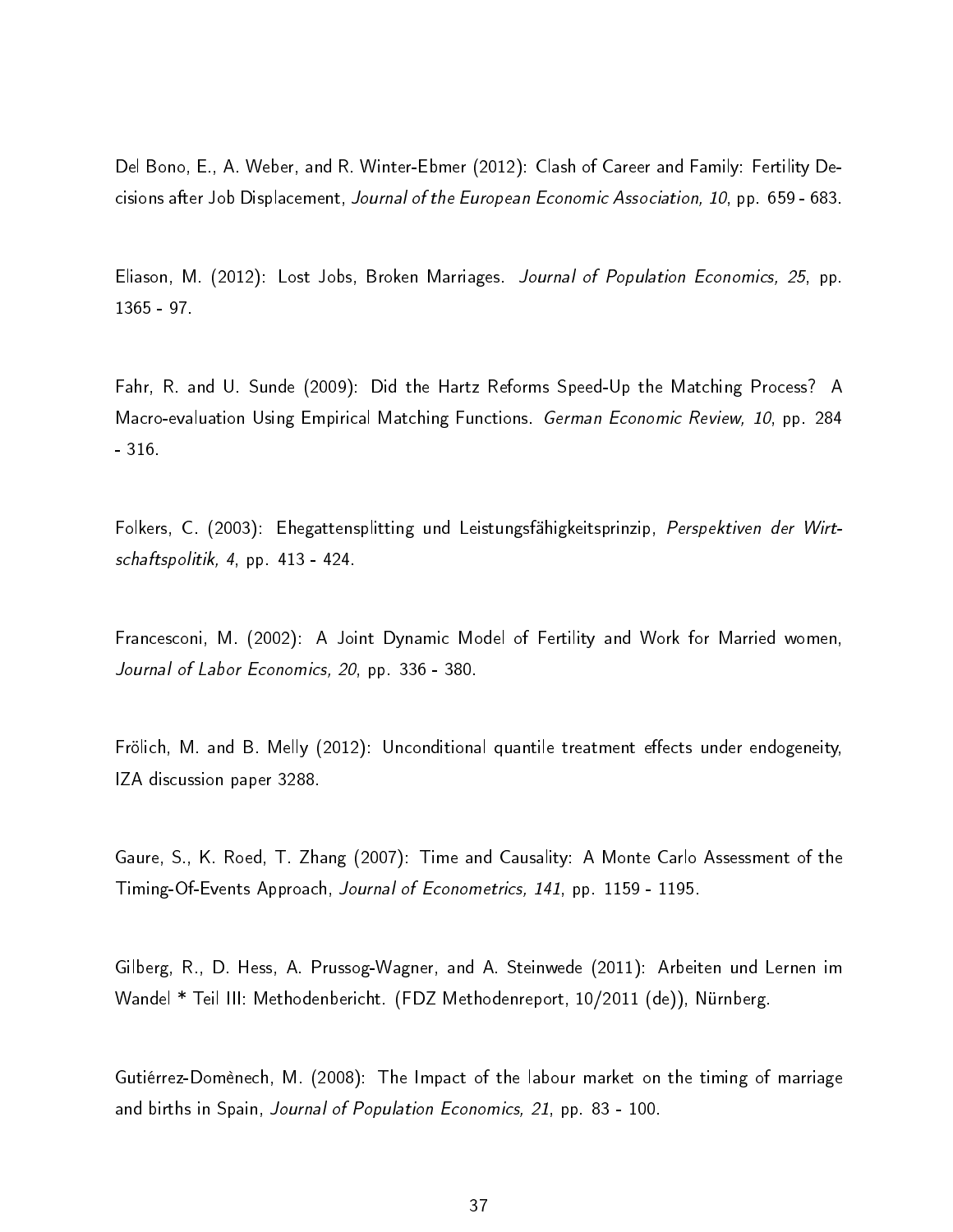Hall, R.E. (2005): Employment efficiency and sticky wages: Evidence from flows in the labor market, The Review of Economics and Statistics, 87, pp. 397 - 408.

Hyslop, D.R. (1999): State Dependence, Serial Correlation and Heterogeneity in Intertemporal Labor Force Participation of Married Women. Econometrica, 67, pp. 1255 - 1294.

Jacobi, L. and J. Kluve (2007): Before and after the Hartz Reforms: The Performance of Active Labour Market Policy in Germany. Journal of Labour Market Research, 40, pp. 45 - 64.

Köppen, K. (2011): Marriage and Cohabitation in western Germany and France. Dissertation, Rostock, Universität Rostock.

Kohler, H.P., F.C. Billari, and J.A. Ortega (2006): "Low Fertility in Europe: Causes, Implications and Policy Options." In F.R. Harris (Ed.), The Baby Bust: Who will do the Work? Who will pay the  $T$ axes?, Lanham, MD: Rowman & Littlefield Publishers, pp. 48 - 109.

Kreyenfeld, M. (2000): Employment careers and the timing of first births in East Germany. Working paper 2000-004, Max Planck Institute for Demographic Research , Rostock.

Lancaster, T. (1979): Econometric methods for the duration of unemployment. *Econometrica*, 47, pp. 939 - 956.

Le Goff J.M. (2002): Cohabiting Unions in France and West Germany. Transition to first birth and first marriage. Demographic Research, 7, pp. 593 - 624.

Lillard, L.A. (1993): Simultaneous equations for hazards: Marriage duration and fertility timing, Journal of Econometrics, 56, pp. 189 - 217.

Lillard, L.A. and L. Waite (1991): Children and Marital Disruption, American Journal of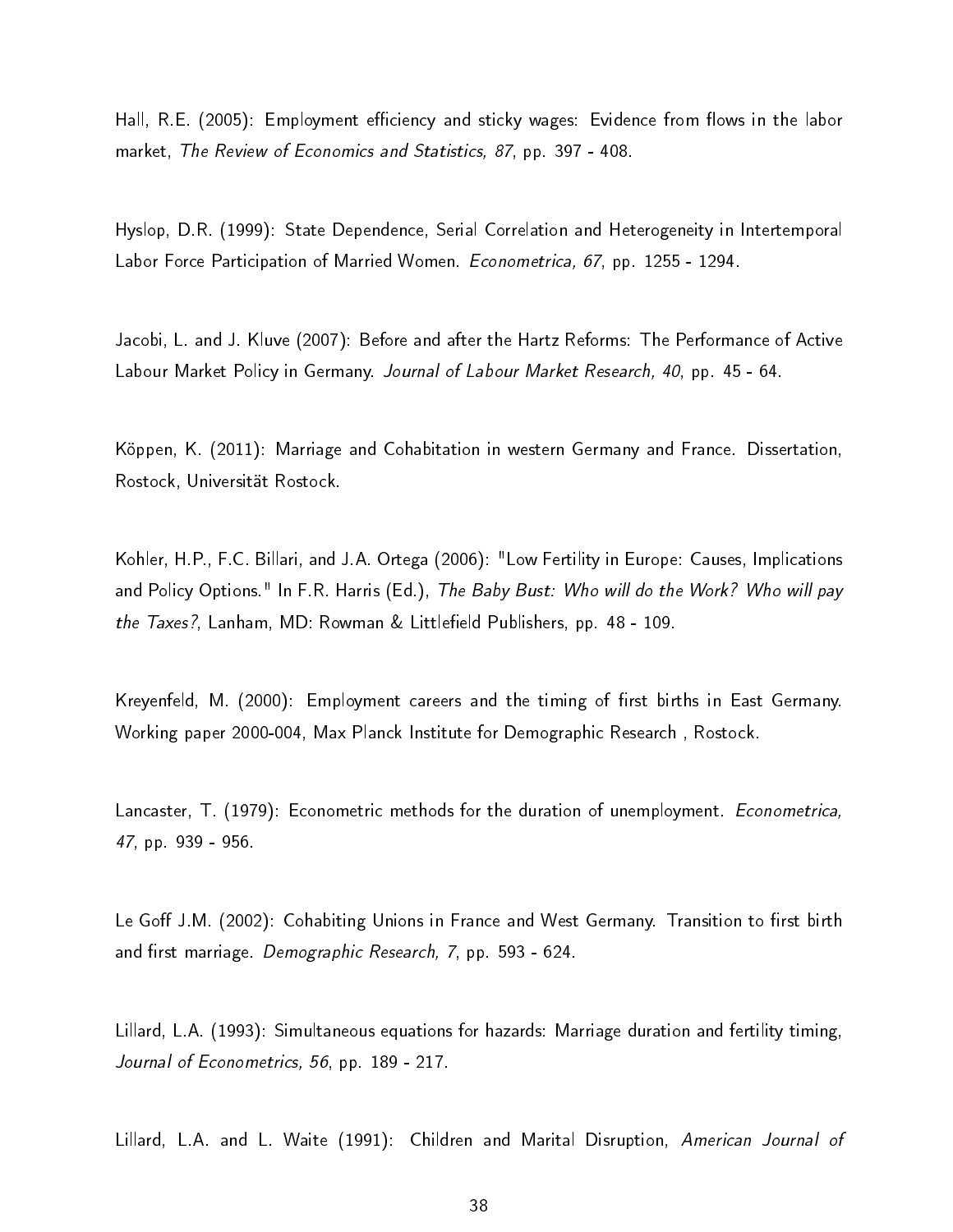Sociology, 96, pp. 930 - 953.

Lillard, L.A. and L. Waite (1993): A Joint Model of Marital Childbearing and Marital Disruption, Demography, 30, pp. 653 - 681.

Maddala, G.S. (1983): Limited-dependent and Qualitative Variables in Econometrics, Cambridge: Cambridge University Press.

Michaud, P.C. and K. Tatsiramos (2011): Fertility and Female Employment Dynamics in Europe: The Effect of Using Alternative Econometric Modeling Assumptions, Journal of Applied Econometrics, 26, pp. 641 - 668.

Paul, M.E. (2011): Is there a Causal Effect of Working Part-time on Today's and Future Wages?, Working Paper.

Rendall, M. S., L. Clarke, E. Peters, Ranjit, N. and G. Verropoulou (1999): Incomplete reporting of male fertility in the United States and Britain: a research note, *Demography, 36*, pp. 135 - 144.

Schoenberg, U. and J. Ludsteck (2007): Maternity Leave Legislation, Female Labor Supply, and the Family Wage Gap. IZA Discussion Paper No 2699.

Steele, F., C. Kallis, H. Goldstein, and H. Joshi (2005): The Relationship Between Childbearing And Transitions From Marriage And Cohabitation In Britain, Demography, 42, pp. 647 - 673.

Upchurch, D.M., L. Lillard, and C.W.A. Panis (2002): Nonmarital Childbearing: Influences of Education, Marriage, and Fertility, Demography, 39, pp. 311 - 329.

Wooldridge, J.M. (2005): Simple Solutions to the Initial Conditions Problem in Dynamic, Nonlinear Panel Data Models with Unobserved Heterogeneity, Journal of Applied Econometrics,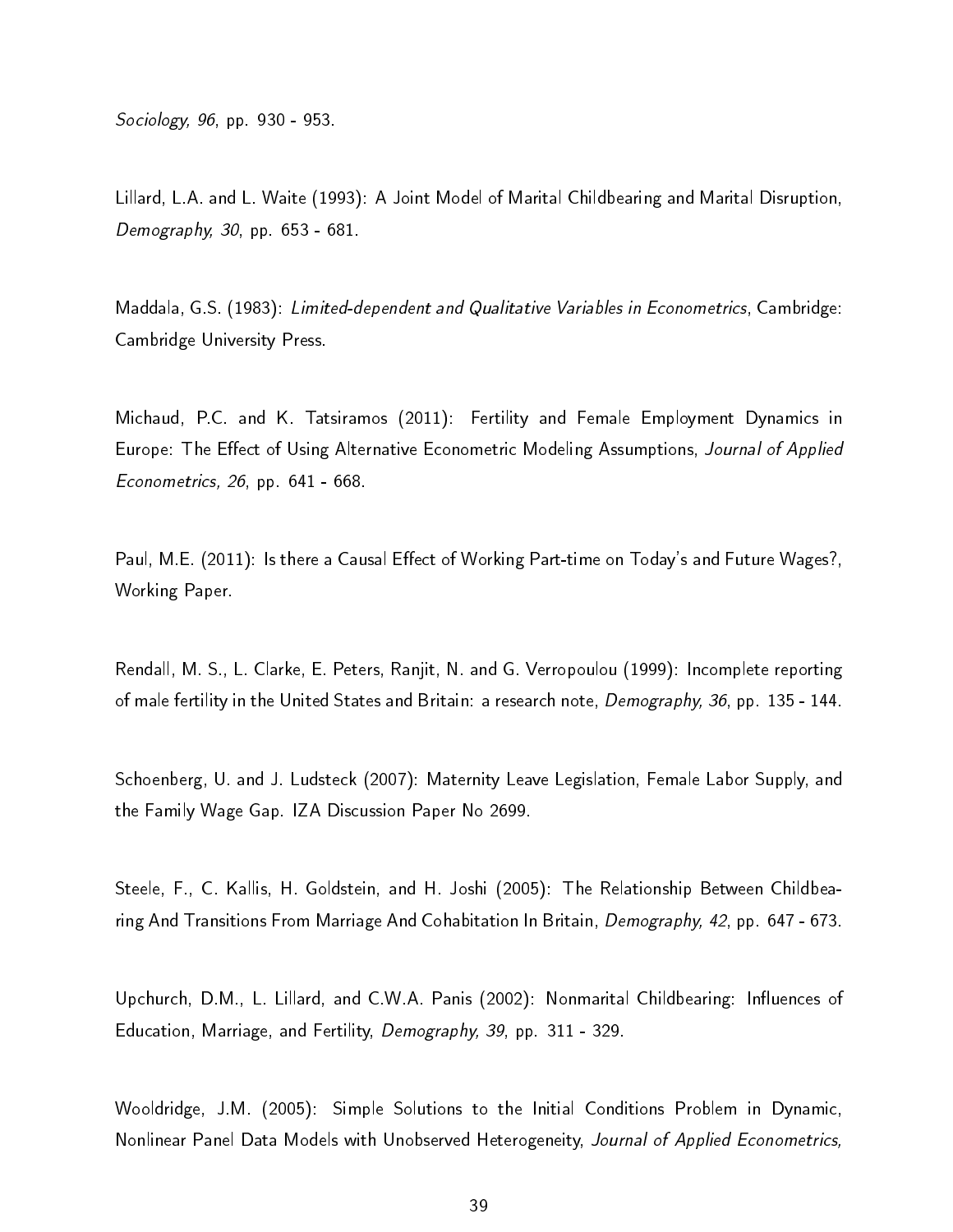20, pp. 39 - 54.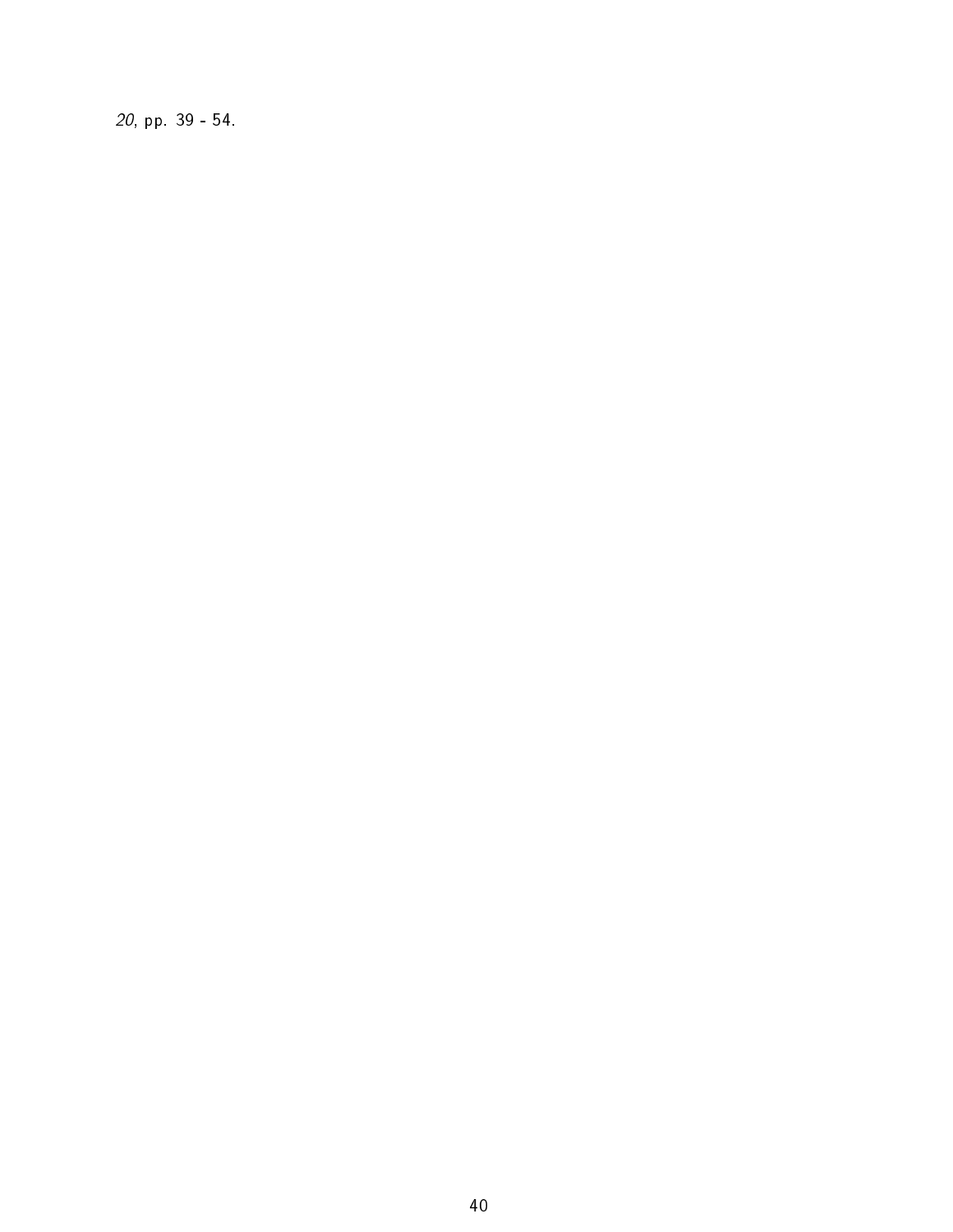## 9 Tables

|                                        | female    | male     |
|----------------------------------------|-----------|----------|
| Gender                                 |           |          |
| Frequency                              | 1428      | 1312     |
| Proportion                             | 52.12%    | 47.88%   |
| Year of birth                          |           |          |
| Year of birth                          | 1964.21   | 1964.23  |
| Education (completed)                  |           |          |
| Proportion No Degree                   | 5.32%     | $3.13\%$ |
| Proportion High School (HS)            | $2.24\%$  | $2.29\%$ |
| Proportion Vocational Training (VT)    | 58.05%    | 52.52%   |
| Proportion HS $+$ VT                   | 16.81%    | 13.95%   |
| Proportion Technical College           | 6.51%     | 11.59%   |
| Proportion University                  | 11.06%    | 16 54%   |
| Children                               |           |          |
| Children per person                    | 1.57      | 1.26     |
| Children born while in a union         | 1.41      | 1.16     |
| Children born while not in a union     | 0.16      | 0.10     |
| Children born while employed           | 1.05      | 1.18     |
| Children born while nonemployed        | 0.52      | 0.08     |
| Proportion having no children          | $18.98\%$ | 35.21%   |
| Proportion having 1 child              | 22.62%    | 23.25%   |
| Proportion having 2 children           | 43.84%    | 33.54%   |
| Proportion having 3 children           | 12.61%    | 6.78%    |
| Proportion having at least 4 children  | $1.96\%$  | $1.22\%$ |
| Age at 1st child                       | 27.00     | 29.65    |
| Age at 2nd child                       | 29.62     | 32.24    |
| Age at 3rd child                       | 3178      | 34 50    |
| Age at 4th child                       | 33 18     | 35.71    |
| Years in E/NE until 1st child          | 6.29      | 7.76     |
| Years in E/NE until 1st child if no NE | 6.05      | 6.38     |
| Years in E/NE until 1st child if NE    | 6.64      | 8.67     |
| Years in E/NE until 1st child if no TE | 6.14      | 7.49     |
| Years in E/NE until 1st child if TE    | 6.78      | 8.49     |
| Relationships                          |           |          |
| Relationships per person               | 1.14      | 1.11     |
| Proportion forming no union            | 6.58%     | 10 67%   |
| Proportion forming 1 union             | 74 58%    | 69.74%   |
| Proportion forming 2 unions            | 17.09%    | 17.61%   |
| Proportion forming 3 or more unions    | 175%      | 198%     |
| Age at 1st union                       | 24.21     | 26.95    |
| Age at 2nd union                       | 30.09     | 33.51    |
| Age at 3rd union                       | 34 48     | 35.62    |

Table  $1 -$  Descriptive statistics

-Continued on next page-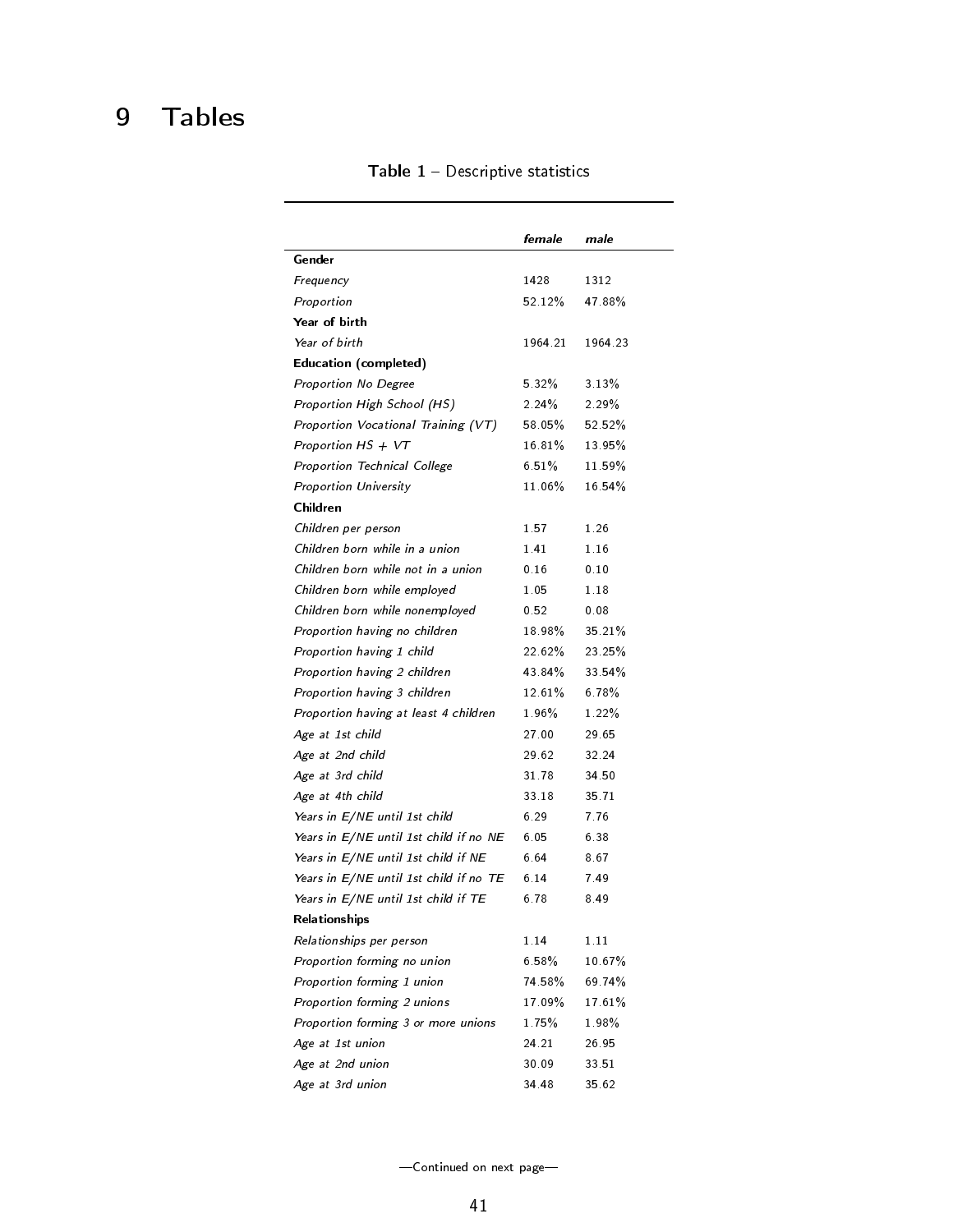| Employment                    |       |        |
|-------------------------------|-------|--------|
| Age at labor market entry     | 20.92 | 22.15  |
| Number of periods employed    | 199   | 195    |
| Number of periods nonemployed | 146   | 1 29   |
| Months spent employed         | 19187 | 226.79 |
| Months spent nonemployed      | 71 15 | 21.42  |

If not specified, mean is given

E: Employment, NE: Nonemployment, TE: Temporary Employment

Table 2 - Model Selection

|       | 1 MP = | -2 MP | 3 MP                                               | 4 MP |
|-------|--------|-------|----------------------------------------------------|------|
| Women |        |       |                                                    |      |
|       |        |       | $AIC_A$ 76681 495 76514 196 76465 107***           |      |
|       |        |       | $AIC_B$ 76413.057 76246.225 76210.656 76154.036*** |      |
|       |        |       |                                                    |      |

|  | $AIC_A$ 64014.617 63737.815 63699.166***           |  |
|--|----------------------------------------------------|--|
|  | $AIC_B$ 63894.321 63614.514 63582.083 63558.382*** |  |

Chosen Model indicated by \*\*\*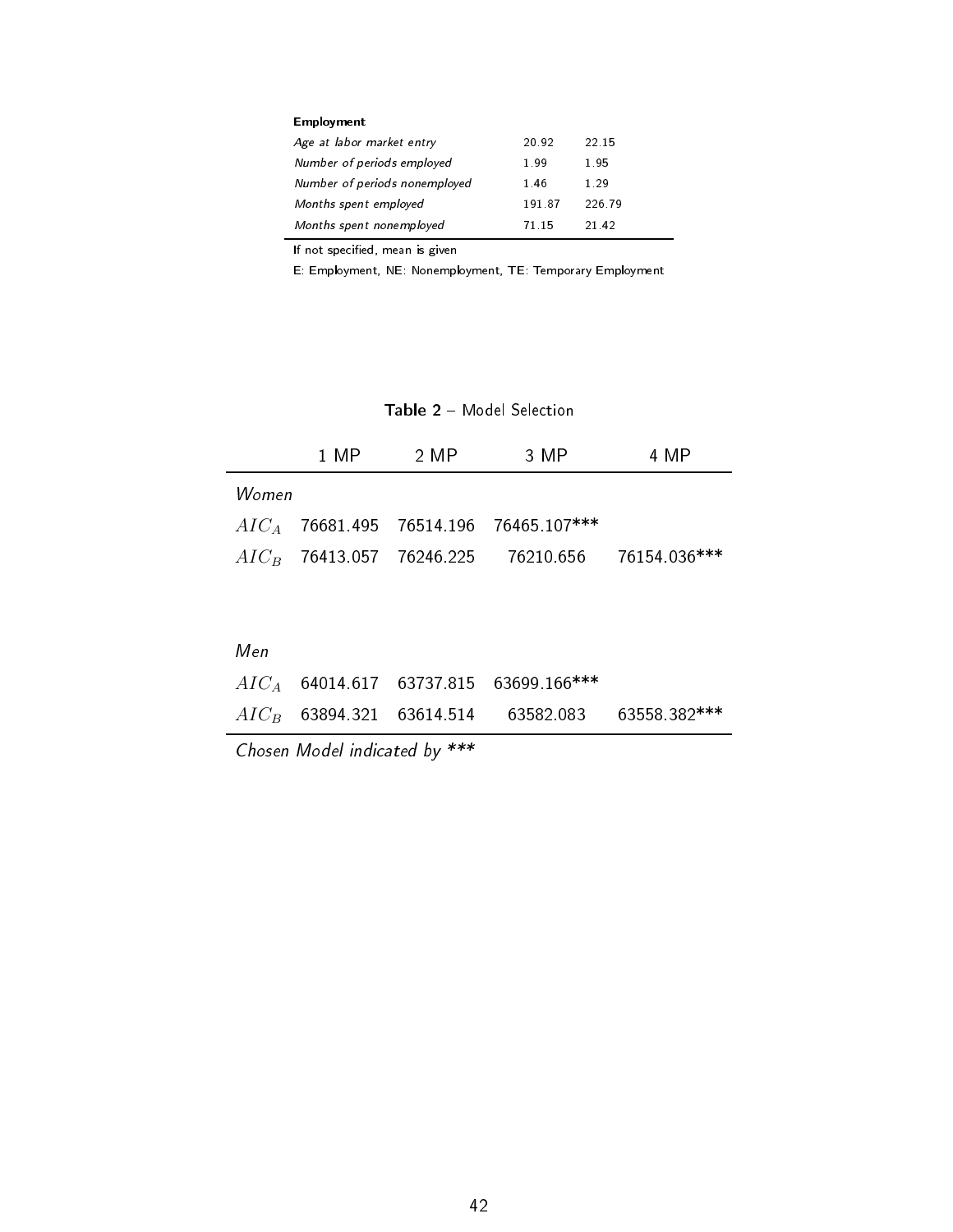|                                           | Women         |              | Men          |                          |
|-------------------------------------------|---------------|--------------|--------------|--------------------------|
|                                           | Model A       | Model B      | Model A      | Model B                  |
|                                           |               |              |              |                          |
| Duration dependence                       |               |              |              |                          |
| Elapsed duration (base: $<$ 6 months)     |               |              |              |                          |
| Elapsed 6-12 months                       | 0.1289        | 0.1255       | 0 2971       | $0.3162*$                |
|                                           | (0.1379)      | (0.1344)     | (0.1877)     | (0.1867)                 |
| Elapsed 12-24 months                      | $-0.1772$     | $-0.2231**$  | $-0.1861$    | $-0.1554$                |
|                                           | (0.1119)      | (0.1105)     | (0.1245)     | (0.1245)                 |
| Elapsed 24-60 months                      | $-0.2384**$   | $-0.3022***$ | $-0.4650***$ | $-0.4132***$             |
|                                           | (0.1080)      | (0.1065)     | (0.1215)     | (0.1225)                 |
| Elapsed 60-120 months                     | $-0.5070***$  | $-0.6018***$ | $-1.0057***$ | $-0.9603$ ***            |
|                                           | (0.1266)      | (0.1242)     | (0.1530)     | (0.1556)                 |
| Elapsed > 120 months                      | $-0.7768$ *** | $-0.8593***$ | $-1.1826***$ | $-1.0883***$             |
|                                           | (0.1761)      | (0.1751)     | (0.2260)     | (0.2376)                 |
|                                           |               |              |              |                          |
| Age                                       |               |              |              |                          |
| Age structure (base: $\langle$ 20 years)  |               |              |              |                          |
| 20-24 years                               | $-0.0640$     | $-0.0409$    | $-0.3151**$  | $-0.3279**$              |
|                                           | (0.1568)      | (0.1560)     | (0.1323)     | (0.1330)                 |
| 25-29 years                               | 0.1501        | 0.1594       | $-0.6779***$ | $-0.6997$ ***            |
|                                           | (0.1735)      | (0.1718)     | (0.1706)     | (0.1723)                 |
| 30-34 years                               | 0.1489        | 0.1650       | $-0.8061***$ | $-0.8228$ ***            |
|                                           | (0.2105)      | (0.2094)     | (0.2301)     | (0.2335)                 |
| 35-39 years                               | 0.2183        | 0.2523       | $-0.8631***$ | $-0.8858***$             |
|                                           | (0.2459)      | (0.2443)     | (0.2887)     | (0.2917)                 |
| >40 years                                 | 0.2465        | 0.2920       | $-0.9033***$ | $-0.9230***$             |
|                                           | (0.2896)      | (0.2898)     | (0.3339)     | (0.3356)                 |
| Education                                 |               |              |              |                          |
| Highest degree achieved (base: no degree) |               |              |              |                          |
| Voc Train                                 | $-0.0833$     | $-0.0663$    | $-0.3004**$  | $-0.3088**$              |
|                                           | (0.0903)      | (0.0827)     | (0.1502)     | (0.1296)                 |
| HS degree                                 | $-0.1028$     | $-0.0827$    | $-0.0977$    | $-0.1114$                |
|                                           | (0.2003)      | (0.2005)     | (0.2295)     | (0.2242)                 |
| $HS + VT$                                 | $-0.1445$     | $-0.1089$    | $-0.4953***$ | $-0.5286$ ***            |
|                                           | (0.1185)      | (0.1208)     | (0.1904)     |                          |
| Tech College                              | $-0.0819$     | 0.0108       | $-0.8998***$ | (0.1730)<br>$-0.9135***$ |
|                                           | (0.1618)      | (0.1607)     | (0.2197)     |                          |
|                                           |               |              |              | (0.2073)                 |
| Uni degree                                | $-0.2246$     | $-0.1538$    | $-0.8154***$ | $-0.8411***$             |
|                                           | (0.1661)      | (0.1678)     | (0.2197)     | (0.2063)                 |
| Children                                  |               |              |              |                          |
| Number of children (base: no child)       |               |              |              |                          |
| 1 child                                   | $-0.3562***$  | $-0.3204***$ | $-0.1352$    | $-0.1534$                |
|                                           | (0.1029)      | (0.1021)     | (0.1407)     | (0.1412)                 |
| 2 children                                | $-0.5653***$  | $-0.5341***$ | $-0.3113*$   | $-0.3549**$              |

#### Table 3 - Employment to Nonemployment

-Continued on next page-

 $(0.1302)$   $(0.1309)$   $(0.1702)$   $(0.1717)$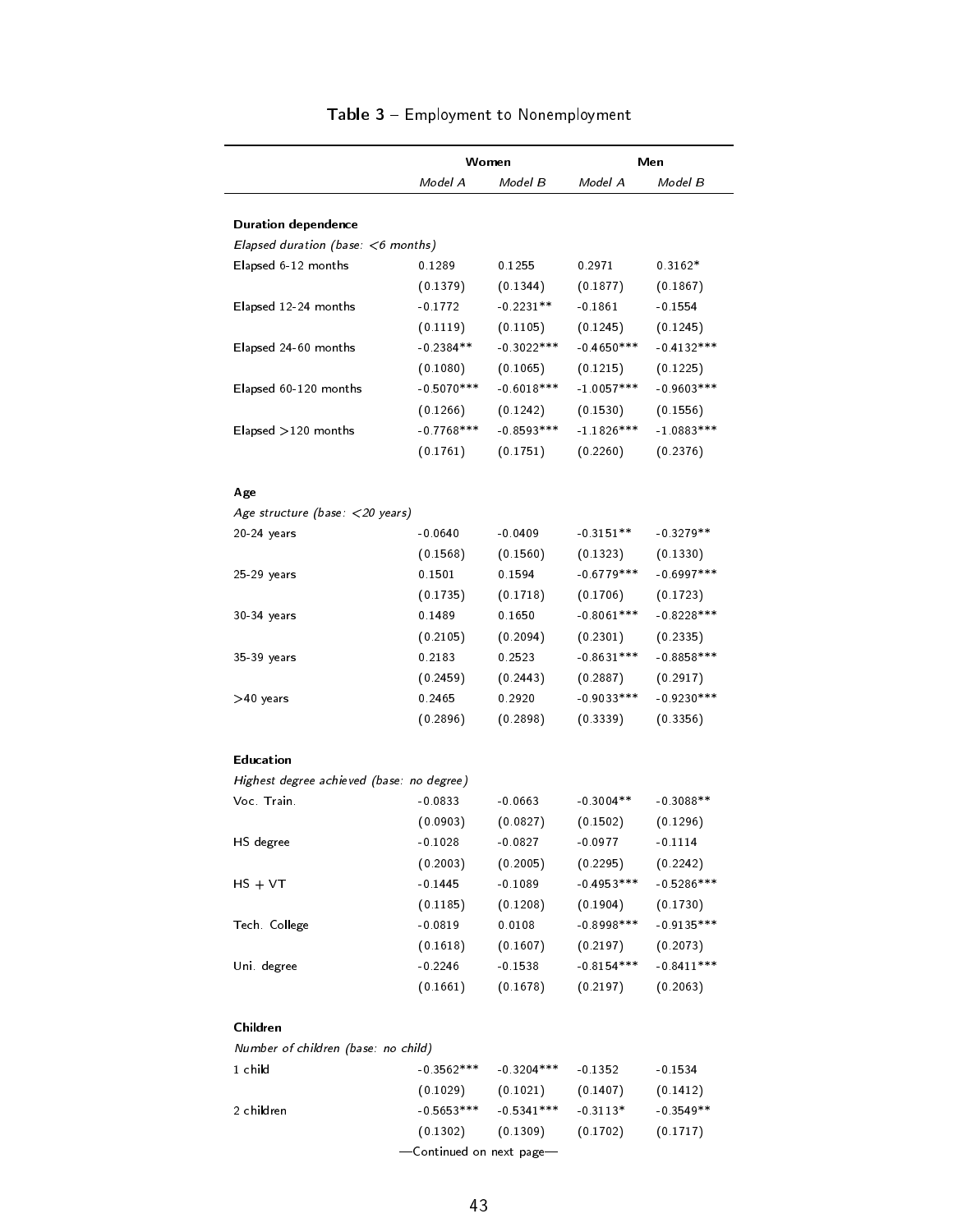|                             | Women         |               | Men          |               |
|-----------------------------|---------------|---------------|--------------|---------------|
|                             | Model A       | Model B       | Model A      | Model B       |
|                             |               |               |              |               |
| 3 or more children          | $-0.7666$ *** | $-0.7503$ *** | $-0.3669$    | $-0.5016*$    |
|                             | (0.2032)      | (0.2134)      | (0.2798)     | (0.2790)      |
| children $<$ 3y             | $-0.1481$     | $-0.1347$     | $-0.0718$    | $-0.0781$     |
|                             | (0.1490)      | (0.1442)      | (0.1977)     | (0.2045)      |
| children 3y-6y              | 0.2327        | $0.2349**$    | 0.0597       | 0.0573        |
|                             | (0.0969)      | (0.0950)      | (0.1183)     | (0.1191)      |
| Pregnant                    | 3.0415***     | 3.0765***     | $-0.0729$    | $-0.0989$     |
|                             | (0.0604)      | (0.0633)      | (0.1687)     | (0.1740)      |
| Union                       |               |               |              |               |
| Currently in a union        | $0.3701***$   | $0.3255***$   | $-0.2998*$   | $-0.2961*$    |
|                             | (0.1082)      | (0.1050)      | (0.1550)     | (0.1753)      |
| Partner has VT (+HS) degree | $-0.0204$     | 0.0287        | 0.0297       | 0.0137        |
|                             | (0.0793)      | (0.0833)      | (0.1539)     | (0.1575)      |
| Partner has TC or UD degree | $-0.0594*$    | $-0.0353$     | 0.1999       | 0 1675        |
|                             | (0.0800)      | (0.0806)      | (0.1860)     | (0.1848)      |
| Other covariates            |               |               |              |               |
| East                        | 0.1385        | 0.0499        | 0.6086       | 0.6477        |
|                             | (0.3829)      | (0.3984)      | (0.4298)     | (0.4328)      |
| Public employee             | $-0.3537***$  | $-0.3042***$  | $-0.6278***$ | $-0.6482***$  |
|                             | (0.0606)      | (0.0617)      | (0.0976)     | (0.0997)      |
| Civil servant               | $-0.4554***$  | $-0.4722***$  | $-0.3159*$   | $-0.3602$ *** |
|                             | (0.1591)      | (0.1507)      | (0.1653)     | (0.1826)      |
| Fixed-term contract         | 1.0667***     | 1.0259 ***    | $0.9034***$  | $0.9369***$   |
|                             | (0.0966)      | (0.0949)      | (0.0953)     | (0.0989)      |
| Self-employed               | $-0.3252**$   | $-0.3077**$   | $-0.9783***$ | $-0.9981***$  |
|                             | (0.1435)      | (0.1428)      | (0.1793)     | (0.1941)      |
| Regional U-rate             | $0.0169*$     | $0.0178*$     | $-0.0009$    | $-0.0044$     |
|                             |               |               |              |               |
|                             | (0.0097)      | (0.0094)      | (0.0129)     | (0.0133)      |
| Regional growth rate        | 0.0018        | 0.0033        | $-0.0371**$  | $-0.0365**$   |
|                             | (0.0126)      | (0.0471)      | (0.0154)     | (0.0156)      |
| Maternity protection        | $-0.6511***$  | $-0.6526***$  | 0.0954       | 0.0945        |
|                             | (0.1629)      | (0.1529)      | (0.2004)     | (0.2060)      |
| State dependence            |               |               |              |               |
| Cum # of employments        | $0.1335***$   | $0.1392***$   | $0.0823***$  | $0.0843***$   |
|                             | (0.0513)      | (0.0471)      | (0.0209)     | (0.0199)      |
| Cum dur in employment       | $-0.0001$     | $-0.0006$     | 0.0011       | 0.0011        |
|                             | (0.0012)      | (0.0012)      | (0.0015)     | (0.0016)      |
| Cum. dur. in nonemployment  | 0.0006        | 0.0009        | 0.0008       | 0.0006        |
|                             | (0.0011)      | (0.0011)      | (0.0015)     | (0.0016)      |

Table  $3 - ($ continued $)$ 

Initial conditions

Situation at labor market entry

-Continued on next page-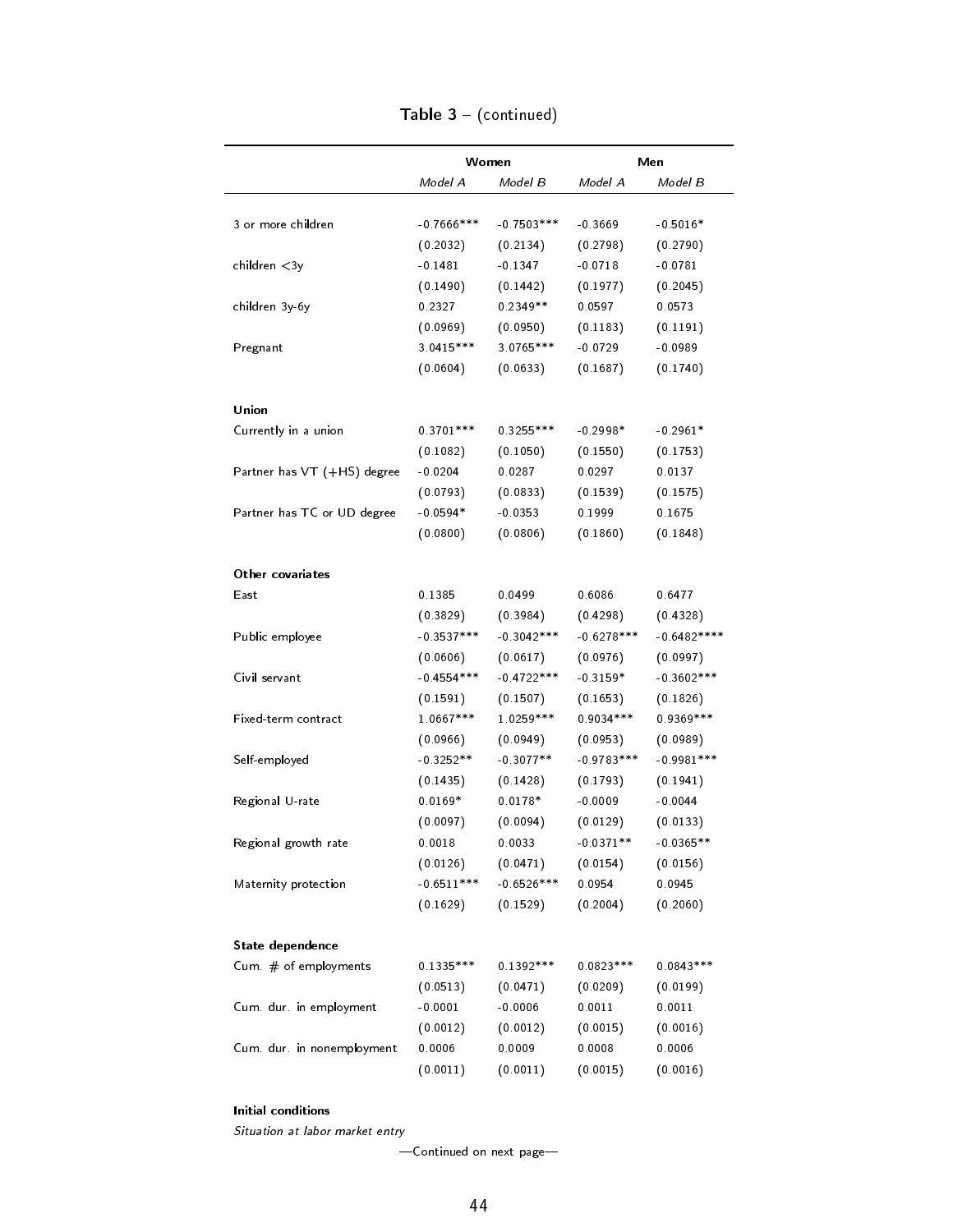|                           |              | Women        | Men           |              |
|---------------------------|--------------|--------------|---------------|--------------|
|                           | Model A      | Model B      | Model A       | Model B      |
| Age at entry              | $-0.0226$    | $-0.0287*$   | 0.0268        | 0.0305       |
|                           | (0.0170)     | (0.0169)     | (0.0205)      | (0.0204)     |
| Employed at entry         | 0.0339       | 0.0469       | 0.0948        | 0.1004       |
|                           | (0.1120)     | (0.1085)     | (0.1509)      | (0.1520)     |
| In union before entry     | $-0.0267$    | $-0.0437$    | $-0.0119$     | $-0.0144$    |
|                           | (0.0645)     | (0.0640)     | (0.1179)      | (0.1204)     |
| Children before entry     | 0 1884       | 0.1452       | $-0.4150$     | $-0.3790$    |
|                           | (0.2053)     | (0.2072)     | (0.4665)      | (0.4431)     |
| Children while at college | $-0.1173$    | $-0.1839$    | 0.5258        | 0.5139       |
|                           | (0.4136)     | (0.4418)     | (0.5213)      | (0.5058)     |
| Unobserved heterogeneity  |              |              |               |              |
| Points of support         |              |              |               |              |
| $\ln v_1^E$               | $-5.2899***$ | $-5.1292***$ | $-4.2692$ *** | $-4.2846***$ |
|                           | (0.3464)     | (0.3528)     | (0.4022)      | (0.4120)     |
| $\ln v_2^E$               | $-5.2620***$ | $-5.1559***$ | $-3.7348***$  | $-4.0681***$ |
|                           | (0.3534)     | (0.3471)     | (0.4283)      | (0.4342)     |
| $\ln v_3^E$               | $-4.6196***$ | $-5.0829***$ | $-4.2678$ *** | $-4.4563***$ |
|                           | (0.3780)     | (0.3676)     | (0.4248)      | (0.4439)     |
| $\ln v_4^E$               |              | $-4.5965***$ |               | $-3.4209***$ |
|                           |              | (0.3799)     |               | (0.4917)     |
| Probabilit ies            |              |              |               |              |
| $\pi_1$                   | $0.4606$ *** | $0.1745***$  | $0.7145***$   | $0.6423***$  |
|                           | (0.0757)     | (0.0320)     | (0.0672)      | (0.1445)     |
| $\pi_2$                   | $0.4044***$  | $0.5761***$  | $0.1172***$   | $0.0925***$  |
|                           | (0.0782)     | (0.0795)     | (0.0174)      | (0.0226)     |
| $\pi_3$                   | $0.1351**$   | $0.1069**$   | $0.1682**$    | 0.2191       |
|                           | (0.0622)     | (0.0489)     | (0.0659)      | (0.1487)     |
| $\pi_4$                   |              | $0.1425**$   |               | $0.0461*$    |
|                           |              | (0.0747)     |               | (0.0250)     |
|                           |              |              |               |              |

Table  $3 - ($ continued $)$ 

Heteroskedasticity-robust standard errors in parentheses

Significance on  $10\%$ , 5% and  $1\%$ -level is indicated by \*, \*\* and \*\*\*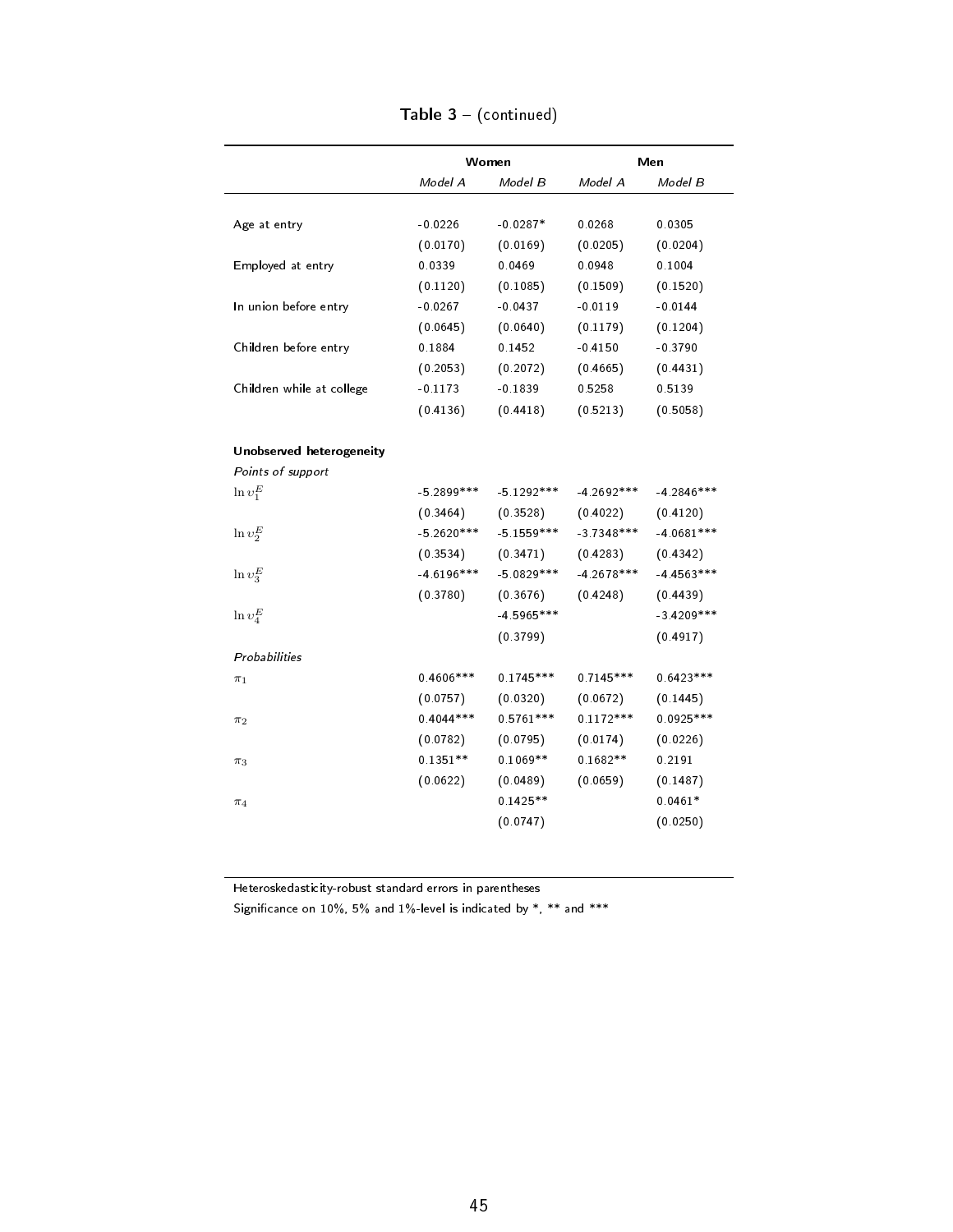|                                                 | Women                 |                        | Men                |                         |
|-------------------------------------------------|-----------------------|------------------------|--------------------|-------------------------|
|                                                 | Model A               | Model B                | Model A            | Model B                 |
|                                                 |                       |                        |                    |                         |
| <b>Duration dependence</b>                      |                       |                        |                    |                         |
| Elapsed duration (base: $<$ 6 months)           |                       |                        |                    |                         |
| Elapsed 6-12 months                             | $-0.3097***$          | $-0.2667***$           | $-0.4217***$       | $-0.4110***$            |
|                                                 | (0.1003)              | (0.1009)               | (0.0927)           | (0.0934)                |
| Elapsed 12-24 months                            | $-0.3741***$          | $-0.3014***$           | $0.6213***$        | $0.6263***$             |
|                                                 | (0.1011)              | (0.1063)               | (0.0918)           | (0.0985)                |
| Elapsed 24-60 months                            | $-0.2505**$           | $-0.1132$              | $0.2470*$          | $0.2786*$               |
|                                                 | (0.1005)              | (0.1148)               | (0.1399)           | (0.1506)                |
| Elapsed 60-120 months                           | $-0.5123***$          | $-0.3942**$            | 0.1068             | 0.0984                  |
|                                                 | (0.1441)              | (0.1671)               | (0.1697)           | (0.1742)                |
| Elapsed >120 months                             | $-0.6979***$          | $-0.5560**$            | $-0.0283$          | $-0.0473$               |
|                                                 | (0.2060)              | (0.2290)               | (0.2378)           | (0.2384)                |
| Age                                             |                       |                        |                    |                         |
| Age structure (base: $\langle$ 20 years)        |                       |                        |                    |                         |
| $20-24$ years                                   | $-0.0398$             | 0.1062                 | $0.6278***$        | $0.6539***$             |
|                                                 | (0.1847)              | (0.1904)               | (0.1531)           | (0.2384)                |
| 25-29 years                                     | $-0.3613$             | $-0.0884$              | $0.4115*$          | $0.5126**$              |
|                                                 | (0.2335)              | (0.2465)               | (0.2141)           | (0.2329)                |
| 30-34 years                                     | $-0.2188$             | 0.1846                 | 0.2737             | 0.4142                  |
|                                                 | (0.2843)              | (0.2932)               | (0.2568)           | (0.2852)                |
| 35-39 years                                     | $-0.5845*$            | $-0.0820$              | 0.0611             | 0.2561                  |
|                                                 | (0.3417)              | (0.3588)               | (0.3207)           | (0.3539)                |
| >40 years                                       | $-0.6612$             | $-0.1735$              | $-0.4205$          | $-0.1835$               |
|                                                 | (0.3965)              | (0.4060)               | (0.4247)           | (0.4687)                |
| Education                                       |                       |                        |                    |                         |
| Highest degree achieved (base: no degree)       |                       |                        |                    |                         |
| Voc. Train.                                     | $0.8794***$           | $0.4586***$            | $0.2751**$         | $0.3904***$             |
|                                                 | (0.1637)              | (0.1561)               | (0.1236)           | (0.1215)                |
| HS degree                                       | 0.2668                | 0.1551                 | $-0.2433$          | $-0.2279$               |
|                                                 | (0.2639)              | (0.2014)               | (0.2030)           | (0.2152)                |
| $HS + VT$                                       | $0.9153***$           | $0.4796**$             | 0.2370             | $0.3837**$              |
|                                                 |                       | (0.1917)               | (0.1634)           |                         |
|                                                 | (0.2195)<br>1 1764*** | $0.6571**$             | $0.5697**$         | (0.1694)<br>$0.6274***$ |
| Tech College                                    |                       |                        |                    |                         |
|                                                 | (0.4078)<br>1 4576*** | (0.2699)<br>1.0024 *** | (0.2252)<br>0.3015 | (0.2132)<br>$0.3561*$   |
| Uni degree                                      | (0.3241)              | (0.2828)               | (0.2107)           | (0.2158)                |
|                                                 |                       |                        |                    |                         |
| Children<br>Number of children (base: no child) |                       |                        |                    |                         |
| 1 child                                         | $-0.5045***$          | $-0.6474***$           | 0.0379             | $-0.1173$               |
|                                                 | (0.1396)              | (0.1938)               | (0.1840)           | (0.1877)                |
| 2 children                                      | $-0.7162***$          | $-1.1472***$           | $-0.0377$          | $-0.1431$               |
|                                                 |                       |                        |                    |                         |

#### Table 4 - Nonemployment to Employment

-Continued on next page-

(0.1724) (0.2562) (0.2098) (0.2468)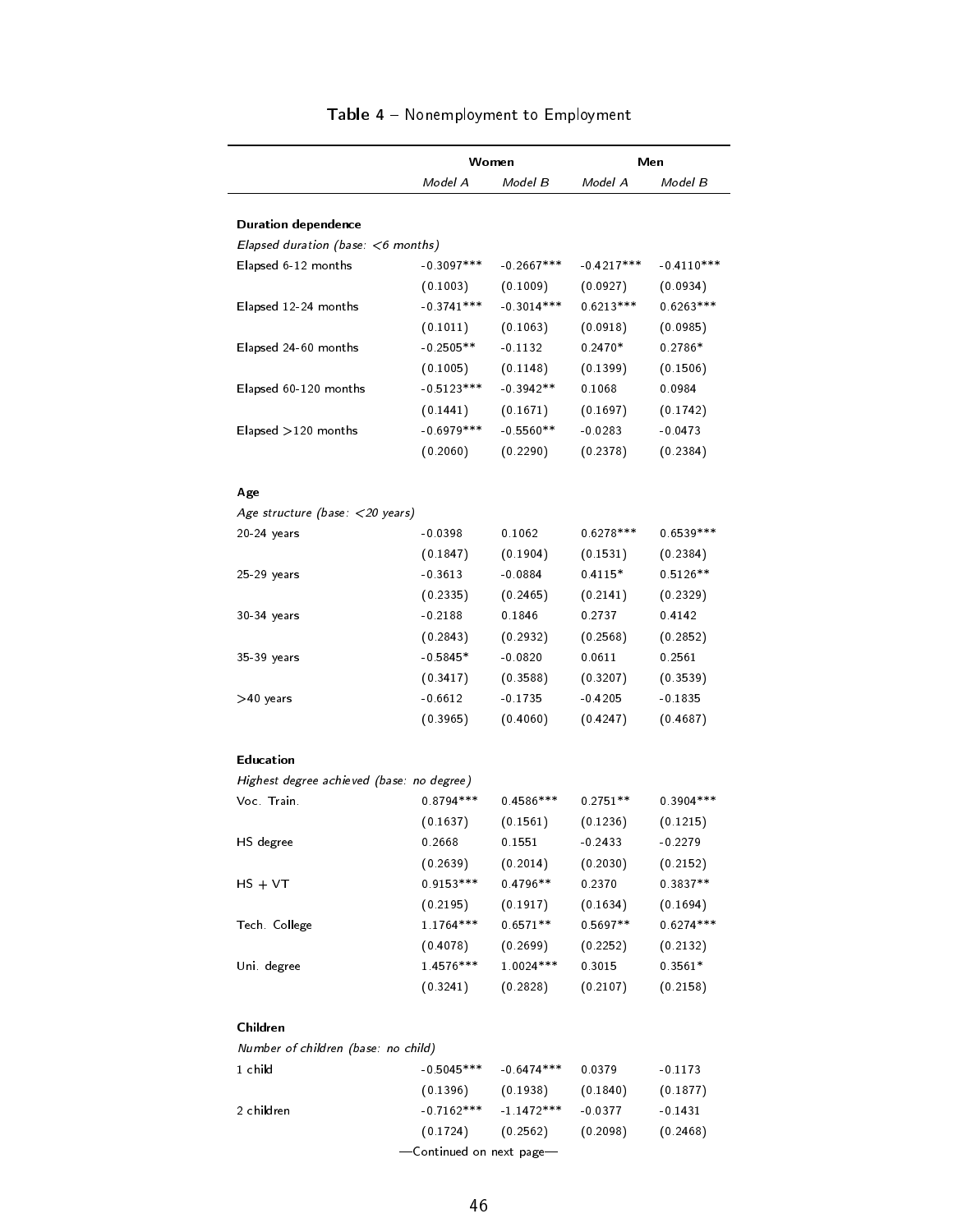|                                          |              | Women        |              | Men          |
|------------------------------------------|--------------|--------------|--------------|--------------|
|                                          | Model A      | Model B      | Model A      | Model B      |
|                                          |              |              |              |              |
| 3 or more children                       | $-0.8842***$ | $1.4333***$  | 0.1788       | 0.2054       |
|                                          | (0.2339)     | (0.3169)     | (0.3527)     | (0.4423)     |
| children $<$ 3y                          | $-1.0334***$ | $-1.0443***$ | 0.1166       | $0.3253*$    |
|                                          | (0.1180)     | (0.1299)     | (0.2106)     | (0.1949)     |
| children 3y-6y                           | $-0.1505*$   | $-0.0584$    | 0.2257       | 0.2081       |
|                                          | (0.0847)     | (0.0888)     | (0.1662)     | (0.1935)     |
| Pregnant                                 | $16885***$   | $-1.8701***$ | $-0.0201$    | 0.0222       |
|                                          | (0.1905)     | (0.2171)     | (0.1625)     | (0.1617)     |
| Union                                    |              |              |              |              |
| Currently in a union                     | $-0.2758*$   | $-0.4291***$ | $0.3562**$   | $0.3987*$    |
|                                          | (0.1481)     | (0.1566)     | (0.1800)     | (0.2125)     |
| Partner has VT (+HS) degree              | 0.2226       | 0.1003       | $-0.2466$    | $-0.2920*$   |
|                                          | (0.1555)     | (0.1635)     | (0.1631)     | (0.1771)     |
| Partner has TC or UD degree              | 0.0554       | $-0.0334$    | $-0.1482$    | $-0.2435$    |
|                                          | (0.1517)     | (0.1702)     | (0.2301)     | (0.2339)     |
| Other covariates                         |              |              |              |              |
| East                                     | $-0.5014$    | $-0.2257$    | $-1.2903***$ | $-1.3291***$ |
|                                          | (0.3360)     | (0.4410)     | (0.3973)     | (0.3892)     |
| In education                             | $-0.4173***$ | $-0.4503***$ | $-0.5788***$ | $-0.5620***$ |
|                                          | (0.1537)     | (0.1678)     | (0.1306)     | (0.1227)     |
| Unemployed                               | $0.9285***$  | $0.8814***$  | 1.3651 ***   | 1.4234 ***   |
|                                          | (0.0927)     | (0.0979)     | (0.1173)     | (0.1187)     |
| Regional U-rate                          | $-0.0115$    | $-0.0241$    | $-0.0312**$  | $-0.0280**$  |
|                                          | (0.0148)     | (0.0152)     | (0.0144)     | (0.0139)     |
| Regional growth rate                     | $0.0393***$  | $0.0437**$   | 0.0259       | 0.0308       |
|                                          | (0.0149)     | (0.0152)     | (0.0166)     | (0.0178)     |
| Maternity protection                     | $-0.2137$    | $-0.3168**$  | $-0.0238$    | $-0.1534$    |
|                                          | (0.1314)     | (0.1427)     | (0.2175)     | (0.2106)     |
|                                          |              |              |              |              |
| State dependence<br>Cum # of employments | $-0.0485$    | $-0.1255$    | $0.1127***$  | $0.0871***$  |
|                                          | (0.0666)     | (0.0780)     | (0.0154)     | (0.0268)     |
| Cum. dur. in employment                  | $-0.0000$    | $-0.0006$    | $-0.0011$    | $-0.0012$    |
|                                          | (0.0015)     | (0.0015)     | (0.0016)     | (0.0017)     |
| Cum dur in nonemployment                 | 0.0015       | $0.0036*$    | $-0.0009$    | $-0.0018$    |
|                                          | (0.0017)     | (0.0019)     | (0.0014)     | (0.0016)     |
| Initial conditions                       |              |              |              |              |
| Situation at labor market entry          |              |              |              |              |
| Age at entry                             | $-0.0157$    | $-0.0298$    | $-0.0157$    | $-0.0215$    |
|                                          | (0.0260)     | (0.0267)     | (0.0227)     | (0.0230)     |
| Employed at entry                        | $-0.2254$    | $-0.0016$    | 0.0829       | 0.0277       |
|                                          | (0.1528)     | (0.0174)     | (0.1365)     | (0.1443)     |
|                                          |              |              |              |              |

| Table $4 - (continued)$ |  |
|-------------------------|--|
|                         |  |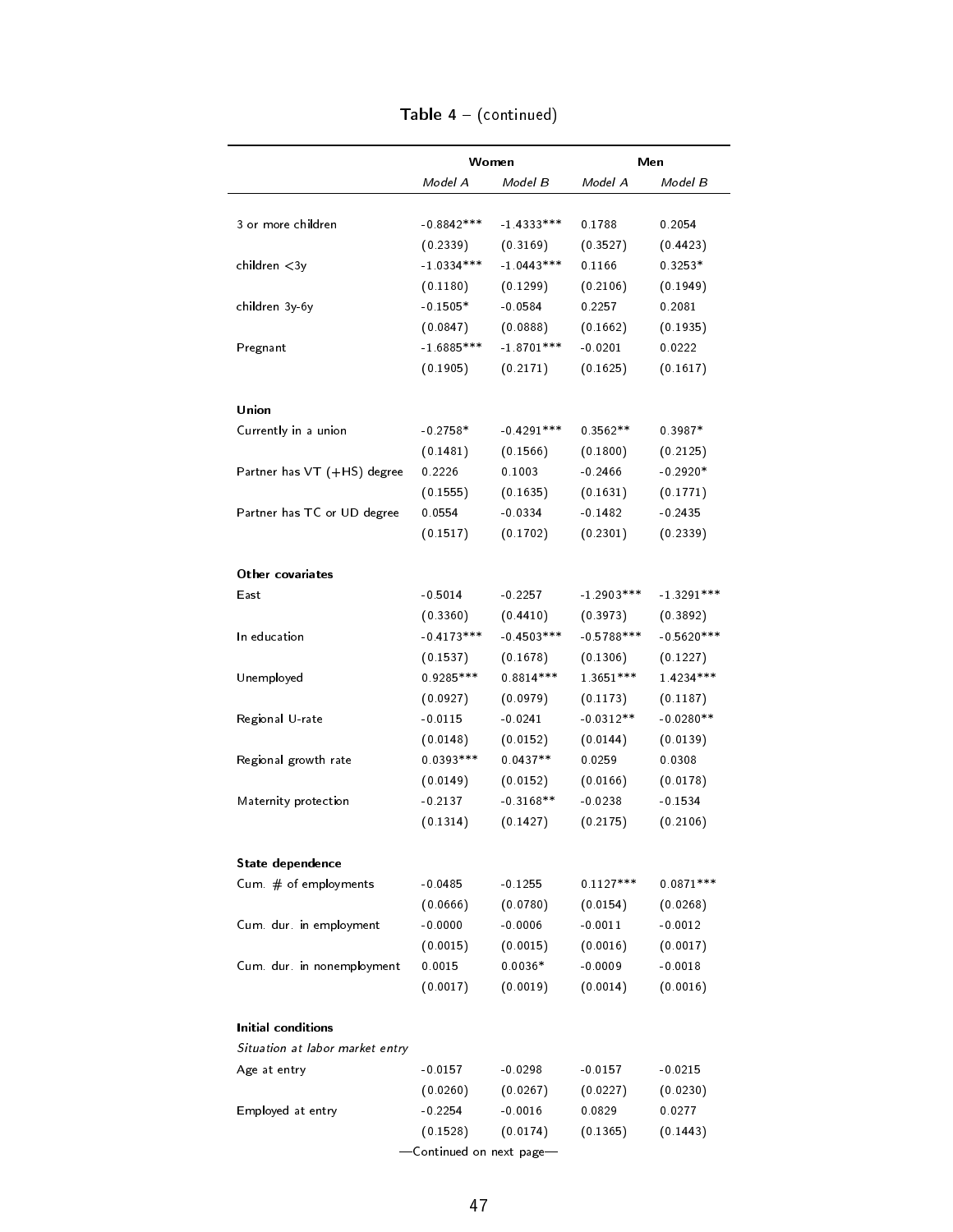|                           |              | Women        |              | Men          |  |
|---------------------------|--------------|--------------|--------------|--------------|--|
|                           | Model A      | Model B      | Model A      | Model B      |  |
| In union before entry     | $0.1927*$    | $0.2022*$    | 0.1358       | 0.1341       |  |
|                           |              |              | (0.1543)     |              |  |
|                           | (0.1070)     | (0.1183)     |              | (0.1815)     |  |
| Children before entry     | 0.3450       | $0.5329**$   | $-0.1846$    | $-0.2346$    |  |
|                           | (0.2585)     | (0.2304)     | (0.2432)     | (0.2945)     |  |
| Children while at college | $-0.1537$    | $-0.3591$    | $-0.4107$    | $-0.3496$    |  |
|                           | (0.6075)     | (0.4436)     | (0.6357)     | (0.6460)     |  |
| Unobserved heterogeneity  |              |              |              |              |  |
| Points of support         |              |              |              |              |  |
| $\ln v_1^U$               | $-1.7572***$ | $-0.2822$    | $-3.1150***$ | $-3.1833***$ |  |
|                           | (0.4885)     | (0.5313)     | (0.4400)     | (0.4417)     |  |
| $\ln v_2^U$               | $-3.4207***$ | $1.9667***$  | $-5.0168***$ | $-5.3581***$ |  |
|                           | (0.4717)     | (0.5181)     | (0.4580)     | (0.4638)     |  |
| $\ln v_3^U$               | $-3.0926***$ | $-3.8093***$ | $-2.9143***$ | $-2.7273***$ |  |
|                           | (0.4880)     | (0.5553)     | (0.5106)     | (0.6832)     |  |
| $\ln v_4^U$               |              | $-2.6801***$ |              | $-4.2803***$ |  |
|                           |              | (0.5936)     |              | (0.4636)     |  |
| Probabilities             |              |              |              |              |  |
| $\pi_1$                   | $0.4606***$  | $0.1745***$  | $0.7145***$  | $0.6423***$  |  |
|                           | (0.0757)     | (0.0320)     | (0.0672)     | (0.1445)     |  |
| $\pi_2$                   | $0.4044***$  | $0.5761***$  | $0.1172***$  | $0.0925***$  |  |
|                           | (0.0782)     | (0.0795)     | (0.0174)     | (0.0226)     |  |
| $\pi_3$                   | $0.1351**$   | $0.1069**$   | $0.1682**$   | 0.2191       |  |
|                           | (0.0622)     | (0.0489)     | (0.0659)     | (0.1487)     |  |
| $\pi_4$                   |              | $0.1425**$   |              | $0.0461*$    |  |
|                           |              |              |              |              |  |

Table 4 - (continued)

Heteroskedasticity-robust standard errors in parentheses

Significance on  $10\%$ , 5% and  $1\%$ -level is indicated by  $\ast$ ,  $\ast\ast$  and  $\ast\ast\ast$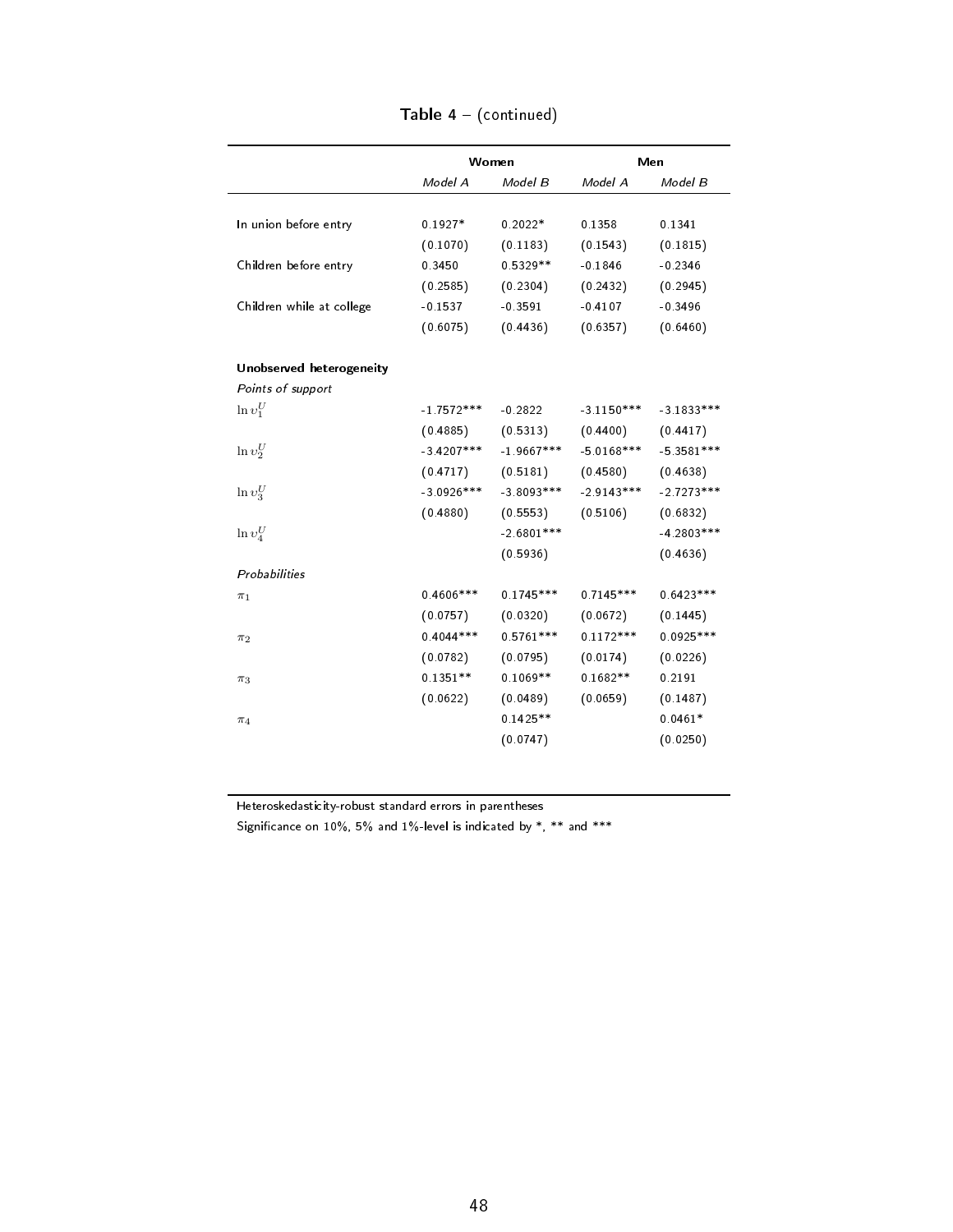|                                                  |                       | Women                 |                    | Men                |
|--------------------------------------------------|-----------------------|-----------------------|--------------------|--------------------|
|                                                  | Model A               | Model B               | Model A            | Model B            |
| <b>Duration dependence</b>                       |                       |                       |                    |                    |
| Elapsed duration (base: $<$ 6 months)            |                       |                       |                    |                    |
| Elapsed 12-24 months                             | 0.2148                | 0.1998                | 0.2125             | 0.2080             |
|                                                  | (0.1933)              | (0.1968)              | (0.1784)           | (0.1914)           |
| Elapsed 24-60 months                             | $0.2849*$             | $0.2840*$             | 0.0540             | 0.0841             |
|                                                  | (0.1728)              | (0.1721)              | (0.1692)           | (0.1800)           |
|                                                  | 0.2713                | 0 2557                | 0.0511             | 0.0782             |
| Elapsed 60-120 months                            |                       |                       |                    |                    |
|                                                  | (0.2021)<br>$-0.0594$ | (0.1974)<br>$-0.0128$ | (0.1976)<br>0.1282 | (0.2260)<br>0.2011 |
| Elapsed $>120$ months                            |                       |                       |                    |                    |
|                                                  | (0.2635)              | (0.2429)              | (0.2231)           | (0.2784)           |
| Age                                              |                       |                       |                    |                    |
| Age structure (base: $\langle 20 \rangle$ years) |                       |                       |                    |                    |
| 20-24 years                                      | $0.5209***$           | $0.5768***$           | $0.5679**$         | $0.5628**$         |
|                                                  | (0.1990)              | (0.2100)              | (0.2615)           | (0.2668)           |
| 25-29 years                                      | $0.6589***$           | 0.7295 ***            | $0.9414***$        | $0.9344***$        |
|                                                  | (0.2246)              | (0.2370)              | (0.2822)           | (0.3067)           |
| 30-34 years                                      | 0.2173                | 0.3536                | $0.7617***$        | $0.7862**$         |
|                                                  | (0.2444)              | (0.2827)              | (0.2916)           | (0.3245)           |
| 35-39 years                                      | $-0.4992*$            | $-0.3211$             | 0 3423             | 0.3872             |
|                                                  | (0.2777)              | (0.3285)              | (0.3177)           | (0.3632)           |
| $>40$ years                                      | $-1.3850***$          | $-1.199***$           | 0.0212             | 0.0835             |
|                                                  | (0.3307)              | (0.3793)              | (0.3381)           | (0.3917)           |
| Education                                        |                       |                       |                    |                    |
| Highest degree achieved (base: no degree)        |                       |                       |                    |                    |
| Voc Train                                        | 0.0594                | 0.0865                | 0.2062             | 0.2260             |
|                                                  | (0.1538)              | (0.1670)              | (0.1915)           | (0.1951)           |
| HS degree                                        | $-0.0198$             | 0.0487                | 0.3137             | 0 3152             |
|                                                  | (0.2789)              | (0.2949)              | (0.2459)           | (0.2857)           |
| $HS + VT$                                        | 0.1195                | 0.1491                | 0.3368             | 0.3499             |
|                                                  | (0.1907)              | (0.2111)              | (0.2225)           | (0.2296)           |
| Tech. College                                    | 0.1076                | 0.0486                | $0.4782*$          | 0.4464             |
|                                                  | (0.2393)              | (0.2635)              | (0.2624)           | (0.2891)           |
| Uni degree                                       | 0.2557                | 0.2569                | $0.5228**$         | $0.5403*$          |
|                                                  | (0.2474)              | (0.2725)              | (0.2611)           | (0.2858)           |
|                                                  |                       |                       |                    |                    |
| Children                                         |                       |                       |                    |                    |
| Number of children (base: no child)              |                       |                       |                    |                    |
| 1 child                                          | $-0.0634$             | $-0.1284$             | 0.1735             | 0.1018             |
|                                                  | (0.1783)              | (0.1875)              | (0.1786)           | (0.1858)           |
| 2 children                                       | 0.1956                | 0.1141                | $0.4620**$         | 0.3856             |
|                                                  | (0.2070)              | (0.2262)              | (0.2301)           | (0.3045)           |
| 3 or more children                               | 0.4201                | 0.3424                | 0.3991             | 0.3010             |
|                                                  | (0.3862)              | (0.4498)              | (0.5510)           | (0.6120)           |

#### Table 5 - Union formation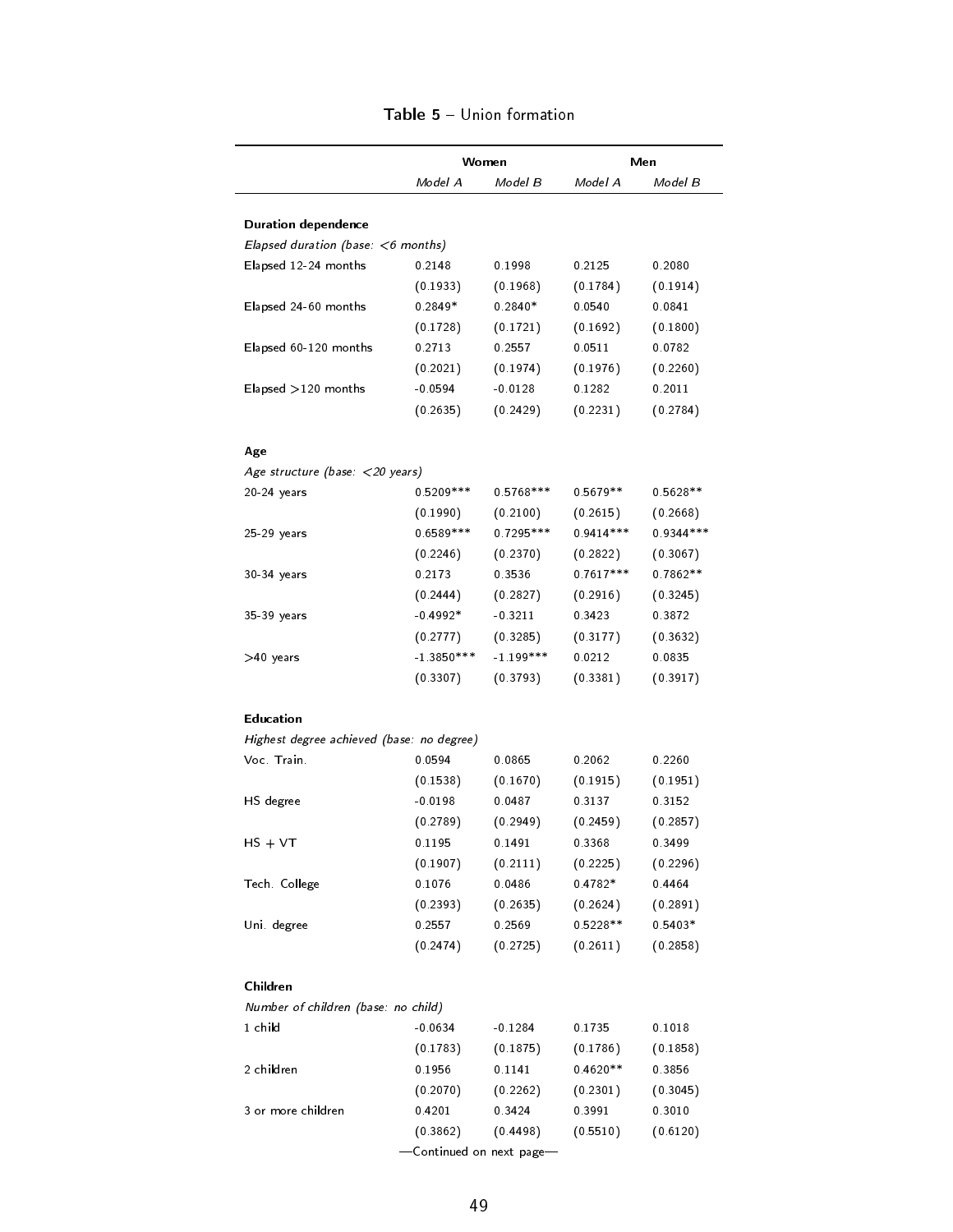|                                 |              | Women        |              | Men          |
|---------------------------------|--------------|--------------|--------------|--------------|
|                                 | Model A      | Model B      | Model A      | Model B      |
|                                 |              |              | 0 2781       |              |
| children $<$ 3y                 | $-0.2818$    | $-0.1855$    |              | 0.3195       |
|                                 | (0.2065)     | (0.2241)     | (0.2074)     | (0.2175)     |
| children 3y-6y                  | $-0.0071$    | 0.0222       | $-0.1661$    | $-0.1645$    |
|                                 | (0.1890)     | (0.1877)     | (0.1842)     | (0.1863)     |
| Pregnant                        | 1 7911***    | 1 7330 ***   | $2.2745***$  | 2.1780 ***   |
|                                 | (0.1250)     | (0.4377)     | (0.1596)     | (0.1862)     |
| Employment                      |              |              |              |              |
| Currently employed              | 0.0467       | $-0.1077$    | $0.2003*$    | 0.2490       |
|                                 | (0.1467)     | (0.7903)     | (0.1045)     | (0.7402)     |
| Hazard of becoming NE           |              | $-0.0670$    |              | $-0.1276*$   |
|                                 |              | (0.0693)     |              | (0.0727)     |
| Hazard of becoming E            |              | $0.2268**$   |              | 0.0395       |
|                                 |              | (0.0946)     |              | (0.1208)     |
|                                 |              |              |              |              |
| Other covariates                |              |              |              |              |
| East                            | $-0.0120$    | 0.0668       | 0 3857       | 0 4351       |
|                                 | (0.4781)     | (0.4310)     | (0.3752)     | (0.4586)     |
| Religion                        | $-0.0360$    | $-0.0887$    | 0.0311       | $-0.0049$    |
|                                 | (0.1156)     | (0.1294)     | (0.0838)     | (0.0952)     |
| Spring / summer                 | $0.5811***$  | $0.5823***$  | $0.4213***$  | $0.4227***$  |
|                                 | (0.0648)     | (0.0654)     | (0.0627)     | (0.0627)     |
| State dependence                |              |              |              |              |
| Cum $#$ of unions               | 0.0263       | $-0.1302$    | $0.4104***$  | $0.3185*$    |
|                                 | (0.1394)     | (0.1557)     | (0.1543)     | (0.1763)     |
| Initial conditions              |              |              |              |              |
| Situation at labor market entry |              |              |              |              |
| Age at entry                    | 0.0109       | 0.0017       | $-0.0175$    | $-0.0192$    |
|                                 | (0.0213)     | (0.0245)     | (0.0197)     | (0.0233)     |
| Employed at entry               | 0.0810       | 0.0897       |              | 0 1353       |
|                                 |              |              | $0.1446*$    |              |
|                                 | (0.0881)     | (0.1002)     | (0.0830)     | (0.0853)     |
| In union before entry           | 0.1685       | 0.2481       | $0.2989*$    | $0.3354*$    |
|                                 | (0.1536)     | (0.1676)     | (0.1737)     | (0.1972)     |
| Children before entry           | $-0.2985$    | $-0.2559$    | 0.4939       | 0.6163       |
|                                 | (0.3284)     | (0.3474)     | (0.5668)     | (0.7101)     |
| Children while at college       | $-0.5316$    | $-0.5463$    | $-1.0736$    | $-1.1840$    |
|                                 | (0.5016)     | (0.7014)     | (0.8240)     | (0.9404)     |
| Unobserved heterogeneity        |              |              |              |              |
| Points of support               |              |              |              |              |
| $\ln v_1^M$                     | $-5.4430***$ | $-4.7424***$ | $-5.6292***$ | $-5.3585***$ |
|                                 | (0.4937)     | (0.5857)     | (0.4535)     | (0.7387)     |
| $\ln v_2^M$                     | $-5.3878***$ | $-4.3774***$ | $-6.5917***$ | $-6.3351***$ |
|                                 |              |              |              |              |
|                                 | (0.5235)     | (0.5733)     | (0.4407)     | (0.6711)     |

| <b>Table 5</b> - (continued) |  |
|------------------------------|--|
|                              |  |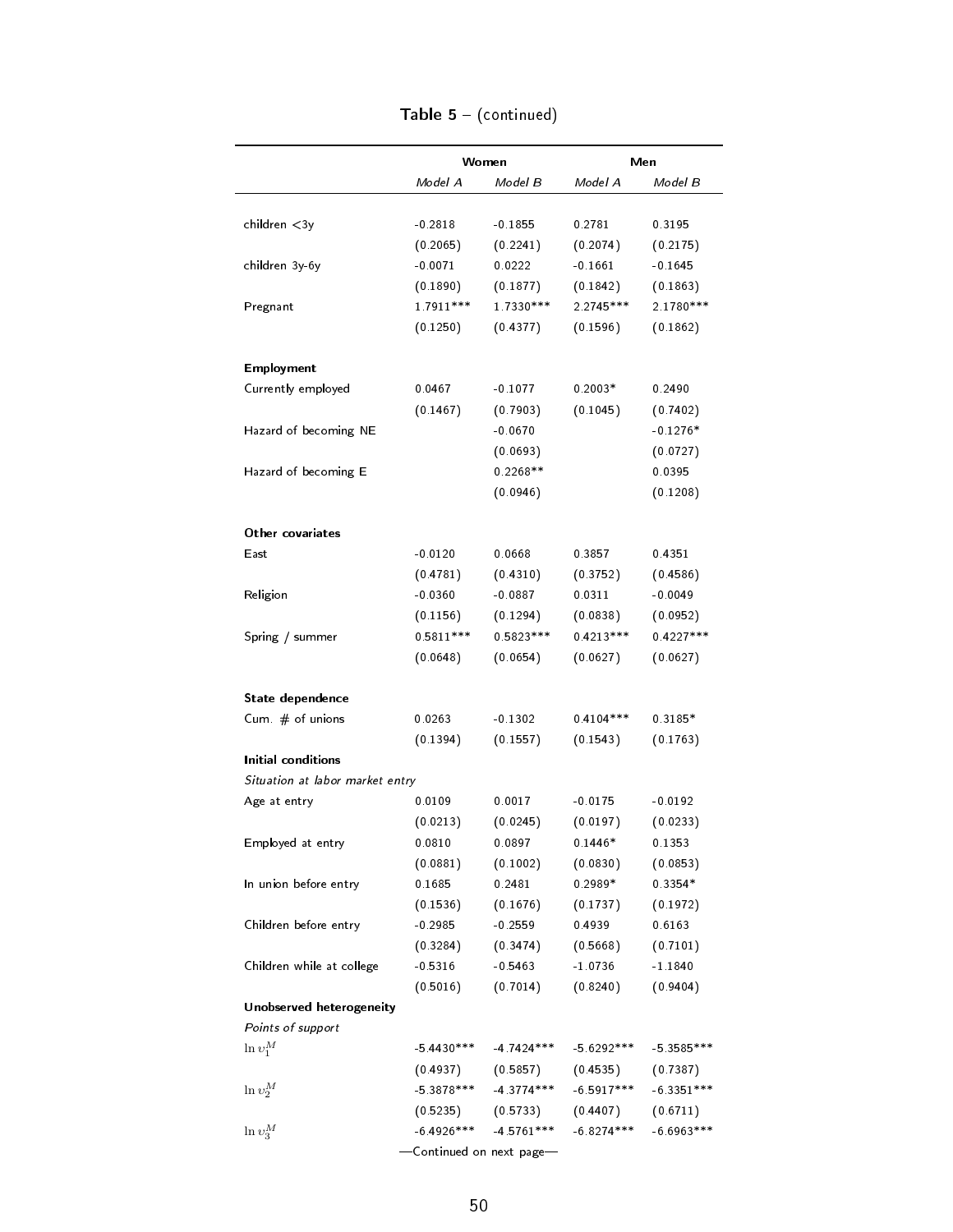|               |              | Women        | Men         |              |
|---------------|--------------|--------------|-------------|--------------|
|               | Model A      | Model B      | Model A     | Model B      |
|               |              |              |             |              |
|               | (0.5504)     | (0.8952)     | (0.4618)    | (0.6832)     |
| $\ln v_4^M$   |              | $-5.8240***$ |             | $-6.6778***$ |
|               |              | (0.7293)     |             | (0.6904)     |
| Probabilities |              |              |             |              |
| $\pi_1$       | $0.4606$ *** | $0.1745***$  | $0.7145***$ | $0.6423***$  |
|               | (0.0757)     | (0.0320)     | (0.0672)    | (0.1445)     |
| $\pi_2$       | $0.4044***$  | $0.5761***$  | $0.1172***$ | $0.0925***$  |
|               | (0.0782)     | (0.0795)     | (0.0174)    | (0.0226)     |
| $\pi_3$       | $0.1351**$   | $0.1069**$   | $0.1682**$  | 0.2191       |
|               | (0.0622)     | (0.0489)     | (0.0659)    | (0.1487)     |
| $\pi_4$       |              | $0.1425**$   |             | $0.0461*$    |
|               |              | (0.0747)     |             | (0.0250)     |

Table  $5 - ($ continued $)$ 

Standard errors in parentheses

Significance on  $10\%$ , 5% and  $1\%$ -level is indicated by  $\ast$ ,  $\ast\ast$  and  $\ast\ast\ast$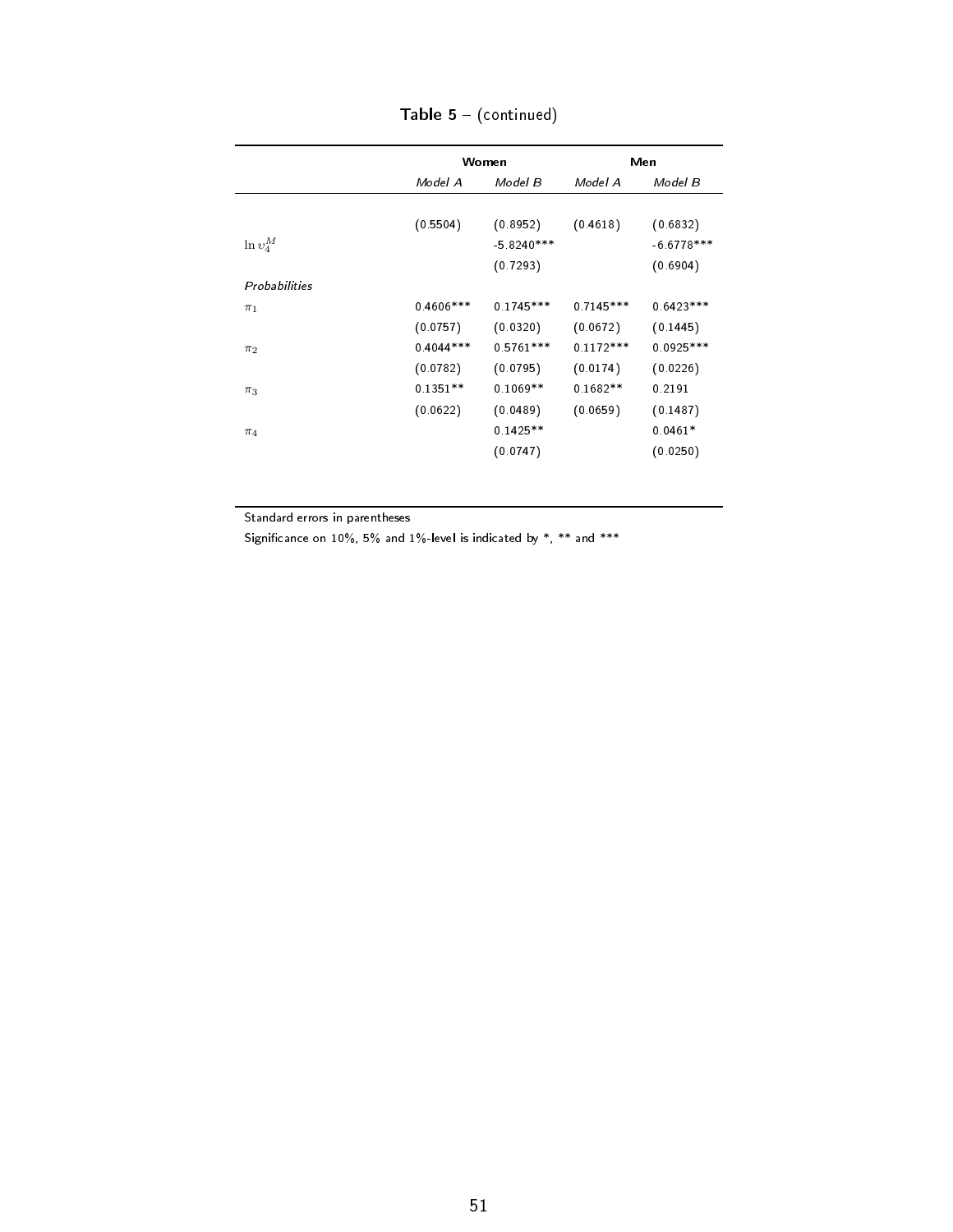|                                                             |              | Women         |              | Men          |
|-------------------------------------------------------------|--------------|---------------|--------------|--------------|
|                                                             | Model A      | Model B       | Model A      | Model B      |
|                                                             |              |               |              |              |
| <b>Duration dependence</b>                                  |              |               |              |              |
| Elapsed duration (base: $\langle 12 \text{ months} \rangle$ |              |               |              |              |
| Elapsed 12-24 months                                        | 0.3327       | $0.2196$ **   | $0.5965***$  | 0.2365       |
|                                                             | (0.2607)     | (0.1044)      | (0.2411)     |              |
| Elapsed 24-60 months                                        | $0.7388***$  | 0.3378 ***    | $0.9949***$  | 0.5558       |
|                                                             | (0.2329)     | (0.1237)      | (0.2413)     | (0.4186)     |
| Elapsed 60-120 months                                       | $0.6342**$   | $0.2274*$     | 1.0168***    | 0 4142       |
|                                                             | (0.2624)     | (0.1244)      | (0.2734)     | (0.3962)     |
| Elapsed $>120$ months                                       | $0.6961**$   | $-0.1315$     | $0.9321***$  | 0.0283       |
|                                                             | (0.3218)     | (0.1500)      | (0.3522)     | (0.3252)     |
| Age                                                         |              |               |              |              |
| Age structure (base: $\langle 20 \rangle$ years)            |              |               |              |              |
| 20-24 years                                                 | 0.1744       | $-0.1109$     | 0 3 5 7 0    | 0.1916       |
|                                                             | (0.4711)     | (0.3052)      | (1.0762)     | (0.7639)     |
| 25-29 years                                                 | $-0.2733$    | $-0.3736$     | 0.2103       | 0.3999       |
|                                                             | (0.4890)     | (0.3093)      | (1.0694)     | (0.7423)     |
| 30-34 years                                                 | $-0.3313$    | $-0.3350$     | 0.4246       | 0.5039       |
|                                                             | (0.5137)     | (0.3233)      | (1.0837)     | (0.7842)     |
| 35-39 years                                                 | $-0.3286$    | $-0.2346$     | 0.3225       | 0.4873       |
|                                                             | (0.5373)     | (0.3495)      | (1.1039)     | (0.7870)     |
| $>40$ years                                                 | $-0.4644$    | $-0.3886$     | 0.1740       | 0.3303       |
|                                                             | (0.5656)     | (0.3813)      | (1.1135)     | (0.8227)     |
| Education                                                   |              |               |              |              |
| Highest degree achieved (base: no degree)                   |              |               |              |              |
| Voc Train                                                   | $-0.1158$    | 0.1970        | $-0.4013$    | $-0.1844$    |
|                                                             | (0.2837)     | (0.1656)      | (0.3594)     | (0.2677)     |
| HS degree                                                   | $-0.2488$    | 0.2694        | $-0.6549$    | $-0.2524$    |
|                                                             | (0.5376)     | (0.2743)      | (0.5362)     | (0.4432)     |
| $HS + VT$                                                   | $-0.1402$    | 0.2230        | $-0.8763**$  | $-0.2934$    |
|                                                             | (0.3420)     | (0.2098)      | (0.4327)     | (0.3545)     |
| Tech College                                                | $-0.1961$    | 0.1511        | $-1.0637**$  | $-0.5852$    |
|                                                             | (0.3905)     | (0.2562)      | (0.5001)     | (0.3680)     |
| Uni degree                                                  | $-0.9908$    | $-0.0472$     | $-1.3856***$ | $-0.7822*$   |
|                                                             | (0.4608)     | (0.2845)      | (0.5311)     | (0.4216)     |
| Children                                                    |              |               |              |              |
| Number of children (base: no child)                         |              |               |              |              |
| 1 child                                                     | $-0.5310**$  | $-0.3208**$   | $-0.7149***$ | $-0.5598***$ |
|                                                             | (0.2101)     | (0.1634)      | (0.2269)     | (0.2086)     |
| 2 children                                                  | $-1.1930***$ | $-0.8828$ *** | $-1.2335***$ | $-1.0335***$ |
|                                                             | (0.2721)     | (0.2145)      | (0.2852)     | (0.2747)     |
| 3 or more children                                          | $-1.2238***$ | $-0.8210***$  | $-1.6534***$ | $-1.2756***$ |
|                                                             |              |               |              |              |

#### Table 6 - Union dissolution

-Continued on next page-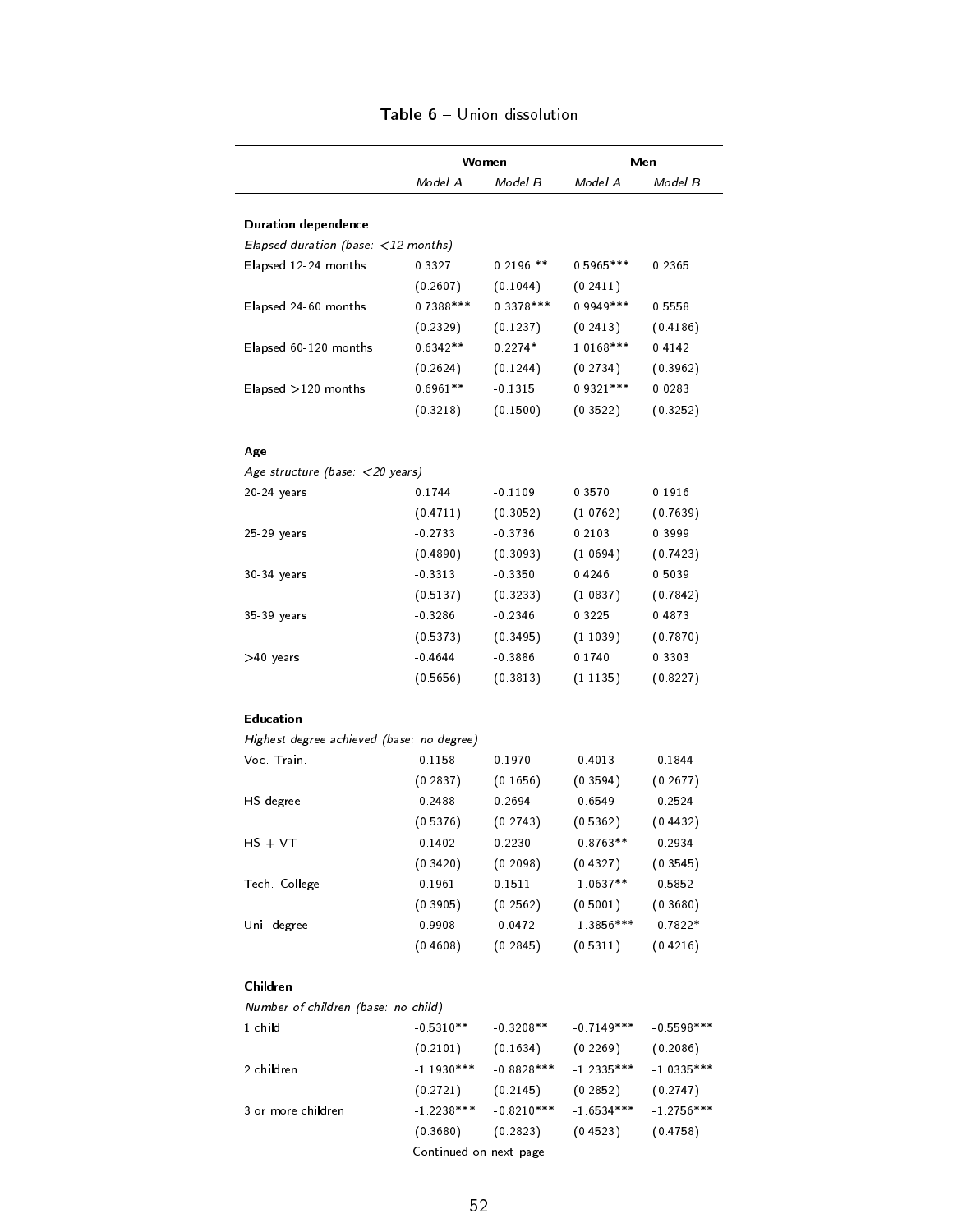|                                 |              | Women        |               | Men          |
|---------------------------------|--------------|--------------|---------------|--------------|
|                                 | Model A      | Model B      | Model A       | Model B      |
| children < 3y                   | $-0.4967**$  | $-0.4423**$  | $-0.9255***$  | $-1.1025***$ |
|                                 | (0.1939)     | (0.1780)     | (0.2352)      | (0.2692)     |
| children 3y-6y                  | 0.1990       | 0.1299       | $-0.1753$     | $-0.2784$    |
|                                 | (0.1629)     | (0.1424)     | (0.1988)      | (0.2015)     |
| Pregnant                        | $-1.0725***$ | $-2.3032***$ | $-17662***$   | $-3.7691***$ |
|                                 | (0.2848)     | (0.4451)     | (0.4196)      | (2.0350)     |
| <b>Employment</b>               |              |              |               |              |
| Currently employed              | $-0.0447$    | 0.0394       | $-0.6080$ *** | $-0.5630$    |
|                                 | (0.1668)     | (0.2574)     | (0.2070)      | (0.6364)     |
| Hazard of becoming NE           |              | 0.0735       |               | $-0.0201$    |
|                                 |              | (0.1353)     |               | (0.1239)     |
| Hazard of becoming E            |              | $-0.1494$    |               | 0.2741       |
|                                 |              | (0.0993)     |               | (0.1866)     |
| Other covariates                |              |              |               |              |
| East                            | 1.2406**     | $0.9101**$   | 0.0982        | $-0.1743$    |
|                                 | (0.5515)     | (0.4229)     | (0.5035)      | (0.4891)     |
| Religion                        | $-0.3809**$  | $-0.3211***$ | $-0.3609**$   | $-0.2951**$  |
|                                 | (0.1494)     | (0.1216)     | (0.1410)      | (0.1230)     |
| Age difference                  | $-0.0045$    | $-0.0130*$   | $0.0596***$   | 0.0072       |
|                                 | (0.0170)     | (0.0073)     | (0.0228)      | (0.0235)     |
| Partner has higher edu.         | $-0.0981$    | $-0.0470$    | $0.5484**$    | 0.0504       |
|                                 | (0.1945)     | (0.0693)     | (0.2193)      | (0.1932)     |
| Partner has lower edu.          | $-0.4631***$ | $-0.0226$    | $-0.4765***$  | $-0.1899$    |
|                                 | (0.1392)     | (0.0590)     | (0.1783)      | (0.2052)     |
| No information on partner       | 1.8136***    | 0.1380       | 2.1354 ***    | 0.6348       |
|                                 | (0.2769)     | (0.2211)     | (0.2194)      | (1.0647)     |
| Children from other partner     | $0.5605***$  | $0.2679**$   | 0.1132        | $-0.0385$    |
|                                 | (0.2041)     | (0.1151)     | (0.2408)      | (0.1543)     |
| 2 <sup>nd</sup> half of year    | $0.2683***$  | $0.1409***$  | $0.2518**$    | 0.1140       |
|                                 | (0.0997)     | (0.0513)     | (0.1008)      | (0.1163)     |
| State dependence                |              |              |               |              |
| Cum $#$ of unions               | 0.0011       | 0.0492       | $-0.1488$     | 0.0242       |
|                                 | (0.1817)     | (0.0726)     | (0.1803)      | (0.1228)     |
| Initial conditions              |              |              |               |              |
| Situation at labor market entry |              |              |               |              |
| Age at entry                    | 0.0709       | 0.0362       | $0.0763**$    | $0.0702***$  |
|                                 | (0.0299)     | (0.0228)     | (0.0327)      | (0.0262)     |
| Employed at entry               | $-0.0376$    | $-0.0653$    | $-0.0946$     | $-0.0767$    |
|                                 | (0.1488)     | (0.1009)     | (0.1386)      | (0.1148)     |
| In union before entry           | $0.2607*$    | $0.3313***$  | $-0.2513$     | $-0.1790$    |
|                                 | (0.1465)     | (0.1128)     | (0.1984)      | (0.1684)     |
|                                 |              |              |               |              |

| Table $6 - (continued)$ |  |
|-------------------------|--|
|-------------------------|--|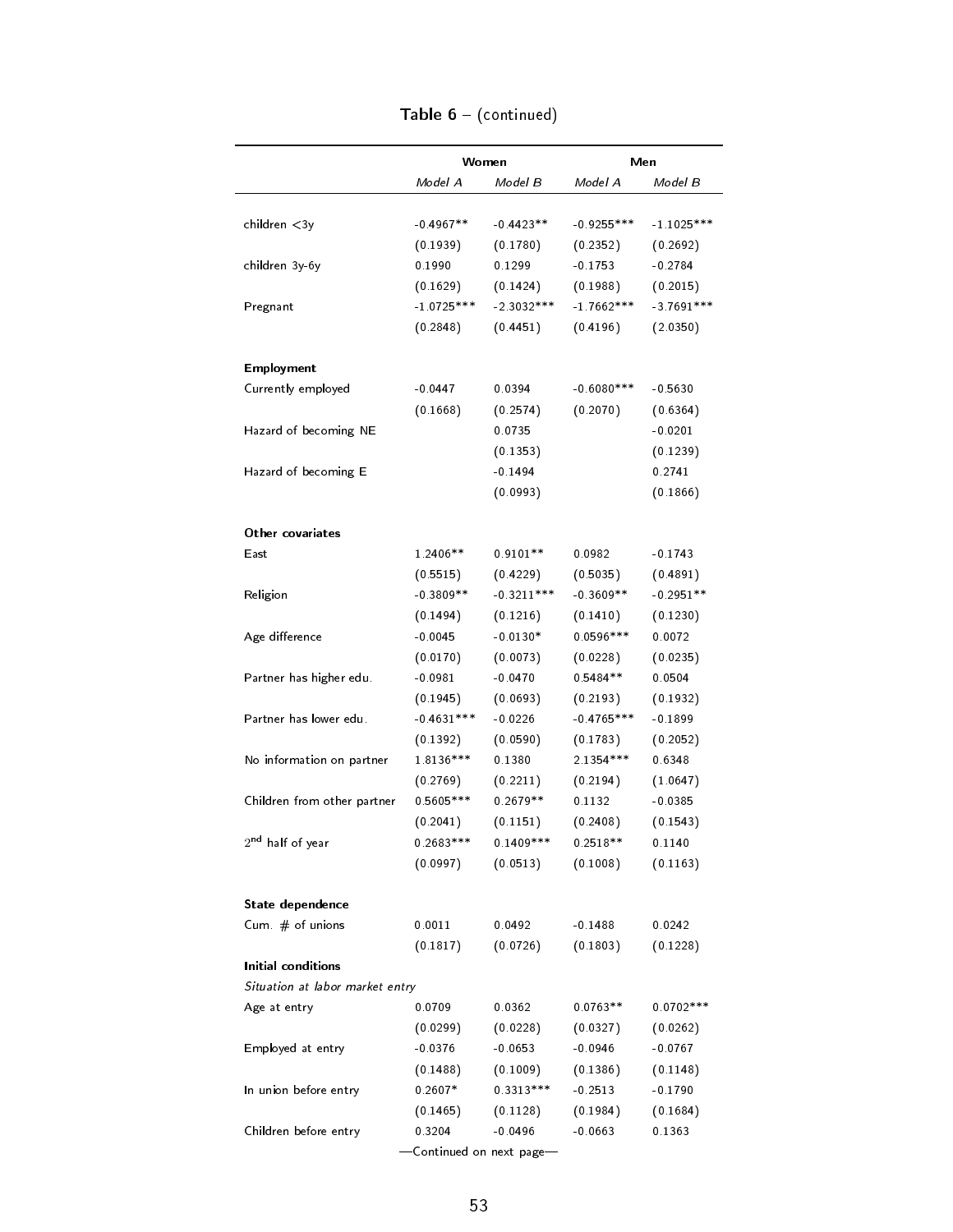|                           |               | Women                 |              | Men           |
|---------------------------|---------------|-----------------------|--------------|---------------|
|                           | Model A       | Model B               | Model A      | Model B       |
|                           |               |                       |              |               |
|                           | (0.2905)      | (0.2914)              | (0.6074)     | (0.5751)      |
| Children while at college | $-0.5065$     | 0.0691                | $-0.3542$    | $-0.6571$     |
|                           | (0.8697)      | (0.6606)              | (0.8029)     | (0.8925)      |
| Unobserved heterogeneity  |               |                       |              |               |
| Points of support         |               |                       |              |               |
| $\ln v_1^D$               | $-7.0306$ *** | $-7.0919***$          | $-77167***$  | $-6.2701***$  |
|                           | (0.7428)      | $(0.6533)$ $(1.1797)$ |              | (1.1055)      |
| $\ln v_2^D$               | $-8.1419***$  | $-7.1241***$          | $-6.7809***$ | $-5.4058$ *** |
|                           | (0.8076)      | (0.6159)              | (1.1931)     | (1.1811)      |
| $\ln v_3^D$               | $-6.0201***$  | $-8.0288***$          | $-5.5205***$ | $-4.8587***$  |
|                           | (0.8076)      | (0.8272)              | (1.2139)     | (1.1607)      |
| $\ln v_4^D$               |               | $-6.6447***$          |              | $-4.4697***$  |
|                           |               | (0.7377)              |              | (1.0653)      |
| Probabilities             |               |                       |              |               |
| $\pi_1$                   | $0.4606***$   | $0.1745***$           | $0.7145***$  | $0.6423***$   |
|                           | (0.0757)      | (0.0320)              | (0.0672)     | (0.1445)      |
| $\pi_2$                   | $0.4044***$   | $0.5761***$           | $0.1172***$  | $0.0925***$   |
|                           | (0.0782)      | (0.0795)              | (0.0174)     | (0.0226)      |
| $\pi_3$                   | $0.1351**$    | $0.1069**$            | $0.1682**$   | 0.2191        |
|                           | (0.0622)      | (0.0489)              | (0.0659)     | (0.1487)      |
| $\pi_4$                   |               | $0.1425**$            |              | $0.0461*$     |
|                           |               | (0.0747)              |              | (0.0250)      |
|                           |               |                       |              |               |

Table 6 - (continued)

Heteroskedasticity-robust standard errors in parentheses

Significance on  $10\%$ , 5% and  $1\%$ -level is indicated by  $\ast$ ,  $\ast\ast$  and  $\ast\ast\ast$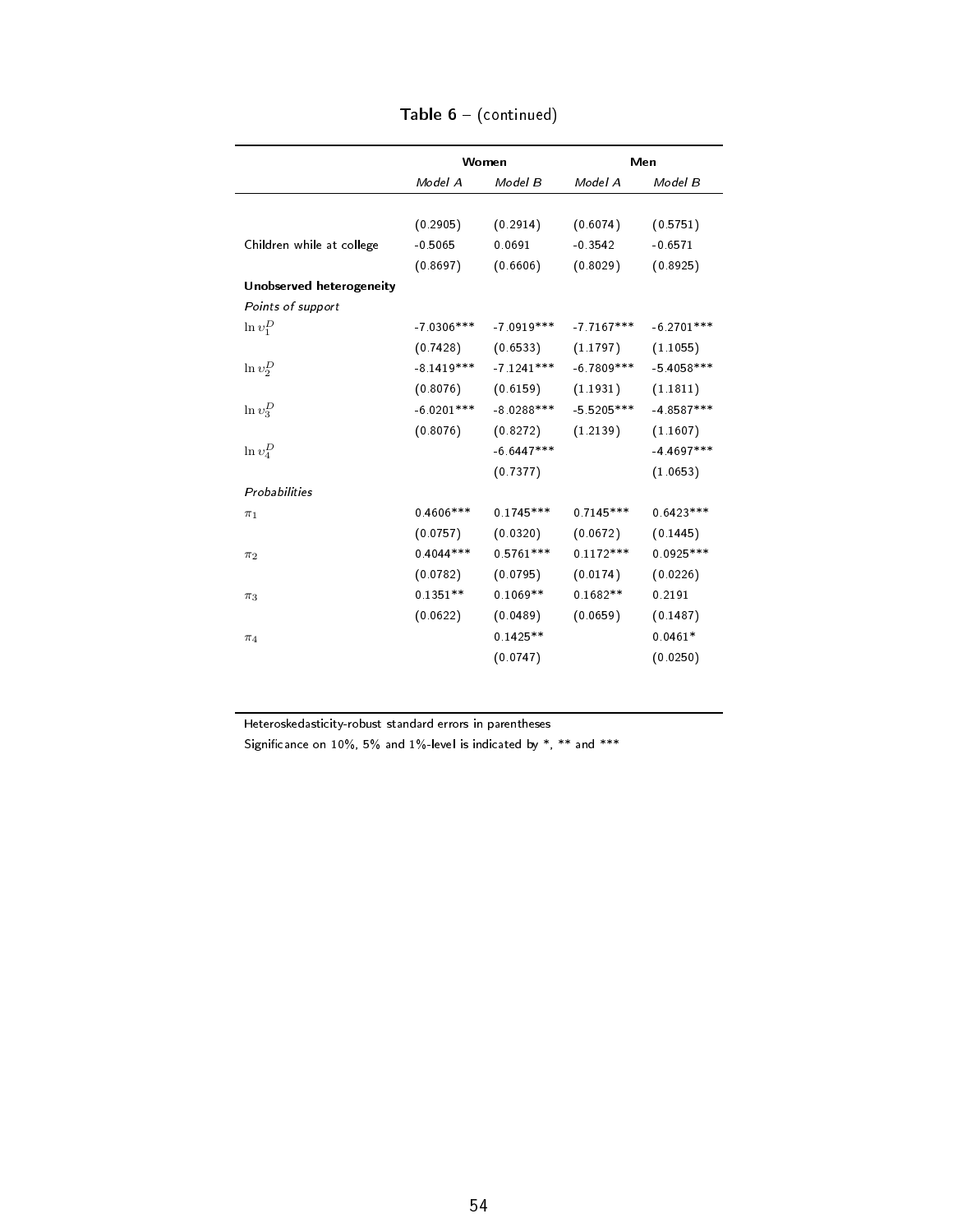|                                                             |              | Women         |              | Men                                          |
|-------------------------------------------------------------|--------------|---------------|--------------|----------------------------------------------|
|                                                             | Model A      | Model B       | Model A      | Model B                                      |
| <b>Duration dependence</b>                                  |              |               |              |                                              |
| Elapsed duration (base: $\langle 24 \text{ months} \rangle$ |              |               |              |                                              |
| Elapsed 24-60 months                                        | 1 4642***    | $0.9969***$   | 1 3961 ***   | $0.9419***$                                  |
|                                                             | (0.0752)     | (0.0811)      | (0.0935)     | (0.1149)                                     |
| Elapsed 60-120 months                                       | 1.1669 ***   | $0.4172***$   | $0.8781***$  | 0.1502                                       |
|                                                             | (0.1030)     | (0.1423)      | (0.1348)     | (0.1959)                                     |
| Elapsed 120-180 months                                      | 1.2254 ***   | 0.1929        | $0.9687***$  | $-0.1287$                                    |
|                                                             | (0.1046)     | (0.1718)      | (0.1153)     | (0.2732)                                     |
| Elapsed $>180$ months                                       | 1.2286***    | 0.1227        | 1 1182***    | $-0.1460$                                    |
|                                                             | (0.1259)     | (0.1962)      | (0.1329)     | (0.3212)                                     |
| Age                                                         |              |               |              |                                              |
| Age structure (base: $\langle$ 20 years)                    |              |               |              |                                              |
| 20-24 years                                                 | $0.6098***$  | $0.6081*$     | 0.5022       | 1 1257***                                    |
|                                                             | (0.2149)     | (0.3149)      | (0.3808)     | (0.5758)                                     |
| 25-29 years                                                 | $0.7600$ *** | 1 2776***     | $0.7637**$   | 1.7012 ***                                   |
|                                                             | (0.2100)     | (0.3193)      | (0.3721)     | (0.6280)                                     |
| 30-34 years                                                 | $0.5319**$   | 1 1755***     | $0.7561**$   | 1 7768***                                    |
|                                                             | (0.2178)     | (0.3308)      | (0.3691)     | (0.6912)                                     |
| 35-39 years                                                 | $-0.2781$    | 0.2633        | 0.3749       | 1.4260 ***                                   |
|                                                             | (0.2418)     | (0.3717)      | (0.3764)     | (0.6968)                                     |
| $>40$ years                                                 | $-1.9670***$ | $-0.5683$     | $-0.4500$    | 0.5554                                       |
|                                                             | (0.3557)     | (0.5033)      | (0.4061)     | (0.6538)                                     |
| Education                                                   |              |               |              |                                              |
| Highest degree achieved (base: no degree)                   |              |               |              |                                              |
| Voc Train.                                                  | $-0.0507$    | $-0.0930$     | 0.1106       | $-0.0094$                                    |
|                                                             | (0.1062)     | (0.1853)      | (0.1669)     | (0.2230)                                     |
| HS degree                                                   | $-0.0668$    | $-0.2269$     | $-0.0061$    | $-0.1054$                                    |
|                                                             | (0.1738)     | (0.3236)      | (0.2335)     | (0.3410)                                     |
| $HS + VT$                                                   | -0.0504      | $-0.2290$     | 0.1404       | $-0.0996$                                    |
|                                                             | (0.1287)     | (0.2365)      | (0.1870)     | (0.3052)                                     |
| Tech College                                                | 0.0315       | $-0.2159$     | $0.3487*$    | 0.2299                                       |
|                                                             | (0.1706)     | (0.2959)      | (0.2054)     | (0.2948)                                     |
|                                                             |              |               | $0.5199**$   | $0.8013**$                                   |
|                                                             | 0.2484       | $0.9970***$   |              |                                              |
| Uni degree                                                  | (0.1615)     | (0.3135)      | (0.2105)     | (0.3709)                                     |
| Children                                                    |              |               |              |                                              |
| Number of children (base: no child)                         |              |               |              |                                              |
| 1 child                                                     | $-0.2869**$  | $-0.5768$ *** | $-0.3005**$  |                                              |
|                                                             | (0.1115)     | (0.2067)      | (0.1344)     | (0.2310)                                     |
| 2 children                                                  | $-2.0050***$ | $-2.1904***$  | $-1.9403***$ |                                              |
|                                                             | (0.1785)     | (0.2704)      | (0.1944)     | (0.3155)                                     |
| 3 or more children                                          | $-2.2807***$ | $-2.5029***$  | $-2.1638***$ | $-0.6475***$<br>$-2.1548***$<br>$-2.3957***$ |

#### Table 7 - Conception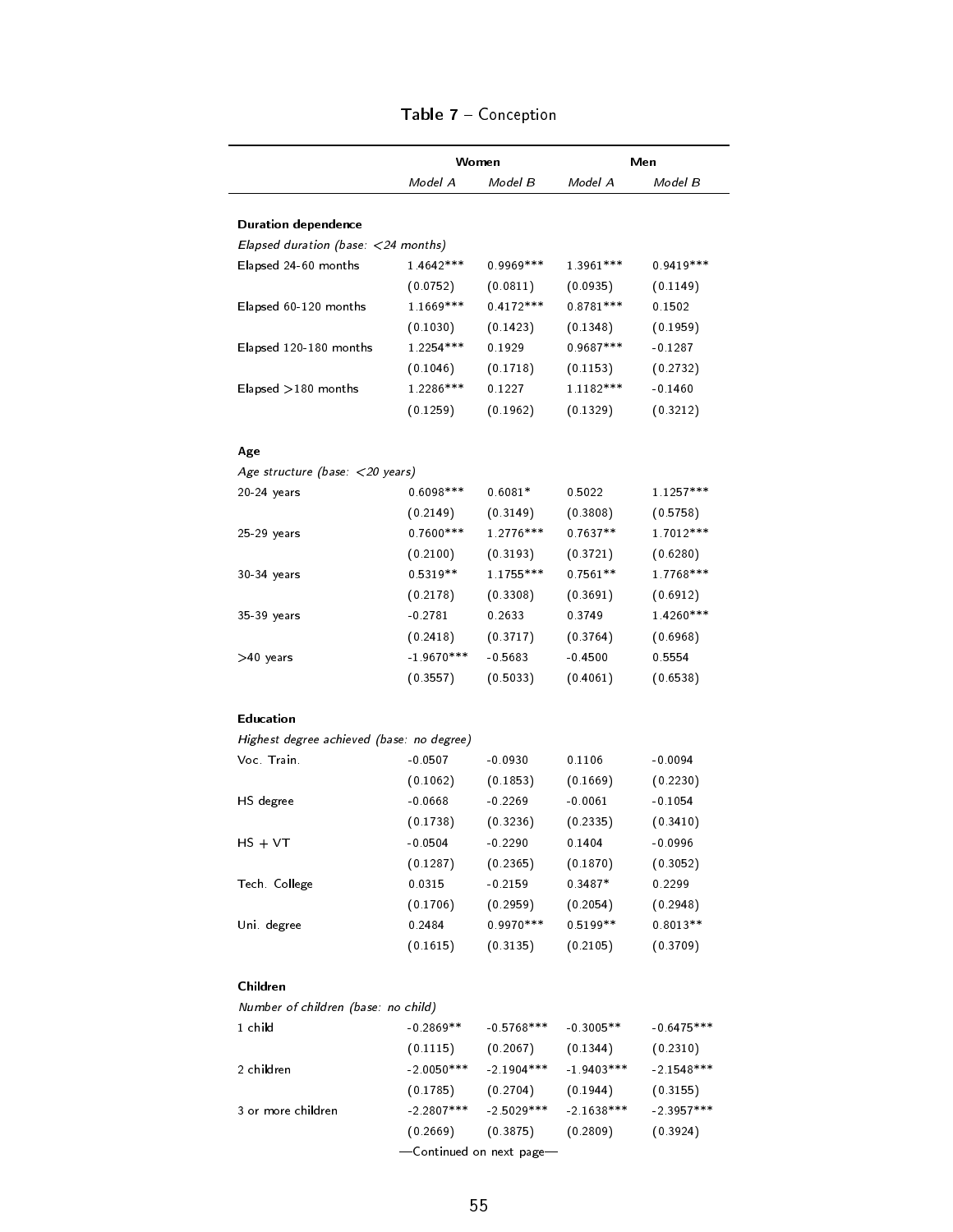|                                 |              | Women        |             | Men         |
|---------------------------------|--------------|--------------|-------------|-------------|
|                                 | Model A      | Model B      | Model A     | Model B     |
| children < 3y                   | 0.7869 ***   | $0.4766**$   | $0.9589***$ | $0.8050***$ |
|                                 | (0.0956)     | (0.2206)     | (0.1133)    | (0.1919)    |
| children 3y-6y                  | $0.2699***$  | 0.1429       | $0.3540***$ | 0.2589      |
|                                 | (0.0252)     | (0.1793)     | (0.1047)    | (0.1710)    |
| Union                           |              |              |             |             |
| Currently in a union            | 16424 ***    | 1.0579***    | $2.2721***$ | $1.6441***$ |
|                                 | (0.0903)     | (0.2317)     | (0.1211)    | (0.4356)    |
| Hazard of finding partner       |              | $-0.0048$    |             | $-0.1156$   |
|                                 |              | (0.2042)     |             | (0.3689)    |
| Hazard of losing partner        |              | 1 1493***    |             | 0.7066      |
|                                 |              | (0.2863)     |             | (0.5563)    |
| <b>Employment</b>               |              |              |             |             |
| Currently employed              | $-0.3368***$ | 0.2523       | $-0.0286$   | $-0.2980$   |
|                                 | (0.0572)     | (0.5705)     | (0.1108)    | (0.3946)    |
| Hazard of becoming NE           |              | $-0.2765*$   |             | 0.0362      |
|                                 |              | (0.1465)     |             | (0.0582)    |
| Hazard of becoming E            |              | 0.0166       |             | $-0.1780*$  |
|                                 |              | (0.0909)     |             | (0.0983)    |
| Other covariates                |              |              |             |             |
| East                            | 0.4238       | $-0.5185$    | $0.4725**$  | 0.5783      |
|                                 | (0.2744)     | (0.5695)     | (0.2315)    | (0.4558)    |
| Religion                        | $0.4273***$  | $0.8940***$  | $0.2850***$ | $0.5261***$ |
|                                 | (0.0796)     | (0.1869)     | (0.0682)    | (0.1486)    |
| Regional birth rate             | $0.1428***$  | $0.1465***$  | $0.1347***$ | $0.1375***$ |
|                                 | (0.0322)     | (0.0334)     | (0.0374)    | (0.0390)    |
| Potential child allowance       | 0.0413       | $0.0532**$   | $-0.0160$   | $-0.0064$   |
|                                 | (0.0252)     | (0.0266)     | (0.0286)    | (0.0251)    |
| Initial conditions              |              |              |             |             |
| Situation at labor market entry |              |              |             |             |
| Age at entry                    | 0.0168       | $-0.0864***$ | 0.0136      | $-0.0803$   |
|                                 | (0.0133)     | (0.0298)     | (0.0139)    | (0.0839)    |
| Employed at entry               | 0.0329       | 0.0814       | 0.0190      | 0.0988      |
|                                 | (0.0571)     | (0.1151)     | (0.0623)    | (0.0975)    |
| In union before entry           | $-0.1003*$   | $-0.3820**$  | $-0.0471$   | 0.1789      |
|                                 | (0.0607)     | (0.1616)     | (0.0782)    | (0.1778)    |
| Children before entry           | 0.0886       | 0.4780       | $-0.0859$   | $-0.0864$   |
|                                 | (0.2023)     | (0.3982)     | (0.3059)    | (0.4108)    |
| Children while at college       | 0.2893       | 0.0226       | $-0.2074$   | 0.0169      |
|                                 | (0.4122)     | (0.8019)     | (0.3645)    | (0.6733)    |

Table 7 - (continued)

-Continued on next page-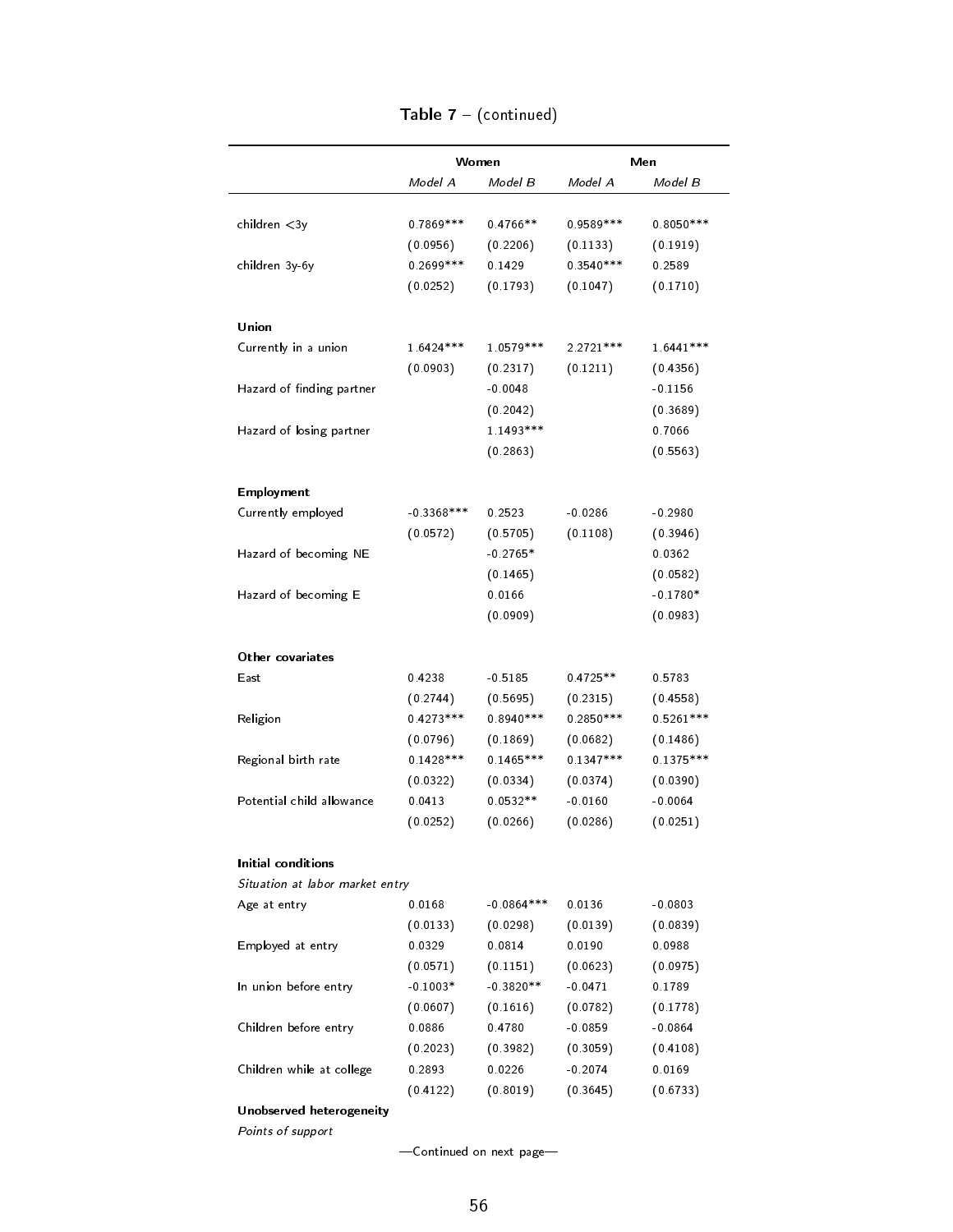|               |             | Women        |               | Men           |
|---------------|-------------|--------------|---------------|---------------|
|               | Model A     | Model B      | Model A       | Model B       |
|               |             |              |               |               |
| $\ln v_1^C$   | $-9.7828$   | $-7.6898***$ | $-10.5124***$ | $-10.7079***$ |
|               | (0.4942)    | (1.2271)     | (0.6102)      | (1.9128)      |
| $\ln v_2^C$   | $-9.9413$   | $-8.0124***$ | $-10.6366***$ | $-11.7387***$ |
|               | (0.4957)    | (1.1264)     | (0.6108)      | (2.3126)      |
| $\ln v_3^C$   | $-9.1856$   | -7 5739 ***  | $-9.9820***$  | $-11.1340***$ |
|               | (0.4942)    | (1.2844)     | (0.5982)      | (2.5602)      |
| $\ln v_4^C$   |             | $-7.7363***$ |               | $-10.8840***$ |
|               |             | (1.4244)     |               | (2.4976)      |
| Probabilities |             |              |               |               |
| $\pi_1$       | $0.4606***$ | $0.1745***$  | $0.7145***$   | $0.6423***$   |
|               | (0.0757)    | (0.0320)     | (0.0672)      | (0.1445)      |
| $\pi_2$       | $0.4044***$ | $0.5761***$  | $0.1172***$   | $0.0925***$   |
|               | (0.0782)    | (0.0795)     | (0.0174)      | (0.0226)      |
| $\pi_3$       | $0.1351**$  | $0.1069**$   | $0.1682**$    | 0.2191        |
|               | (0.0622)    | (0.0489)     | (0.0659)      | (0.1487)      |
| $\pi_4$       |             | $0.1425**$   |               | $0.0461*$     |
|               |             | (0.0747)     |               | (0.0250)      |

Table 7 - (continued)

Heteroskedasticity-robust standard errors in parentheses

Significance on 10%, 5% and 1%-level is indicated by  $*, **$  and  $***$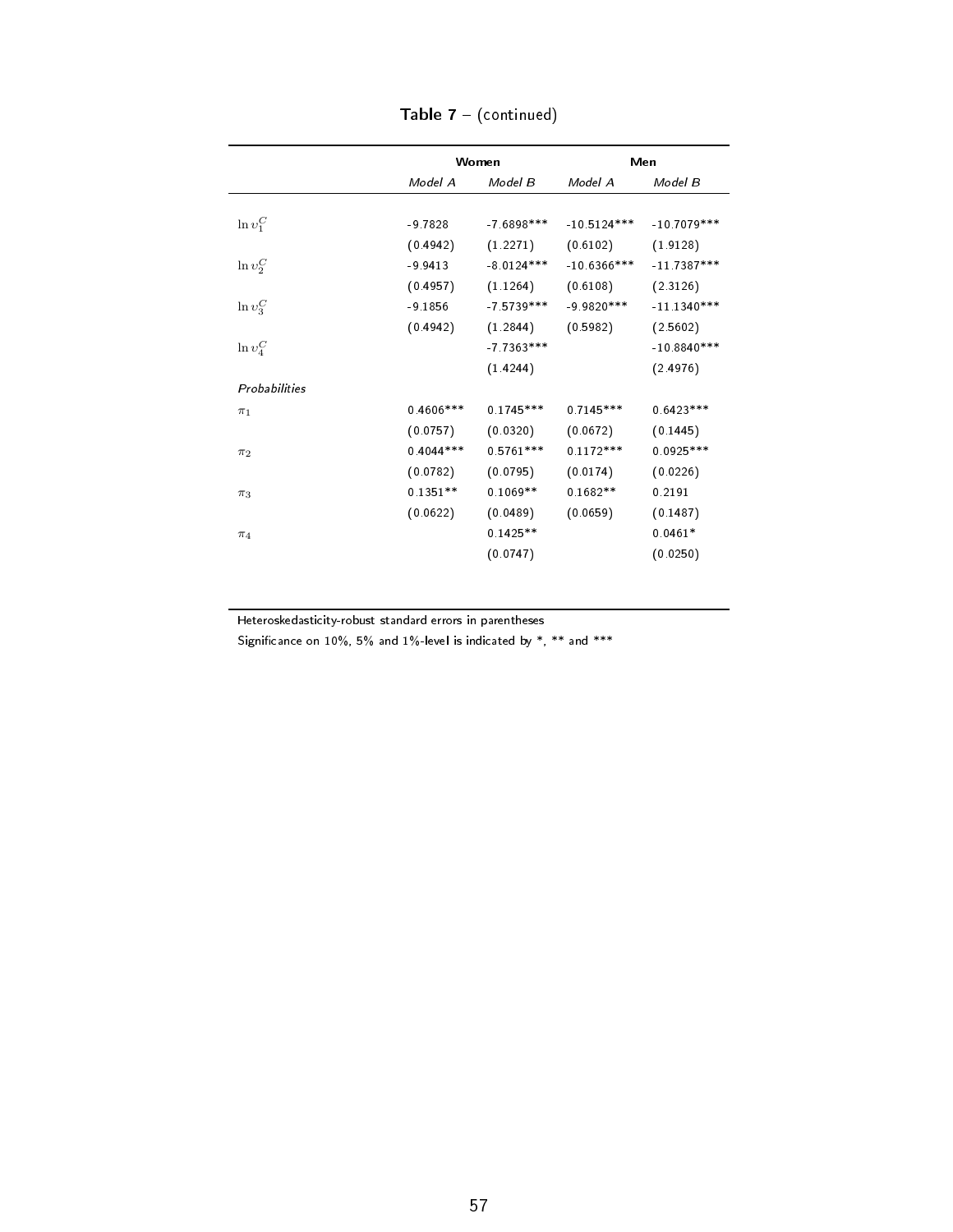## Correlations of unobserved heterogeneity

#### Women:

|    | EU       | UE           | UD             | UF             |          |
|----|----------|--------------|----------------|----------------|----------|
| EU |          | $-0.348$     | 0.897          | $-0.988$       | 0.966    |
| UE | $-0.348$ | $\mathbf{1}$ | 0.101          | 0.200          | $-0.093$ |
|    | 0.897    | 0.101        | $\overline{1}$ | $-0.955$       | 0.981    |
| UF | $-0.988$ | 0.200        | $-0.955$       | $\overline{1}$ | -0 994   |
|    | 0.966    | $-0.093$     | 0 9 8 1        | -0 994         |          |

Table 8 - Correlations for Model A (women)

Table 9 - Correlations for Model B (women)

|    | EU             | <b>UE</b>              | <b>UD</b> | UF                                                                              |  |
|----|----------------|------------------------|-----------|---------------------------------------------------------------------------------|--|
| EU | $\overline{1}$ | $-0.223$               |           |                                                                                 |  |
| UE | $-0.223$ 1     |                        |           | $0.457 -0.123 -0.620$                                                           |  |
|    |                |                        |           | $0.765$ $0.457$ $1$ $-0.939$ $-0.980$<br>$-0.940$ $-0.124$ $-0.939$ $1$ $0.853$ |  |
| UF |                |                        |           |                                                                                 |  |
|    |                | $-0.624 -0.620 -0.980$ |           | 0853                                                                            |  |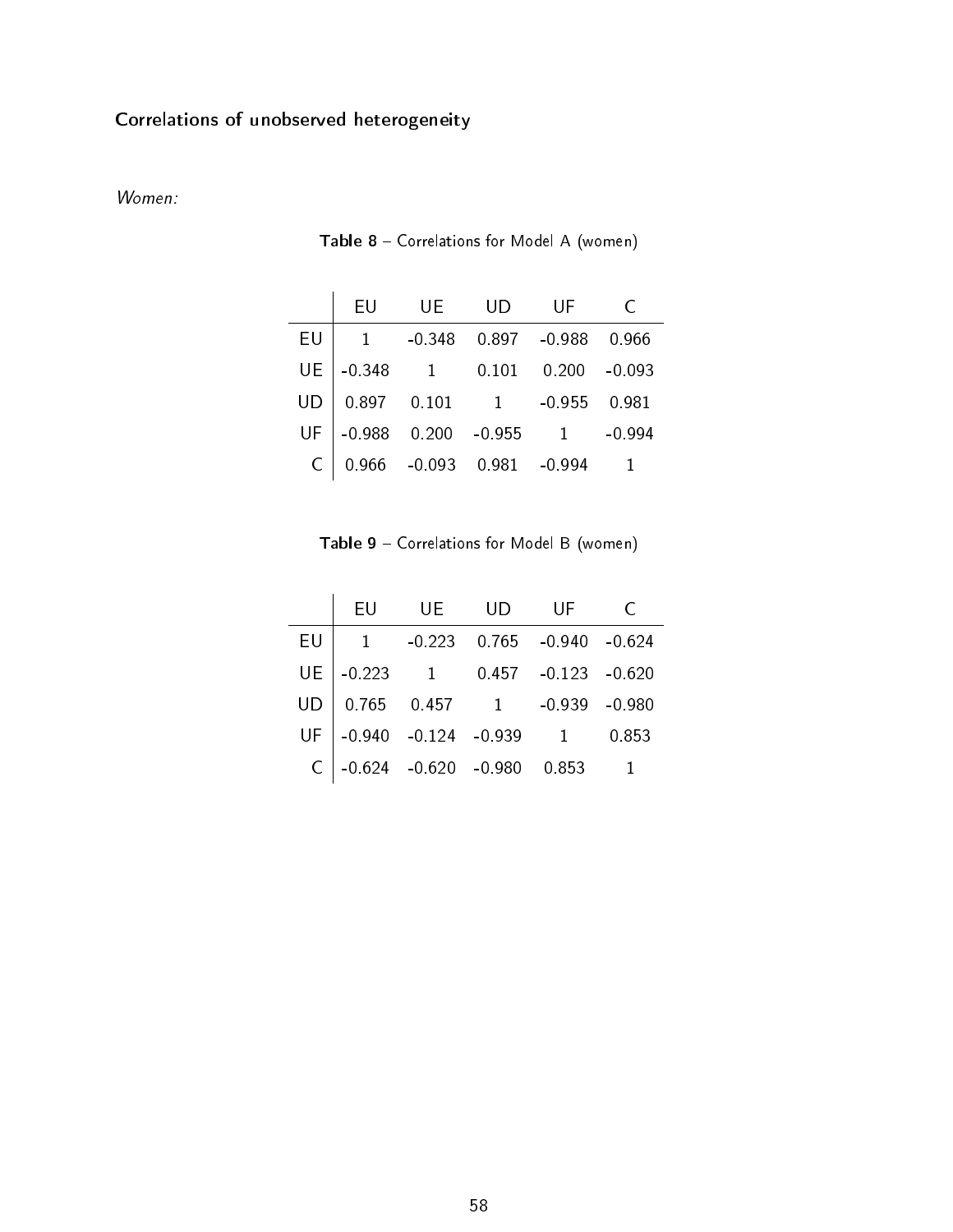Men:

Table 10 - Correlations for Model A (men)

|    | EU       | UE       | UD                                                            | -UF             |          |
|----|----------|----------|---------------------------------------------------------------|-----------------|----------|
| EU |          | $-0.961$ |                                                               | $0.005 - 0.520$ | $-0.295$ |
| UE | $-0.961$ |          | 1 0.272                                                       | 0.263           | 0.548    |
| UD |          |          | $0.005$ $0.272$ $1$ $-0.857$<br>$-0.520$ $0.263$ $-0.857$ $1$ |                 | 0.954    |
| UF | $-0.520$ |          |                                                               | $\boxed{1}$     | $-0.663$ |
|    | $-0.295$ |          | $0.548$ 0.954                                                 | $-0.663$        |          |

Table 11 - Correlations for Model B (men)

|    | EU       | - UE- | UD -                                                                                                | – UE |  |
|----|----------|-------|-----------------------------------------------------------------------------------------------------|------|--|
| EU |          |       | 1 -0.914 0.873 -0.730 -0.369                                                                        |      |  |
| UE | $-0.914$ |       | 1 -0.600 0.390 -0.040                                                                               |      |  |
|    |          |       | $\begin{array}{ c c c c c c c c } \hline 0.873 & -0.600 & 1 & -0.971 & -0.775 \ \hline \end{array}$ |      |  |
|    |          |       | $\mathsf{UF}\Big _{-0.730}$ 0.390 -0.971 1 0.904                                                    |      |  |
|    |          |       | $C$ -0.369 -0.040 -0.775 0.904                                                                      |      |  |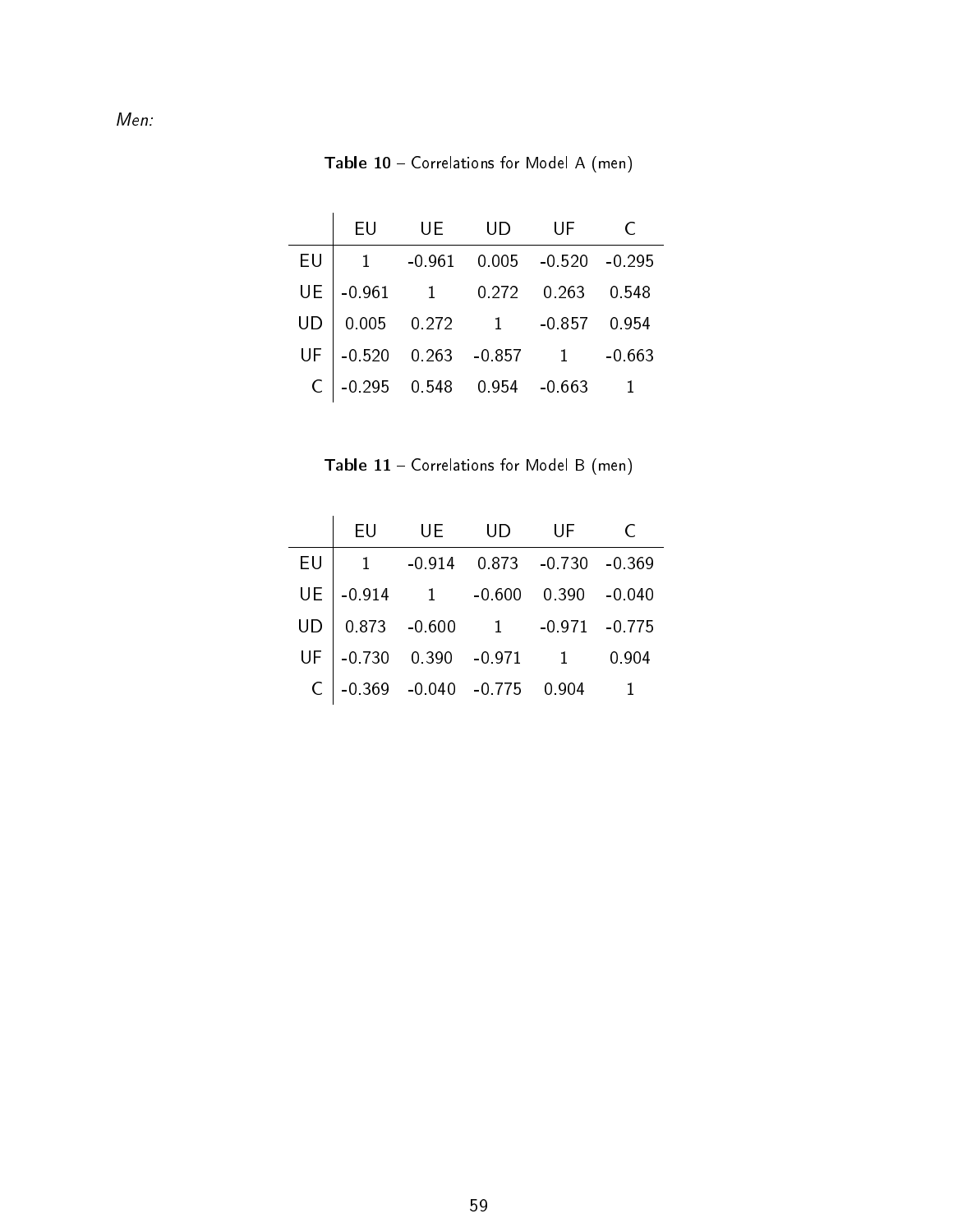#### Person B: 15 <sup>16</sup> <sup>17</sup> <sup>18</sup> <sup>19</sup> <sup>20</sup> <sup>21</sup> <sup>22</sup> <sup>23</sup> <sup>25</sup> <sup>26</sup> <sup>27</sup> <sup>28</sup> <sup>29</sup> <sup>30</sup> <sup>31</sup> <sup>32</sup> <sup>33</sup> <sup>34</sup> <sup>35</sup> ✲employment unionconceptionlabor market entry 1516 17 18 19 <sup>17</sup> <sup>18</sup> <sup>19</sup> <sup>20</sup> <sup>21</sup> <sup>22</sup> <sup>23</sup> <sup>25</sup> <sup>26</sup> <sup>27</sup> <sup>28</sup> <sup>29</sup> <sup>30</sup> <sup>31</sup> <sup>32</sup> <sup>33</sup> <sup>34</sup> <sup>35</sup> ✲employmentunionconceptionlabor market entry emp. nonemp. emp. singlee union 1st conceptionemp. nonemp. emp. singlee union 1st conception

# Figure 1 - Labor market and family processes Labor market and family processes

Person A: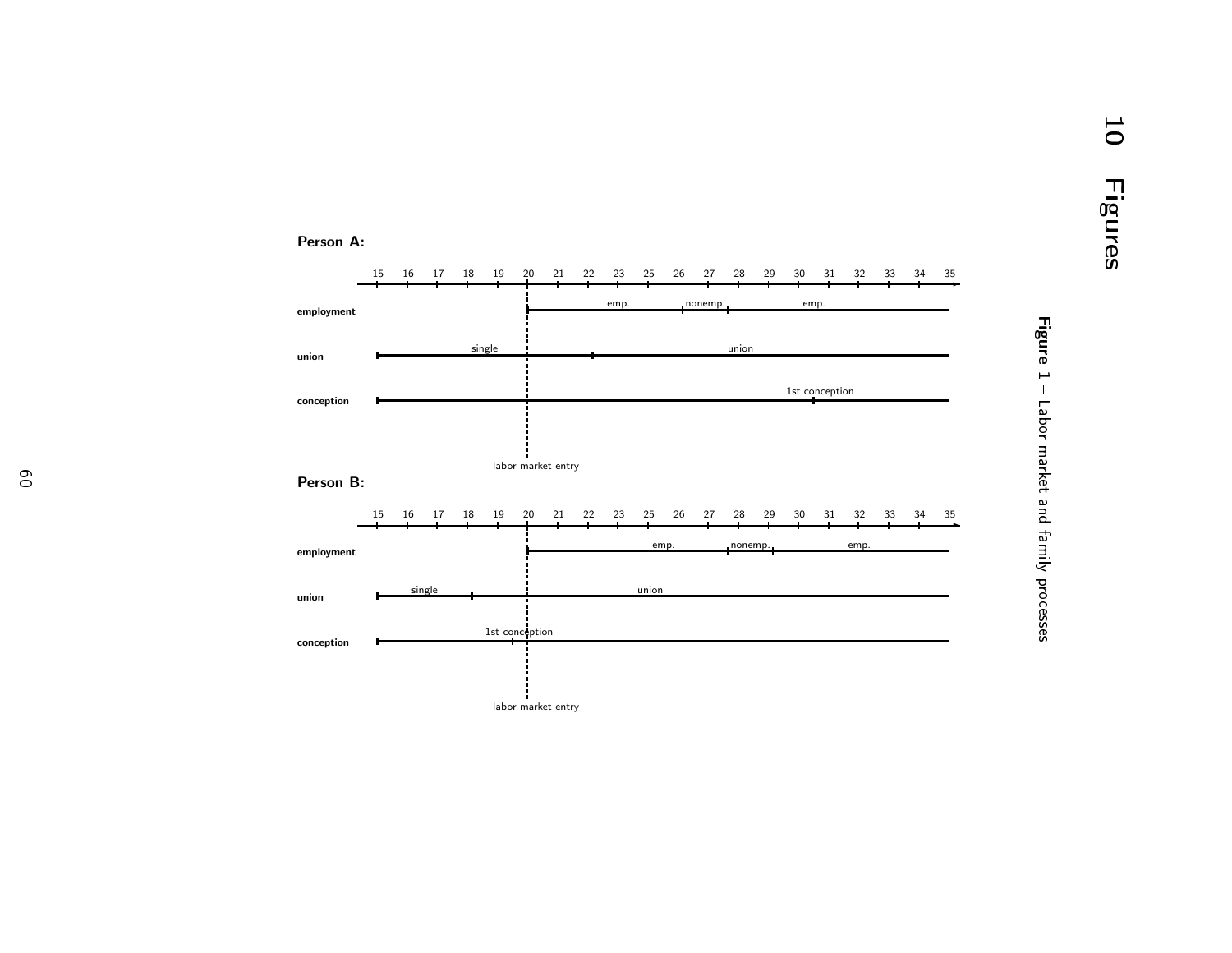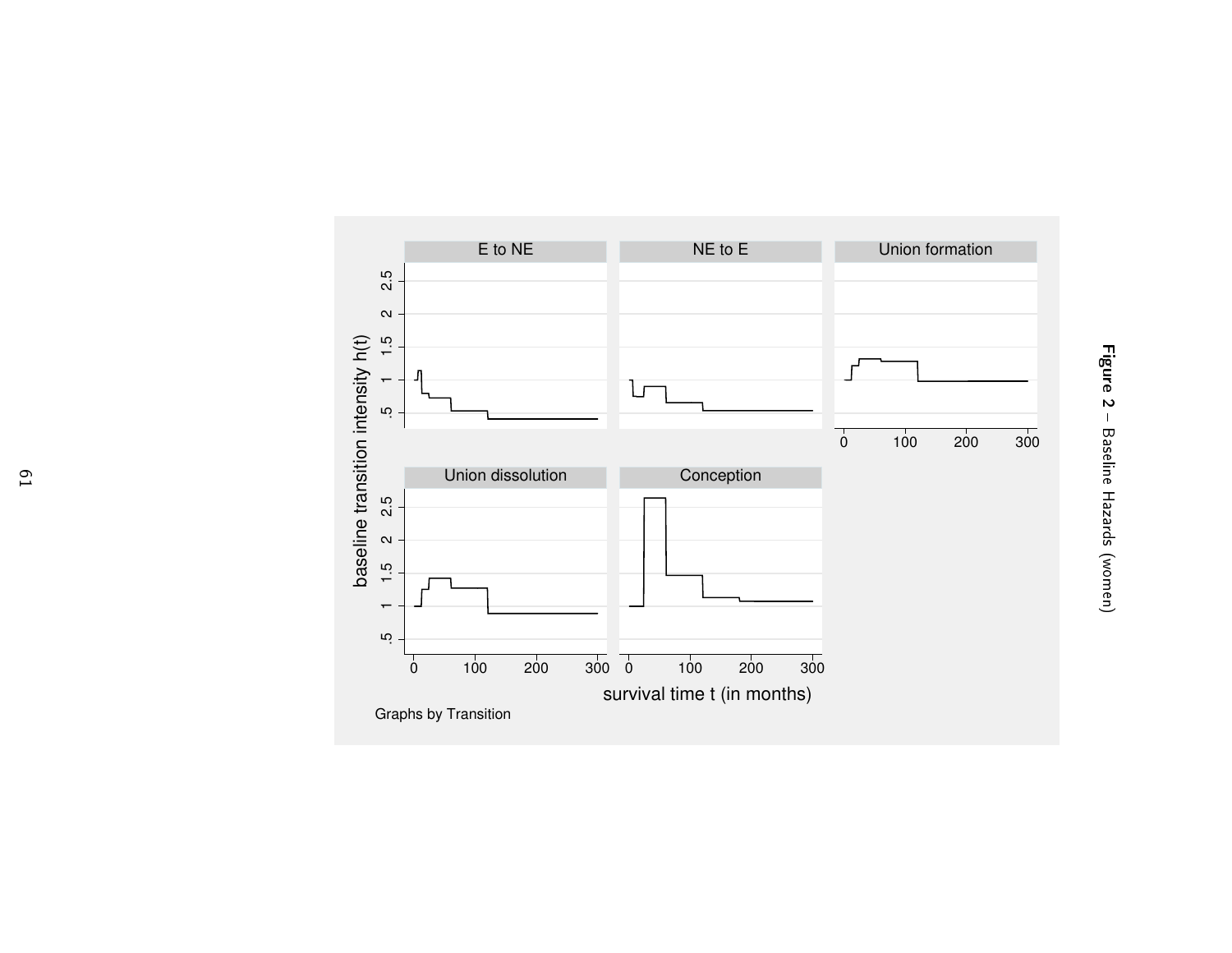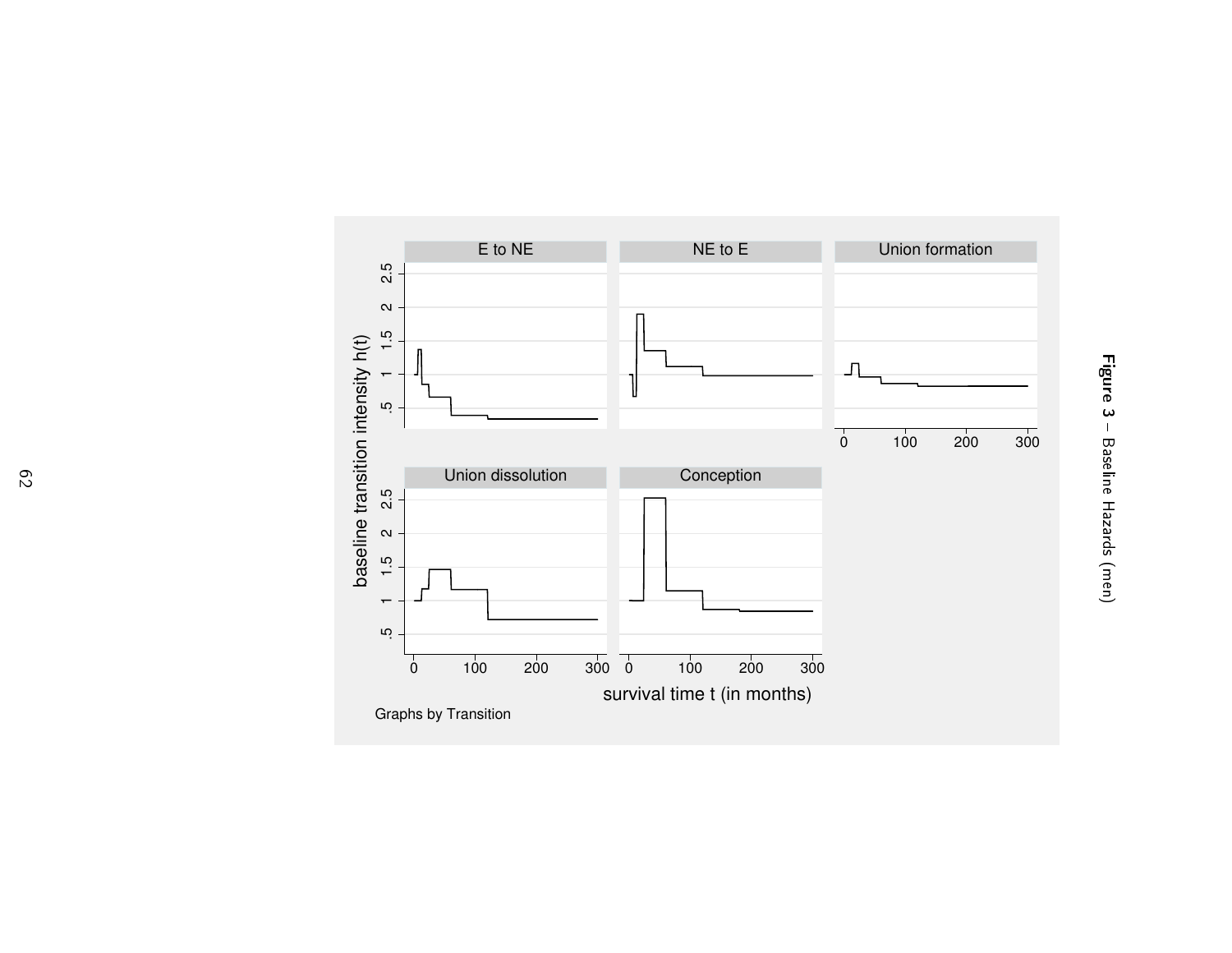## A Definition of labor market entry

The labor market entry is defined as the start date of the first spell after the individual has left the educational institution, where she obtains or could possibly obtain her highest degree. However, there are some exemptions for whom the definition of the labor market entry does not fit very well. An example may be an individual, who after obtaining an high school and vocational training degree, works for ten years and then chooses to go to university. In order to account for such exemptions, age limits are set, until which a certain type of education at latest has to be started. The age levels are presented in table 12.

| Schooling:             |           |
|------------------------|-----------|
| School type            | Age level |
| Lower secondary school | 20        |
| Intermediate school    | 21        |
| Upper secondary school | 23        |

| <b>Further Education:</b> |
|---------------------------|
|                           |

| Type of further education  | Age level |
|----------------------------|-----------|
| Vocational training        | 23        |
| Master craftsmen's college | 23        |
| Technical college          | 25        |
| University                 | 26        |

For schooling, the age levels for starting a certain type of school are arbitrarily set to four years after an individual typically finishes this form of schooling. For example, a typical individual leaves upper secondary school at nineteen. The age level to start this form of schooling is therefore set to 23. For further types of education the age levels are based on the required type of schooling and the age an individual typically has, when finishing this form of schooling. Although, for example, a relatively large fraction of individuals going to a master craftsmen's college do so at higher ages, these individuals typically have worked for a longer period after their last degree and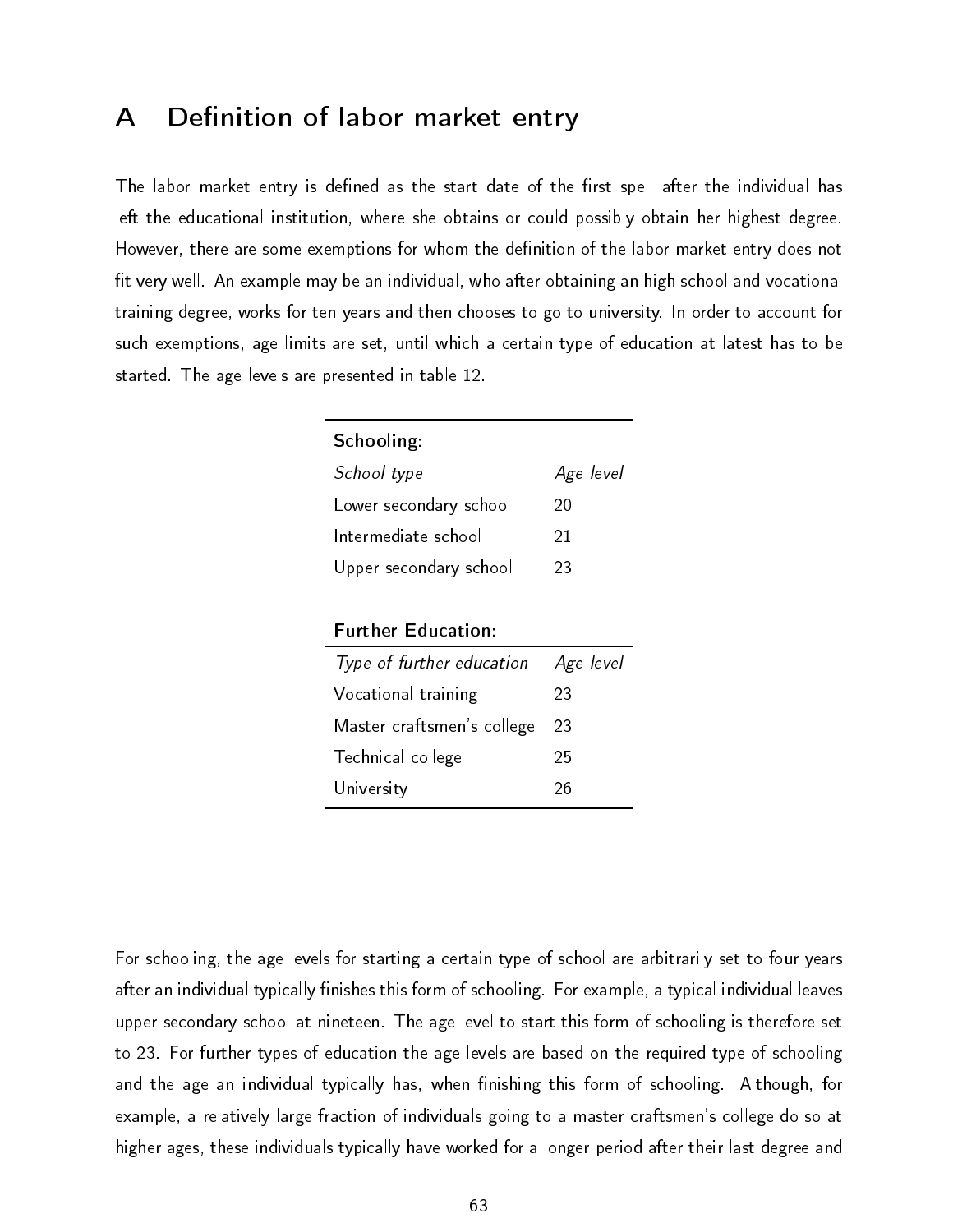therefore might have formed decisions with regard to their familiar situation.